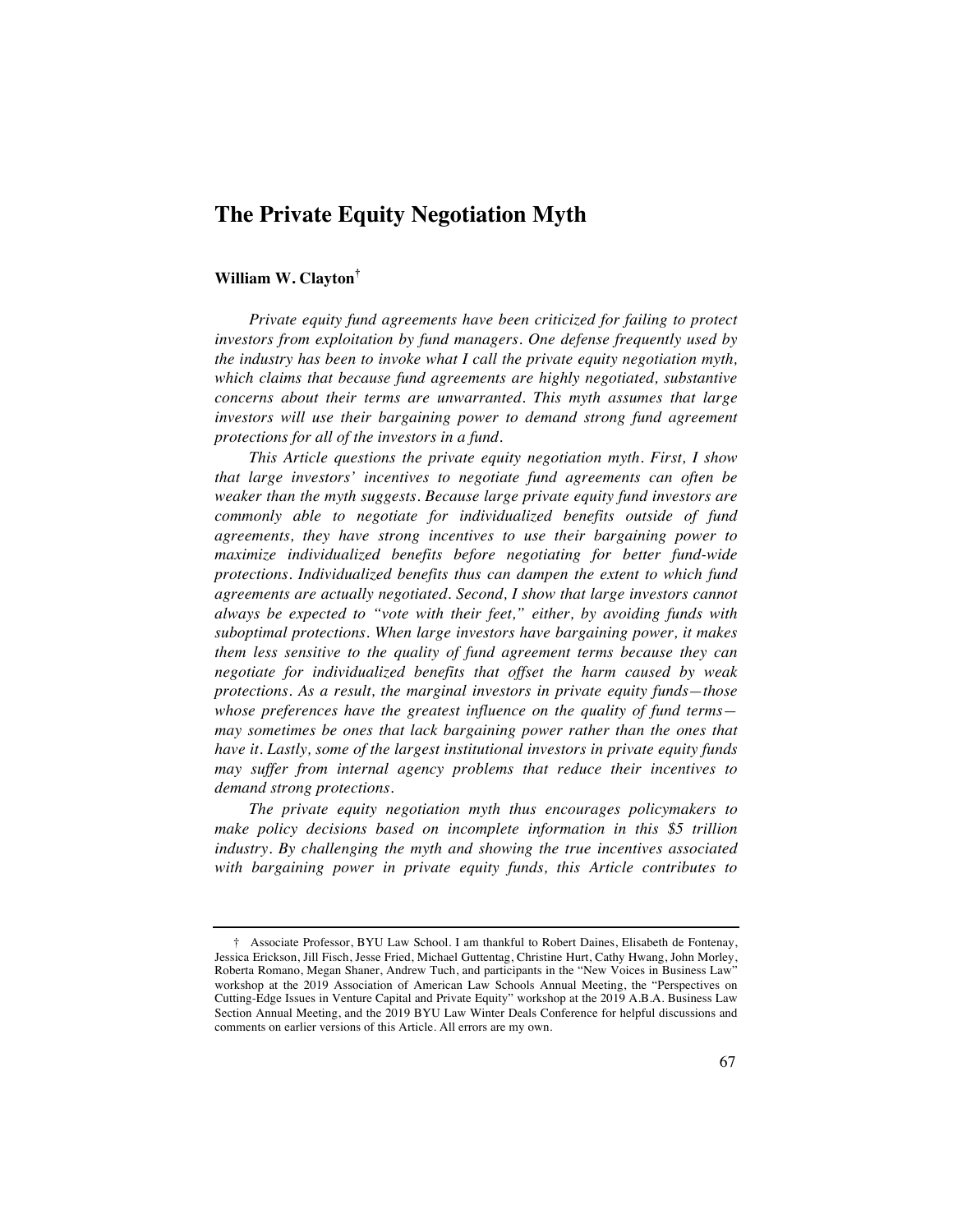*important and timely policy discussions at both the state and federal levels on the regulation of private investments.*

| A. Large Investors Cannot Be Counted on to Negotiate LPAs  89       |  |
|---------------------------------------------------------------------|--|
| 1. Why Large Investors Have Bargaining Power 89                     |  |
| 2. Diminished Incentives to Negotiate LPA Terms  91                 |  |
| 3. Most Important Protections Are Least Likely to Be                |  |
| Negotiated When There Is Information Asymmetry  96                  |  |
| B. Large Investors Cannot Be Counted on to Vote with Their Feet 97  |  |
| 1. How Contract Terms Are Shaped in the Absence of                  |  |
|                                                                     |  |
| 2. Large Investors Won't Always Be the Marginal Investors 98        |  |
| C. Agency Problems Can Reduce Incentives to Demand Strong           |  |
|                                                                     |  |
| D. Forms of Individualized Benefits in Private Equity  103          |  |
|                                                                     |  |
|                                                                     |  |
|                                                                     |  |
|                                                                     |  |
|                                                                     |  |
| A. State Law: Waiving Fiduciary Duties in Limited Partnerships  107 |  |
| B. Federal Law: Regulating Access to Private Funds  110             |  |
|                                                                     |  |
|                                                                     |  |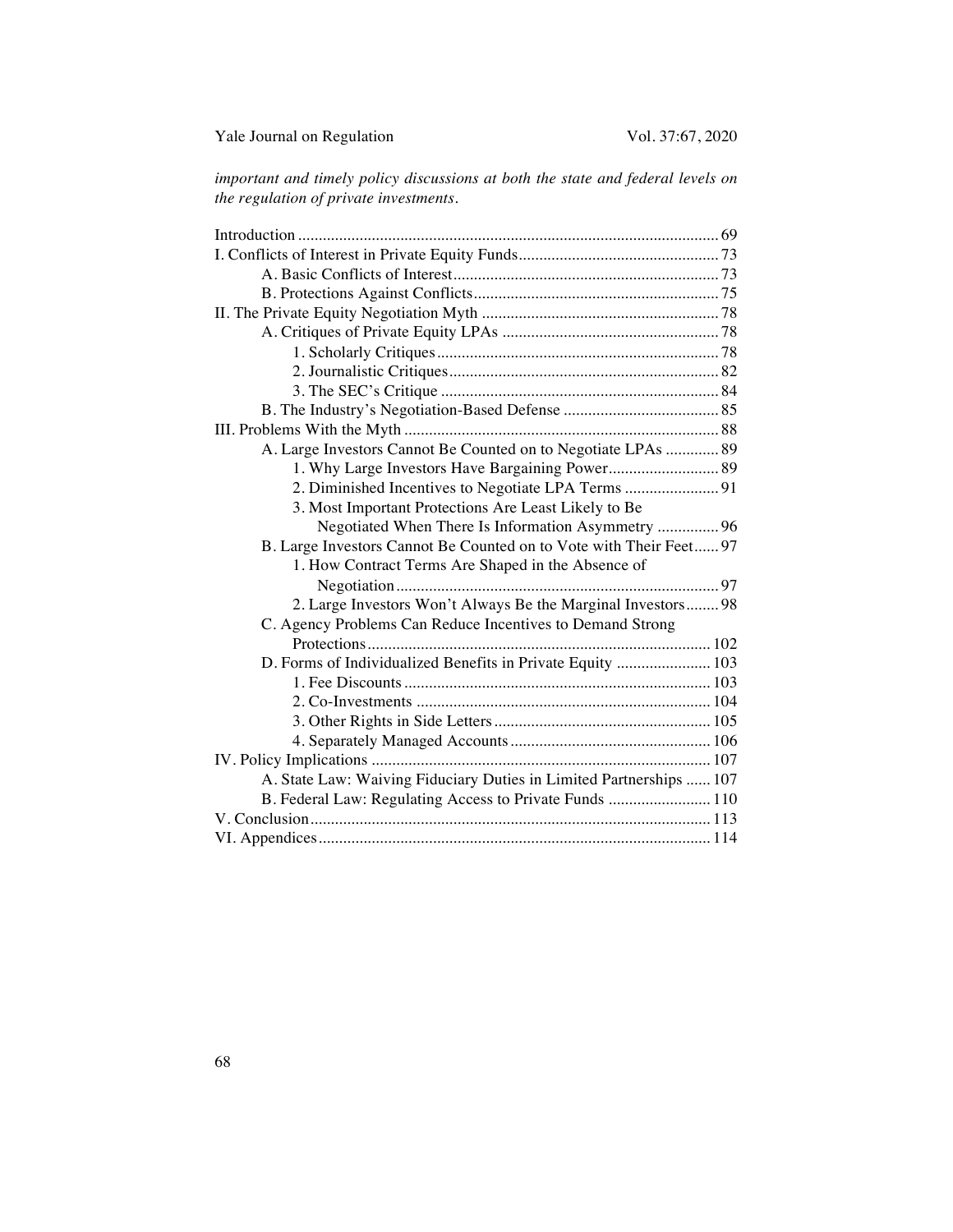# Introduction

Strong criticisms have been levied against private equity fund agreements in recent years. Fund agreements have been accused of enabling managers to charge exorbitant fees,<sup>1</sup> encouraging managers to engage in excessive risktaking,<sup>2</sup> allowing managers to operate behind a veil of secrecy,<sup>3</sup> and eliminating negative consequences for managers' bad behavior,<sup>4</sup> among other critiques. One commentator has accused fund agreements of being so deficient that they create an "incubator for agency costs."5 Given the vast size of the private equity market,<sup>6</sup> and the heavy investment by public institutions in private equity funds, $\frac{7}{7}$  these criticisms have raised alarm.

In response, one defense frequently used by the private equity industry has been to invoke what I call the private equity negotiation myth.<sup>8</sup> The myth is simple. It claims that large investors in private equity funds use their bargaining power to negotiate for robust protections in fund agreements that benefit all investors in a fund. Because fund agreements are highly negotiated, so the myth goes, concerns about the substantive quality of their terms must be unwarranted.<sup>9</sup>

This defense has strong surface-level appeal. If fund agreements really are heavily negotiated by large investors, it would create a presumption that the terms in them are not deficient, despite what critics say. Classical contract theory holds that unrestricted freedom of contract between parties that possess equal bargaining power, skill, and knowledge of relevant market conditions enhances individual welfare and promotes an efficient allocation of resources.<sup>10</sup>

- 3. *See infra* notes 76-79 and accompanying text.
- 4. *See infra* notes 87-90 and accompanying text.

5. James C. Spindler, *How Private Is Private Equity, and at What Cost?*, 76 U. CHI. L. REV. 311, 333 (2009) ("One could view the typical private-equity setup as creating almost an incubator for agency costs, an incredibly hospitable environment for opportunistic managerial behavior.").

6. *See The Rise and Rise of Private Equity*, MCKINSEY & COMPANY (Feb. 2018), https://www.mckinsey.com/industries/private-equity-and-principal-investors/our-insights/the-rise-andrise-of-private-equity [https://perma.cc/6XRJ-KQ9J] ("Private markets' assets under management (AUM), which include committed capital, dry powder, and asset appreciation, surpassed \$5 trillion in 2017, up 8 percent year on year.").

7. Public pension plans are by far the largest investor type in private equity funds, representing 35% of all investment. *See* PREQIN, GLOBAL PRIVATE EQUITY & VENTURE CAPITAL REPORT 73 (2018); *see also* Andrew J. Bowden, Dir., Office of Compliance Inspections & Examinations, U.S. Sec. & Exch. Comm'n, Address at the Private Equity International Private Fund Compliance Forum: Spreading Sunshine in Private Equity (May 6, 2014), https://www.sec.gov/news/speech/2014- spch05062014ab.html [https://perma.cc/QK8R-XKV8] (noting that misconduct in the private equity industry "adversely affects the retirement savings of teachers, firemen, police officers, and other workers across the U.S.").

- 8. *See infra* note 91 and accompanying text.
- 9. *See infra* Part II.

10. *See, e*.*g*., RESTATEMENT (SECOND) OF CONTRACTS § 72 cmt. b (AM. LAW INST. 1981) ("Bargains are widely believed to be beneficial to the community in the provision of opportunities for

<sup>1.</sup> *See infra* note 77 and accompanying text.

<sup>2.</sup> *See infra* note 54 and accompanying text.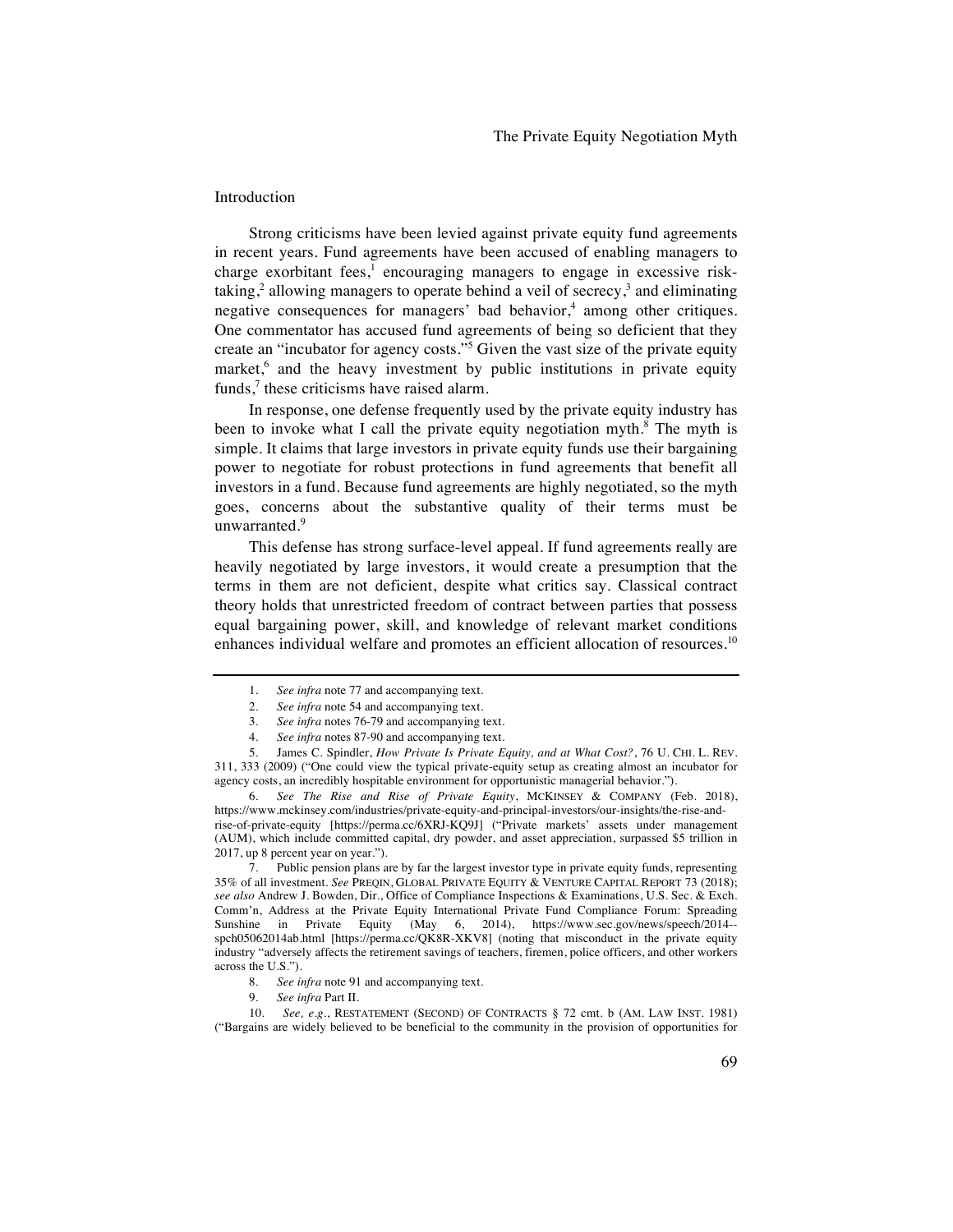The benefits of fund agreement negotiations thus would be enjoyed by all investors in private equity funds, not just the large ones.

Closer examination, however, reveals that large investors cannot simply be relied on to play this role. Unlike in a corporate setting, $11$  large investors in private equity funds commonly use their bargaining power to negotiate for individualized benefits outside of fund agreements, where the benefit of the bargain is not shared with other investors in the fund. These individualized benefits, which can include fee discounts and rights to participate in coinvestments alongside the fund (among others), $12$  fundamentally alter large investors' incentives. When individualized benefits are common, they can diminish large investors' incentives to demand strong protections in fund agreements in two ways.

First, individualized benefits can weaken large investors' incentives to negotiate fund agreements. In general, the more that an investor can use its bargaining power to negotiate for individualized benefits before it negotiates for things that will benefit all investors in the fund (like fund agreement protections), it will be a more "efficient" use of that investor's bargaining power.<sup>13</sup> This does not eliminate the negotiation of fund agreements, but, when individualized benefits are common, it is likely to have a dampening effect on the extent to which fund agreements are negotiated.

Second, individualized benefits can also weaken large investors' incentives to "vote with their feet" by refusing to invest in funds that have suboptimal protections. In the absence of negotiation, the quality of a fund agreement's terms will be shaped by the preferences of the "marginal" investors in that market, $14$  which are the investors that will stop investing when the quality of the fund agreement terms starts to decline.15 This Article shows that bargaining power can actually make large investors less sensitive to the

freedom of individual action and exercise of judgment and as a means by which productive energy and product are apportioned in the economy. The enforcement of bargains rests in part on the common belief that enforcement enhances that utility.").

<sup>11.</sup> One of the core principles of corporate law is that shareholders holding the same class of shares should be treated similarly. *See* REINIER H. KRAAKMAN ET AL., THE ANATOMY OF CORPORATE LAW: A COMPARATIVE AND FUNCTIONAL APPROACH 96 (2d ed. 2009) (stating that the equal treatment of shareholders in the same class is a fundamental norm of corporate law); Victor Brudney, *Equal Treatment of Shareholders in Corporate Distributions and Reorganizations*, 71 CALIF. L. REV. 1072, 1074 (1983) (stating that all shares of common stock are to be treated as "homogeneous claims on enterprise wealth" in a public corporation).

<sup>12.</sup> *See infra* Section III.D for a discussion of the various forms that these individualized benefits can take.

<sup>13.</sup> An "efficient" use of bargaining power in this context is one that achieves the greatest personal benefit possible in return for the investor's bargaining power. *See infra* Section III.A.2.

<sup>14.</sup> This assumes a competitive market where buyers have alternative options. *See* G. Marcus Cole, *Rational Consumer Ignorance*, 11 J.L. ECON & POL'Y 413, 414 (2015) ("[N]on-price terms, like price terms, are 'policed' in competitive markets by the marginal consumer for each term.").

<sup>15.</sup> *See id*. at 422 ("[T]he marginal consumer, by definition, is the party for whom a particular term means the most. . . . The marginal consumer is someone who cares so much about that particular term, that she has educated herself, researched the product terms, and its closest substitutes along the margin of that all-important dimension—whatever it happens to be.").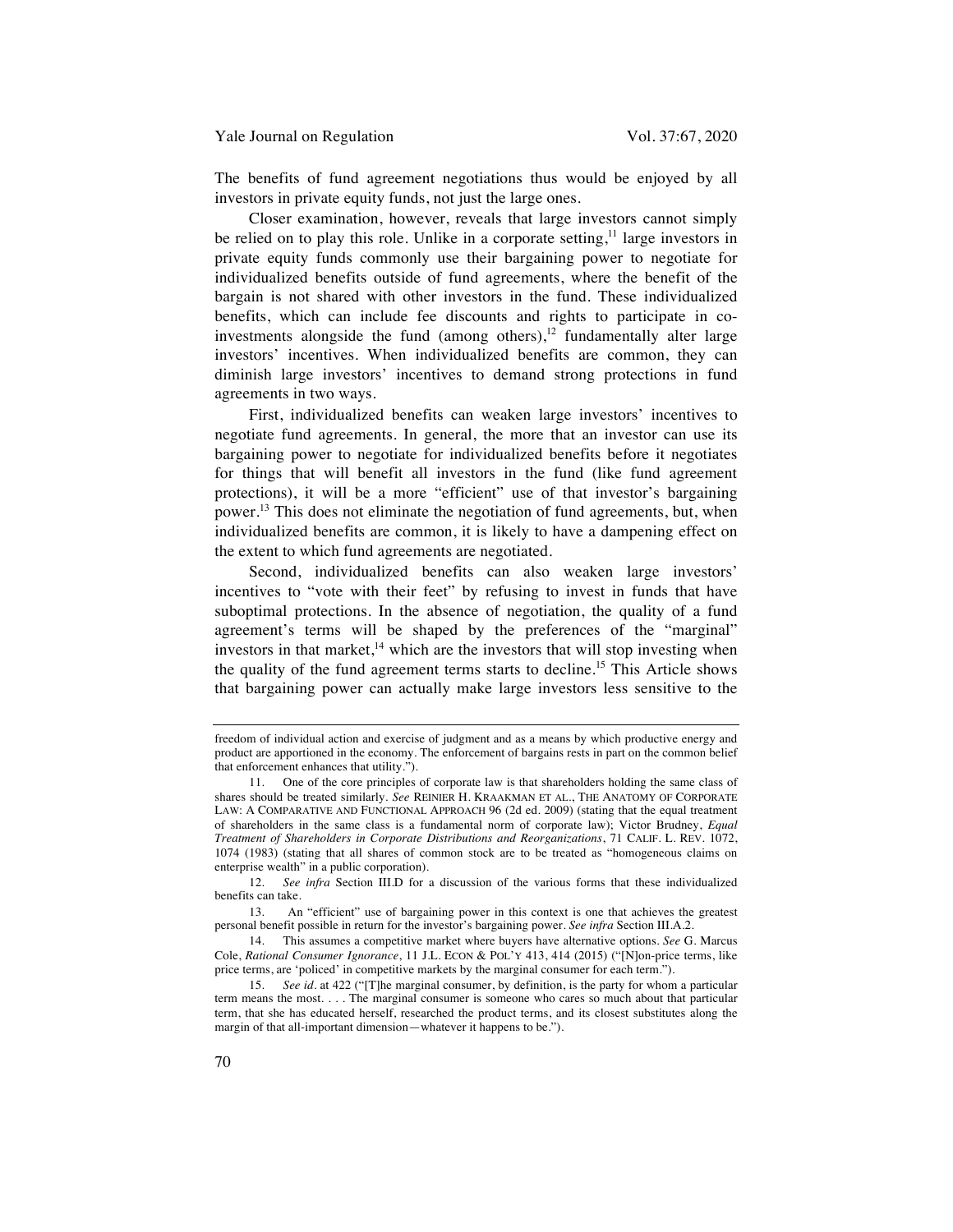quality of fund agreement terms because it enables them to negotiate for individualized benefits that offset the harm caused by weak fund agreement protections. This means that large investors may sometimes be willing to invest in funds that they would otherwise find unacceptable if they lacked bargaining power.16 As a result, large investors with bargaining power may not always be the marginal investors—those whose preferences have the greatest influence on the quality of fund terms—in the private equity funds that they invest in.<sup>17</sup>

The incentives described above will apply when large investors are acting rationally to maximize returns for their beneficiaries. But this may not always be the case. The largest investors in private equity funds are public pension plans, whose staff members have sometimes been shown to suffer from agency problems.<sup>18</sup> These agency problems can dampen their incentive to demand strong protections, even when doing so would be beneficial for plan beneficiaries.19

Challenging the private equity negotiation myth is important for a few reasons. Most fundamentally, it shows that the criticisms of fund agreements raised in recent years cannot be dismissed by simply invoking negotiation. At its core, the private equity negotiation myth is a process-based response to substantive criticisms. It argues that because the process by which fund agreement terms are created is sound, substantive scrutiny of those terms is unwarranted and unnecessary. This Article shows that policymakers should not simply take the negotiation myth at face value. Just because there are large investors in the industry that have bargaining power, it cannot automatically be assumed that fund agreements will always have robust protections for all investors in them.20

This Article also contributes to broader policy discussions at both the state and federal levels. At the state level, this analysis advances the literature on the controversial practice of waiving fiduciary duties in non-corporate entities like

19. *See infra* Section III.C.

<sup>16.</sup> *See infra* Section III.B.2 for an illustrative example.

<sup>17.</sup> *See infra* Section III.B.2.

<sup>18.</sup> *See* Josef Lakonishok, Andrei Shleifer & Robert W. Vishny, *The Structure and Performance of the Money Management Industry*, *in* BROOKINGS PAPERS ON ECONOMIC ACTIVITY, MICROECONOMICS 339 (Clifford Winston ed., 1992) (finding significant underperformance by pension plans attributable to agency problems, including actions taken by pension employees to shift responsibility for poor performance); Paul Gompers & Josh Lerner, *The Use of Covenants: An Empirical Analysis of Venture Partnership Agreements*, 39 J.L. & ECON. 463 (1996) (finding that institutional investor employees show a willingness to allow value to be transferred to fund managers in complex ways that are difficult for outsiders and superiors to detect, but not in ways that can be more easily observed and scrutinized); George Pennacchi & Mahdi Rastad, *Portfolio Allocation for Public Pension Plans*, 10 J. PENSION ECON. & FIN. 221 (2011) (finding that public pension plans tend to allocate assets based on the performance of peer pension funds rather than based on hedging the plan's liabilities due to staff career concerns).

<sup>20.</sup> To be clear, I am not claiming that a legitimate process-based defense does not exist for private equity fund agreements. For example, if all investors in the private equity market are sufficiently sophisticated to analyze fund agreements and search the market for alternatives, then lack of negotiation may not be problematic at all. This Article focuses on the negotiation-based defense raised by the industry in recent years and does not examine the legitimacy of alternative defenses.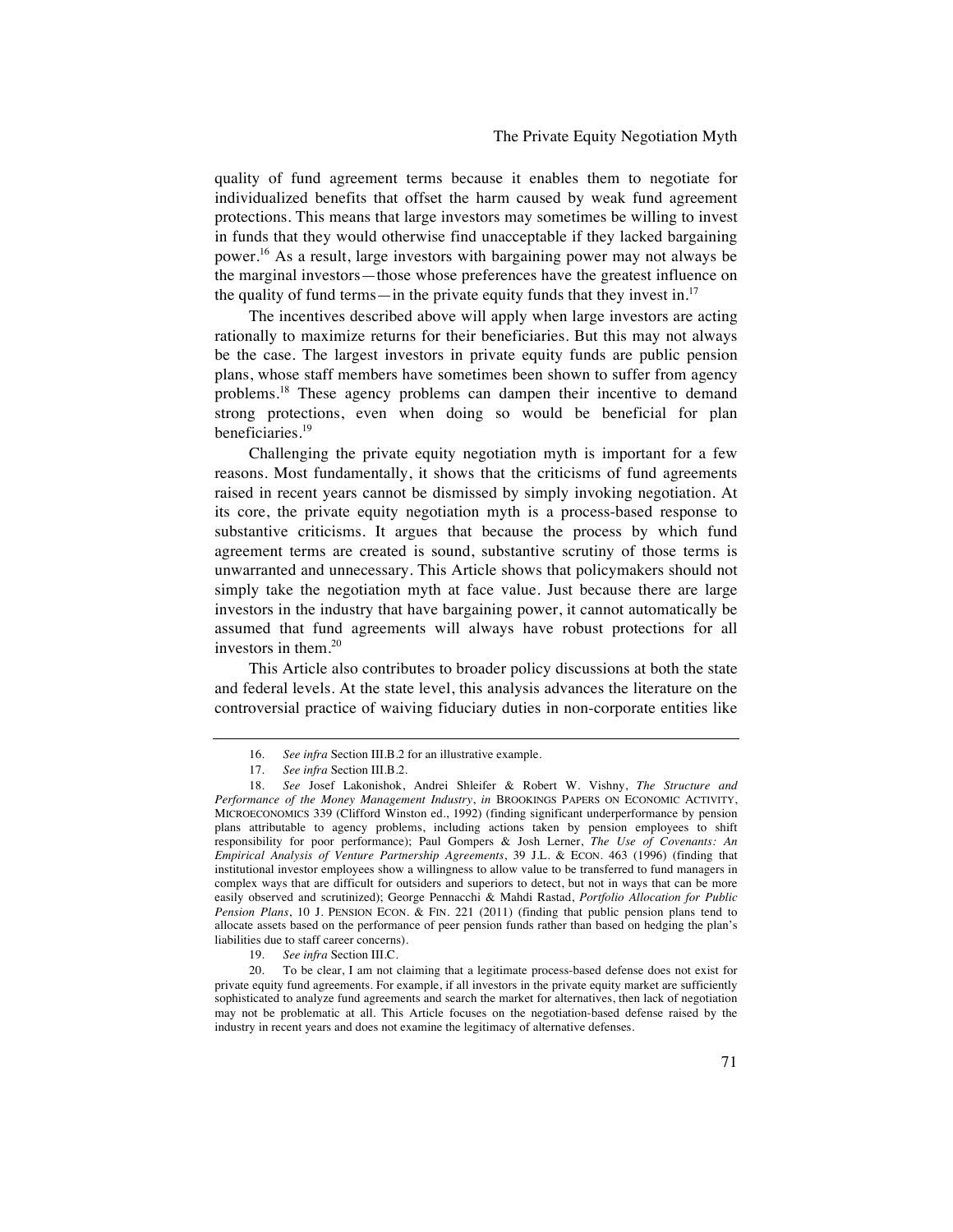limited partnerships and limited liability companies. It builds on commentary by Leo Strine, Chief Justice of the Delaware Supreme Court, and Travis Laster, Vice Chancellor of the Delaware Chancery Court, questioning the policy of allowing alternative entity managers to waive their fiduciary duties, and it also fills important gaps in that analysis in the context of private equity funds.<sup>21</sup>

At the federal level, this Article's analysis lends important insights to current policy initiatives aimed at responding to the dramatic rise of private markets in recent years.<sup>22</sup> The SEC recently launched a comprehensive reexamination of the federal securities laws that regulate investor access to private funds,  $2<sup>3</sup>$  with an eye toward opening up more opportunities for retail investors to gain exposure to private investments.<sup>24</sup> In response to concerns about investor safety, one influential research organization has argued that retail investors could rely on large institutional investors to demand strong protections on their behalf if they were granted access to private equity funds.<sup>25</sup> This Article shows why policymakers should view any such claims skeptically.

This Article proceeds as follows. Part I discusses conflicts of interest that arise in private equity funds and the various forms of protection against these conflicts commonly used in private equity funds. Part II summarizes some of the most pointed criticisms of private equity fund agreements in recent years and shows how the industry has responded by raising the private equity negotiation myth in its defense. Part III challenges the myth by arguing that

already have been rejected by the more sophisticated investors in the private capital markets."). 23. *See* SEC, Concept Release on Harmonization of Securities Offering Exemptions (June 18, 2019), https://www.sec.gov/rules/concept/2019/33-10649.pdf [https://perma.cc/N4V3-WEGG].

<sup>21.</sup> *See* Leo E. Strine, Jr. & J. Travis Laster, *The Siren Song of Unlimited Contractual Freedom*, *in* RESEARCH HANDBOOK ON PARTNERSHIPS, LLCS AND ALTERNATIVE FORMS OF BUSINESS ORGANIZATIONS 11 (Robert W. Hillman & Mark J. Loewenstein eds., 2015).

<sup>22.</sup> *See infra* Section IV.B. The rise of private markets has been attended by a related decline in U.S. public markets. *See* Maureen Farrell, *America's Roster of Public Companies Is Shrinking Before Our Eyes*, WALL ST. J. (Jan. 6, 2017), https://www.wsj.com/articles/americas-roster-of-publiccompanies-is-shrinking-before-our-eyes-1483545879 [https://perma.cc/ELA4-YN6A] ("Since the financial crisis, the equity market has become bifurcated, with a private option available to select investors and a public one that is more of a last resort for companies."); Jonathan Macey, Opinion, *As IPOs Decline, the Market Is Becoming More Elitist*, L.A. TIMES (Jan. 10, 2017) https://www.latimes.com/opinion/op-ed/la-oe-macey-ipo-democracy-20170110-story.html [https://perma.cc/66K2-4A9D] ("It's not an exaggeration to say that the IPO market is in the beginning of a death spiral as observers assume that any company that resorts to raising money in an IPO must

<sup>24.</sup> *See* DAVIS POLK, PRIVATE EQUITY REGULATORY UPDATE 3 (July 31, 2019), https://www.davispolk.com/files/2019-07-31\_private\_equity\_regulatory\_update\_july\_2019.pdf [https://perma.cc/K8BH-LZ48] ("[T]here are [Concept Release] sections that focus on opening up investments in private companies and private funds to retail investors. One of the major themes of the Concept Release is that the SEC has recognized that retail investors' inability to participate in private opportunities, either directly or through investment funds, may be disadvantaging them economically.").

<sup>25.</sup> *See* COMM. ON CAPITAL MKTS. REGULATION, EXPANDING OPPORTUNITIES FOR INVESTORS AND RETIREES: PRIVATE EQUITY 36 (Nov. 2018), https://www.capmktsreg.org/wpcontent/uploads/2018/10/Private-Equity-Report-FINAL-1.pdf ("Congress could establish or empower the SEC to establish any . . . protections for retail investors that they deem necessary. For example, . . . Congress or the SEC could only permit a private equity fund to accept retail investors if the assets managed by the affiliated manager include a material institutional component (e.g., more than 50%). Such a requirement would enable retail investors to leverage the demands of institutional investors.").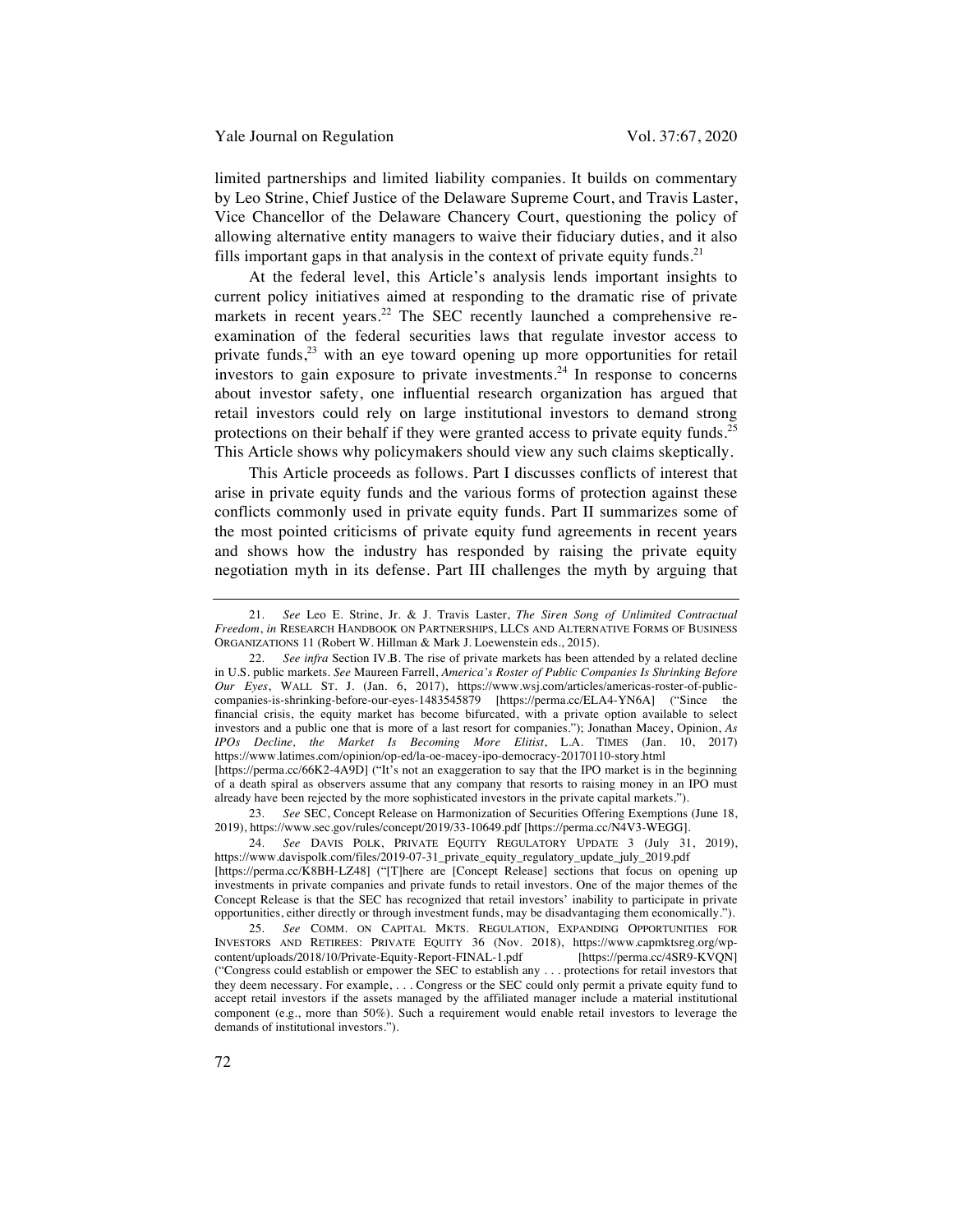large investors cannot be counted on to demand strong protections in fund agreements through negotiation or by "voting with their feet." It also provides a concise description of the various forms of individualized benefits that investors can seek to negotiate for in private equity funds. Part IV concludes with a discussion of policy implications.

#### I. Conflicts of Interest in Private Equity Funds

## *A. Basic Conflicts of Interest*

Private equity managers<sup>26</sup> invest other people's money for a fee. They raise money by pooling the capital of their various investors into a single vehicle called a fund. Fund investors generally commit different levels of capital to the fund—some commit very large amounts while others commit much smaller amounts. These "pooled" funds are typically organized as limited partnerships<sup>27</sup> and governed by a limited partnership agreement (an "LPA"), a document that is collectively negotiated between the manager and the fund's investors and sets forth the terms of the fund. Private equity LPAs are long and complicated agreements, typically over 100 pages long.<sup>28</sup> By and large, the industry is very lightly regulated.<sup>29</sup>

<sup>26.</sup> To avoid unnecessary complexity, I will use the term "manager" through most of this Article, even in cases where other terms (like "sponsor" or "adviser" or "general partner") may be more technically correct. Any technical distinctions will not be important for purposes of this Article. I will also generally use the term "investor" throughout this Article, even in cases where the term "limited partner" might be more technically correct, for similar reasons.

<sup>27.</sup> Because funds are usually structured as limited partnerships, the limited partnership architecture applies to these vehicles. Accordingly, investors are passive "limited partners," and the manager acts through a "general partner" that has broad authority to control the fund.

<sup>28.</sup> *See* Marco Da Rin & Ludovic Phalippou, *The Importance of Size in Private Equity: Evidence from a Survey of Limited Partners*, 31 J. FIN. INTERMEDIATION 64, 69 (2016) ("LPAs are technical and lengthy documents, typically over 100 pages.").

<sup>29.</sup> *See* Douglas Cumming & Sofia Johan, *Regulatory Harmonization and the Development of Private Equity Markets*, 31 J. BANKING & FIN. 3218, 3219 (2007) ("The dearth or lack of regulations in private equity to which we refer is related to the fact that investors in private equity funds are institutional investors and high net worth individuals (not the so-called unsophisticated retail investors) and therefore these funds do not receive the same degree of scrutiny as other types of retail based funds, such as mutual funds.").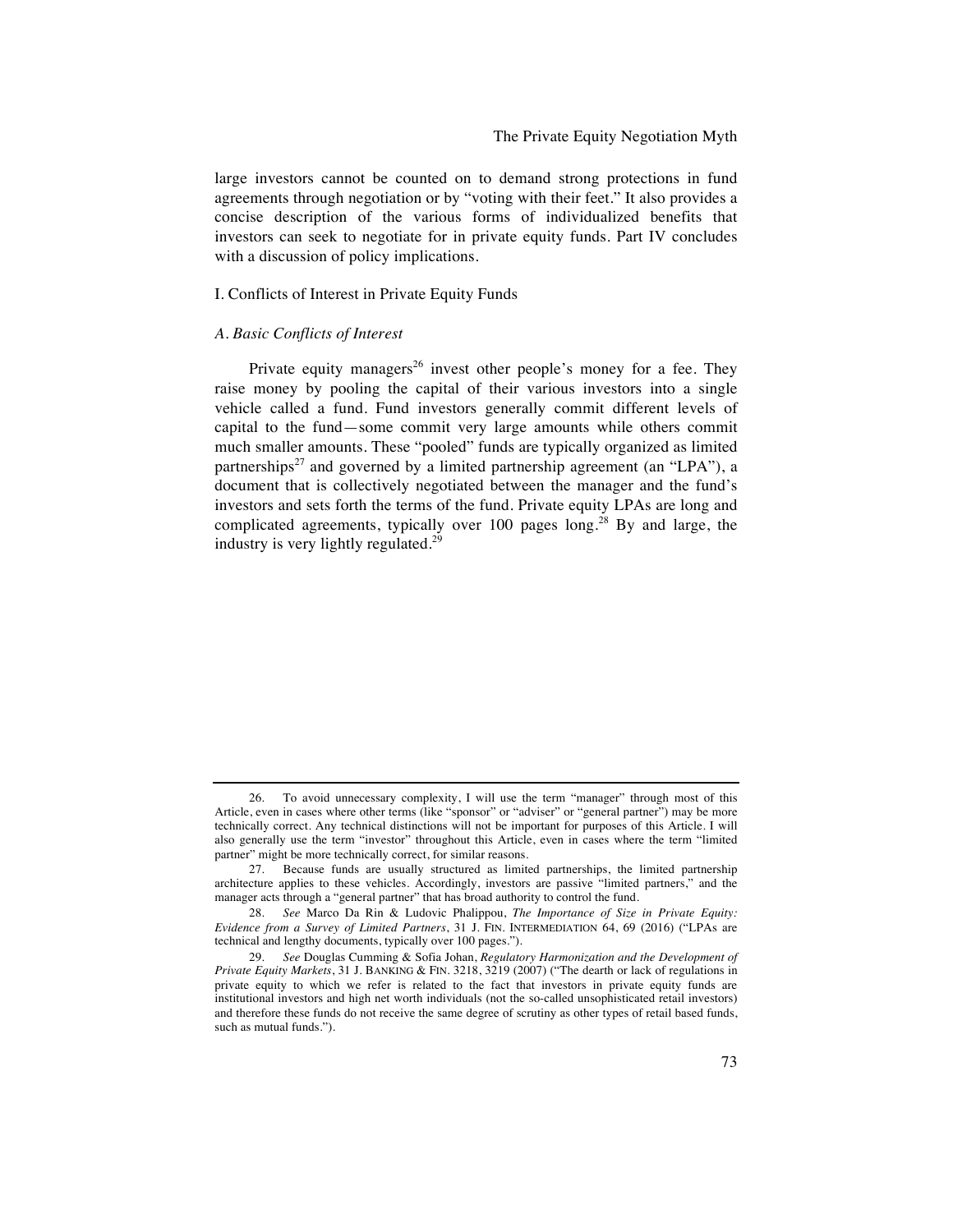

Figure A. Illustrative Private Equity Fund

Once a fund is formed, a manager has an "investment period"—typically three to five years $30$ —during which the fund is free to make investments. These investments are known as "portfolio companies," and a manager's objective is to buy companies that are undervalued or that would benefit from changes to strategy or management. During the investment period, investors are contractually obligated to contribute capital to the fund each time the manager makes a "capital call" so the fund can make investments and pay the fund's fees and other expenses. Managers typically have extremely broad discretion to select investments, and investors generally have very few rights to influence the fund's activities.<sup>31</sup>

After a number of years, the manager seeks to sell the fund's portfolio companies or take them public through initial public offerings, hoping to make profits upon the disposition. Each fund has a stipulated end date (typically around ten years after the date of the fund's closing) $32$  by which the manager

<sup>30.</sup> *See* STEPHANIE BRESLOW & PHYLLIS SCHWARTZ, PRIVATE EQUITY FUNDS: FORMATION AND OPERATION § 2:4.2 (Carol Benedicto ed., Practising Law Inst. 2015) ("The appropriate length of the commitment period will vary depending on the investment strategy of the fund, with a time period of three to five years being typical for many strategies.").

<sup>31.</sup> For this reason, traditional private equity funds are commonly called "blind pools" because investors are signing up to invest in them without any knowledge of, or control over, the investments that will be made by the manager. *See* Spindler, *supra* note 5, at 328-29 ("While the [LPA] will usually impose strict obligations upon the limited partner to provide capital to the partnership, the limited partner has very little control over what the capital is used for.").

<sup>32.</sup> *See* Ronald W. Masulis & Randall S. Thomas, *Does Private Equity Create Wealth? The Effects of Private Equity and Derivatives on Corporate Governance*, 76 U. CHI. L. REV. 219, 222 (2009) (noting that private equity funds are typically established for ten-year terms).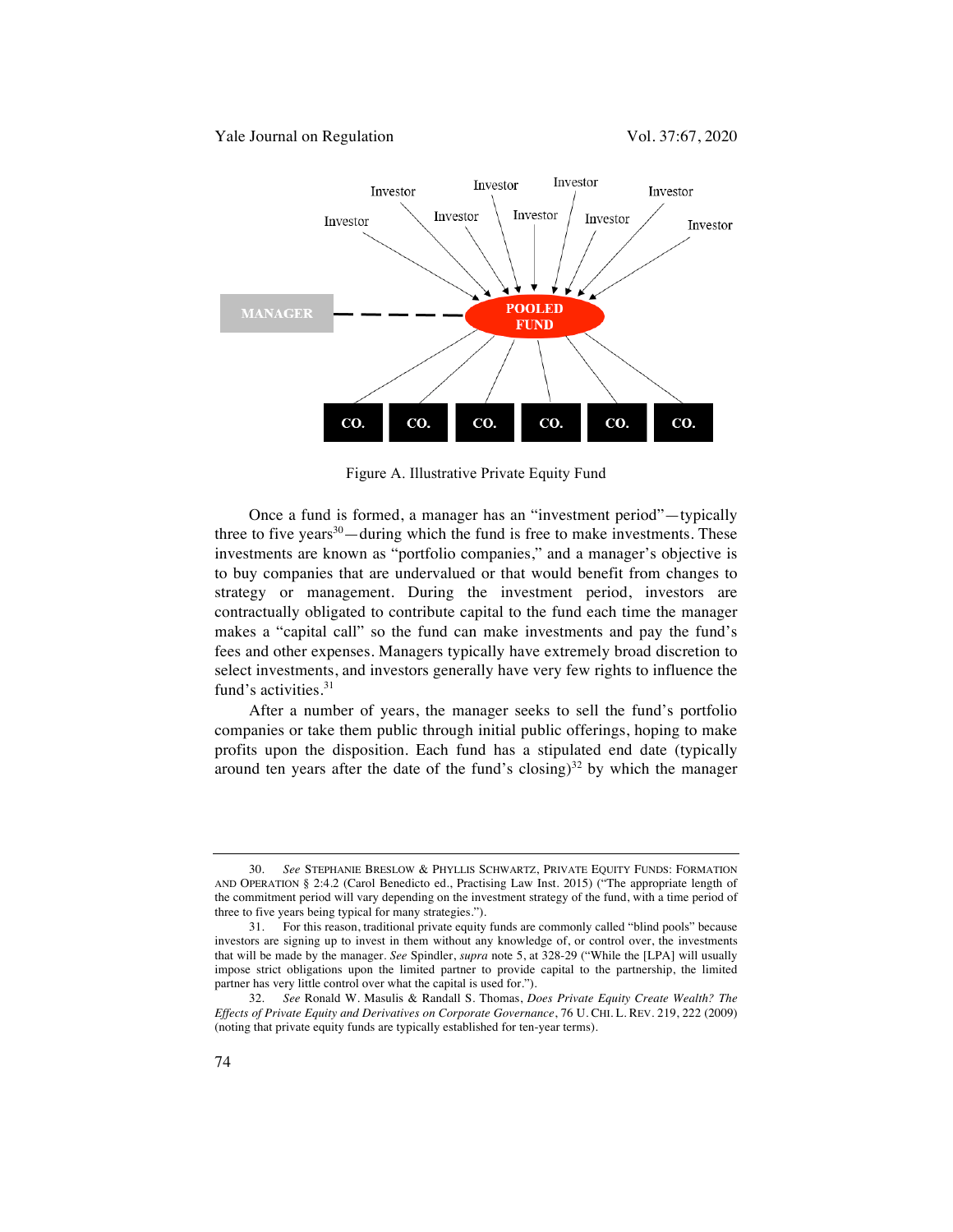must dispose of any remaining assets and distribute the proceeds to the fund's investors.<sup>33</sup>

Conflicts of interest in private equity funds stem from the separation of ownership and control in the private equity fund structure.<sup>34</sup> For example, private equity managers may be incentivized to invest less time and effort than they would if they were managing their own money, or they may seek to enrich themselves at the expense of their investors. Manager self-dealing could take the form of secretly charging excessive fees and expenses or of keeping the best investment opportunities for personal investment rather than allocating them to the fund, among any number of others. $35$ 

# *B. Protections Against Conflicts*

Legal scholars and financial economists have theorized about the ways in which private equity investors can defend against agency conflicts in the absence of mandatory legal protections.<sup>36</sup> The combination of contractual protections, paired with a manager's reputational incentives, are generally seen as the most important tools. Each is considered below.

Before committing to invest in a fund, investors have an opportunity to review the LPA governing the terms of the fund. LPAs contain a number of provisions that are designed to protect investors from conflicts with the fund manager.<sup>37</sup> One way that LPAs seek to limit these conflicts is through the

<sup>33.</sup> Often, the life of a fund can be extended for successive one- or two-year periods to liquidate and wind up investments.

<sup>34.</sup> *See generally* ADOLF A. BERLE, JR. & GARDINER C. MEANS, THE MODERN CORPORATION AND PRIVATE PROPERTY (1933); Michael C. Jensen & William H. Meckling, *Theory of the Firm: Managerial Behavior, Agency Costs and Ownership Structure*, 3 J. FIN. ECON. 305, 308 (1976) (describing the relationship between investor and manager as one "under which one or more persons (the principal(s)) engage another person (the agent) to perform some service on their behalf which involves delegating some decision-making authority to the agent").

<sup>35.</sup> *See infra* Section II.A for a discussion of some of the conflicts that have been criticized in private equity funds.

<sup>36.</sup> *See, e*.*g*., PAUL GOMPERS & JOSH LERNER, THE VENTURE CAPITAL CYCLE 158 (2d ed. 2004); Vladimir A. Atanasov, Vladimir I. Ivanov & Kate Litvak, *Does Reputation Limit Opportunistic Behavior in the VC Industry? Evidence from Litigation Against VCs*, 67 J. FIN. 2215 (2012); Victor Fleischer, *The Missing Preferred Return*, 31 J. CORP. L. 77, 80 (2005); Lee Harris, *A Critical Theory of Private Equity*, 35 DEL. J. CORP. L. 259, 285 (2010); Steve Kaplan & Antoinette Schoar, *Private Equity Performance: Returns, Persistence and Capital Flows*, 60 J. FIN. 1791, 1791 (2005) (finding that better performing managers are more likely to raise successor funds and larger funds); Kate Litvak, *Monte Carlo Simulation of Contractual Provisions: An Application to Default Provisions in Venture Capital Limited Partnership Agreements*, 98 CORNELL L. REV. 1495, 1498 (2013); Kate Litvak, *Venture Capital Limited Partnership Agreements: Understanding Compensation Arrangements*, 76 U. CHI. L. REV. 161, 162 (2009); Andrew Metrick & Ayako Yasuda, *The Economics of Private Equity Funds*, 23 REV. FIN. STUD. 2303 (2010); John Morley, *The Separation of Funds and Managers: A Theory of Investment Fund Structure and Regulation*, 123 YALE L.J. 1228, 1254-55 (2014); Larry E. Ribstein, *Partnership Governance of Large Firms*, 76 U. CHI. L. REV. 289, 298-99 (2009); William A. Sahlman, *The Structure and Governance of Venture-Capital Organizations*, 27 J. FIN. ECON. 473, 489-516 (1990); Spindler, *supra* note 5, at 332.

<sup>37.</sup> *See* David T. Robinson & Berk A. Sensoy, *Do Private Equity Fund Managers Earn Their Fees? Compensation, Ownership and Cash Flow Performance*, 26 REV. FIN. STUD. 2760, 2760 (2013)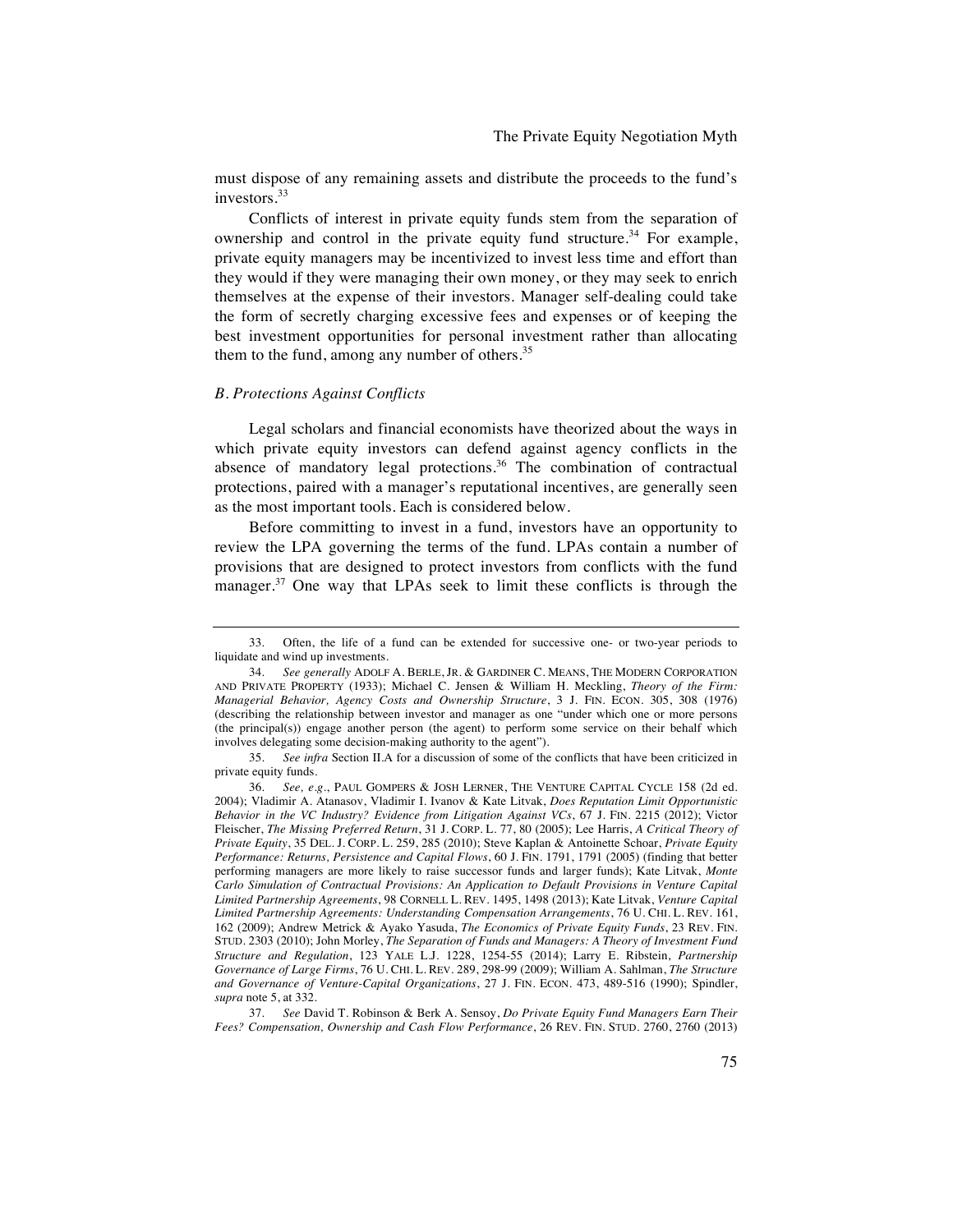manager's compensation arrangements. In addition to "management fees," which are calculated as an annual percentage of the investor's total investment in the fund,<sup>38</sup> private equity managers typically receive a percentage interest in the profits of the fund called a "carried interest,"<sup>39</sup> which generally results in them receiving higher compensation as the profitability of the fund increases. Managers are also generally required to invest a certain amount of their own money directly in the fund itself alongside the pooled fund investors. Depending on how the manager's carried interest and commitment to invest in the fund are structured in the LPA, they can shape the manager's incentives in various ways and afford greater or lesser protection to investors.

LPAs also contain various non-economic provisions designed to address agency conflicts. For example, investors are sometimes granted the right to consent to certain transactions when the manager's interest is conflicted, or to dissolve the fund if the manager engages in certain forms of misconduct.<sup>40</sup> LPAs also sometimes include requirements that the manager's key employees dedicate a certain percentage of their time to working for the fund.<sup>41</sup> Terms designed to limit risk-taking by the manager—such as restrictions on borrowing and requirements for diversification of investments—can also be included. $42$ Funds also commonly establish "advisory boards" consisting of the fund's largest investors, which are sometimes given limited rights to consult with the manager or consent to certain types of transactions.<sup>43</sup>

In addition to contractual protections, agency conflicts in funds are limited by managers' incentive to maintain a good reputation. Because private equity funds have limited lives,  $44$  private equity managers must raise funds on a serial basis if they desire to remain in business. Managers commonly start raising a

40. *See id*. § 11.12[1].

<sup>(&</sup>quot;In private equity, the agency relationship between fund managers (the general partners, or GPs) and investors (the limited partners, or LPs) is governed by a management contract that is signed at the inception of the fund.").

<sup>38.</sup> *See* BRESLOW & SCHWARTZ, *supra* note 30, § 2:8.2[B][1] ("The market rate for management fees of private equity funds is approximately 1.5%-2% of the fund's aggregate capital commitments during the fund's investment period.").

<sup>39.</sup> Historically, the conventional carried interest percentage has been between 15-20% of the fund's profits over a "hurdle" rate of 5-12%. *See* JAMES M. SCHELL ET AL., PRIVATE EQUITY FUNDS: BUSINESS STRUCTURE AND OPERATIONS § 2.03[2] (2018) ("Fixed rate preferred returns commonly range from 5% to 12%.").

<sup>41.</sup> *See id*. § 11.04[6] ("[A] 'key person provision' generally refers to a contractual provision that grants various rights and remedies to the investors upon the departure or disabling conduct of a specified number of 'key persons.' The 'key persons' are typically defined in the partnership agreement as the Principals or senior managers of the Fund.").

<sup>42.</sup> *See id*. § 11.07[2][b] ("In the case of most private equity funds, a policy concerning diversification is imposed as a contractual requirement. In many cases, a private equity fund will generally not be allowed to invest more than 20% to 25% of its total capital commitments in the securities of any single portfolio company.").

<sup>43.</sup> *See id*. § 11.07[8] ("From the Limited Partners' perspective, an Advisory Board represents a mechanism for a limited degree of oversight in areas where the interests of the General Partner may not be fully aligned with those of the Limited Partners.").

<sup>44.</sup> *See* Masulis & Thomas, *supra* note 32, at 222 (noting that private equity funds are typically established for ten-year terms).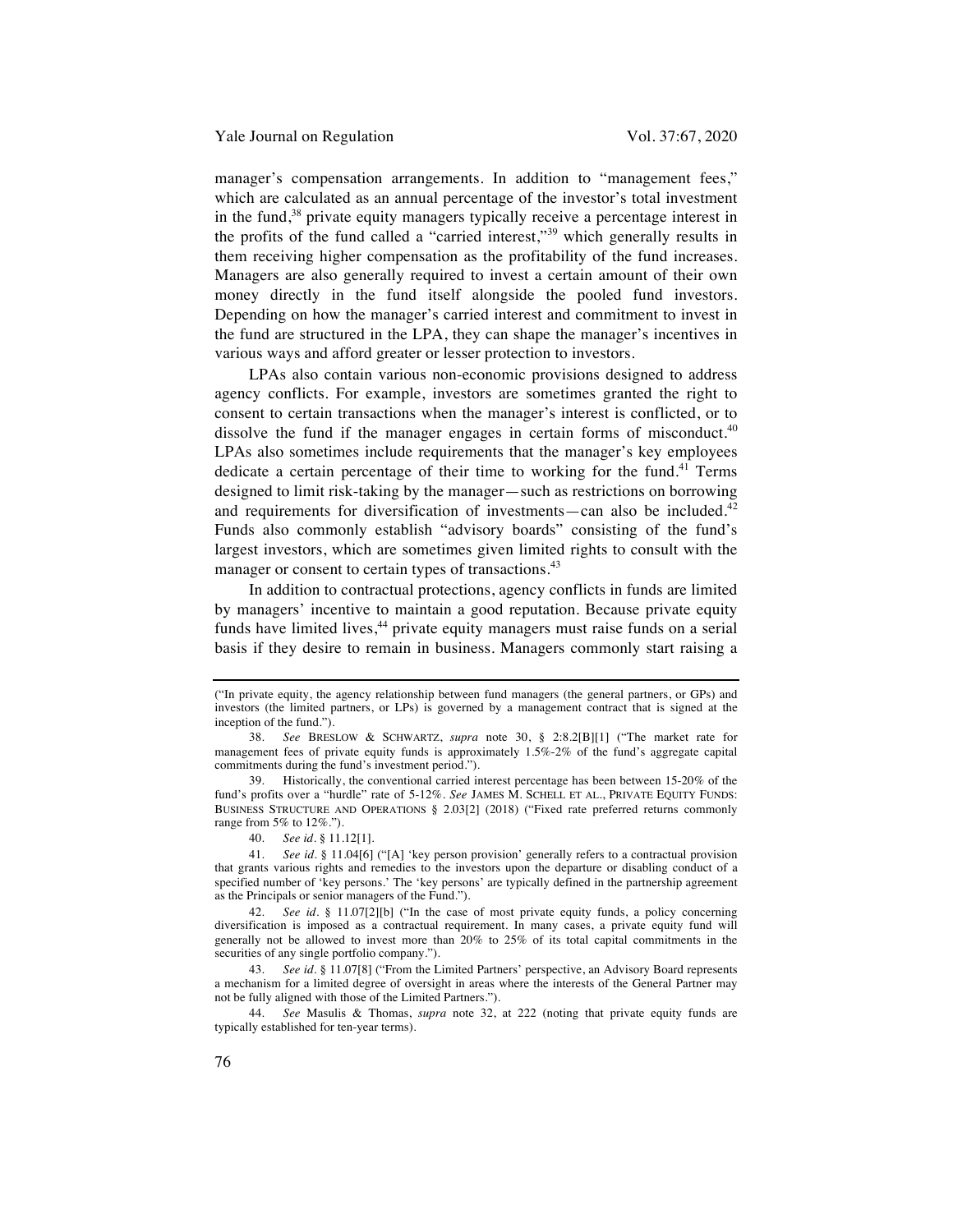new fund for a given strategy every three to five years, launching a new fund each time the investment period of a prior fund draws to a close.

If a manager wants to raise funds in the future, it has an incentive to achieve a successful "track record" of investment returns in its current fund because investors want to see evidence of the manager's capabilities before they commit their money.<sup>45</sup> A manager's history of past performance is typically provided to investors in the marketing materials that they distribute to prospective investors when they raise a fund.

Managers are also subject to fiduciary duties under state limited partnership law<sup>46</sup> and under the federal Investment Advisers Act of 1940 (the "Advisers Act").<sup>47</sup> However, in Delaware, the state in which most private equity fund limited partnerships are formed,<sup>48</sup> fiduciary duties can be modified, or even waived entirely, by an LPA's terms,<sup>49</sup> and under the Advisers Act, fiduciary duties can largely be satisfied by disclosure of conflicts and other risks.<sup>50</sup> The world of private equity funds is thus highly contractual, and neither

46. These include a duty of loyalty, which, among other things, requires that the general partner refrain from dealing with the partnership on behalf of a party that has an adverse interest and from competing with the partnership, and a duty of care. *See, e*.*g*., DEL. CODE ANN. tit. 6, § 15-404(b), (c) (2018); REVISED UNIF. LTD. P'SHIP ACT § 403(b) (1976); UNIF. LTD. P'SHIP ACT § 408 (1916).

<sup>45.</sup> *See* Ronald J. Gilson, *Engineering a Venture Capital Market: Lessons from the American Experience*, 55 STAN. L. REV. 1067, 1089-90 (2003) ("A [manager's] track record . . . is the [manager's] principal tool for persuading investors to invest in successor funds."); *see also* PREQIN, KEY DUE<br>
DILIGENCE CONSIDERATIONS FOR PRIVATE EQUITY INVESTORS (2014). DILIGENCE CONSIDERATIONS FOR PRIVATE EQUITY INVESTORS (2014), https://docs.preqin.com/reports/Preqin-Special-Report-Due-Diligence-Private-Equity-Investors-Jul-14.pdf [https://perma.cc/RFA6-ZRXQ] (reporting the results of a survey showing that both placement agents and investment consultants believe the track record of the investment team is the most important indicator that a fund will outperform peer funds); Curtis J. Milhaupt, *The Market for Innovation in the United States and Japan: Venture Capital and the Comparative Corporate Governance Debate*, 91 NW. U. L. REV. 865, 886 (1997) ("[T]he short life of limited partnerships virtually guarantees that the venture capitalists will undergo a 'periodic performance review' at the hands of their current investors who are, inevitably, potential future investors as well.").

<sup>47.</sup> *See* SEC v. Capital Gains Research Bureau, 375 U.S. 180, 196 (1963) ("The Investment Advisers Act of 1940 thus reflects a congressional recognition 'of the delicate fiduciary nature of an investment advisory relationship,' as well as a congressional intent to eliminate, or at least to expose, all conflicts of interest which might incline an investment adviser . . . to render advice which was not disinterested.").

<sup>48.</sup> *See Private Equity (Fund Formation)*, GETTING THE DEAL THROUGH (Mar. 2019), https://gettingthedealthrough.com/area/28/jurisdiction/23/private-equity-fund-formation-2019-unitedstates [https://perma.cc/33XJ-VHSR] ("In the United States, private equity funds are typically formed as limited partnerships in the State of Delaware, pursuant to the Delaware Revised Uniform Limited Partnership Act (DRULPA)."); Robert Schwartz, *Delaware as a Location for Private Funds: The Why and the What*, WORLD SEC. L. REP. (BNA) (Aug. 10, 2012).

<sup>49.</sup> *See, e*.*g*., DEL. CODE ANN. tit. 6, § 17-1101(d) (2018) ("To the extent that, at law or in equity, a partner or other person has duties (including fiduciary duties) to a limited partnership or to another partner or to another person that is a party to or is otherwise bound by a partnership agreement, the partner's or other person's duties may be expanded or restricted or eliminated by provisions in the partnership agreement; provided that the partnership agreement may not eliminate the implied contractual covenant of good faith and fair dealing."). Note, however, that the more limited implied contractual covenant of good faith and fair dealing cannot be waived under Section 18-1101(c) of the Delaware Limited Liability Company Act. *See* DEL. CODE ANN. tit. 6, § 18-1101(c) (2018).

<sup>50.</sup> *See Capital Gains Research Bureau*, 375 U.S. at 196 (citing United States v. Miss. Valley Generating Co., 364 U.S. 520 (1961)) (holding that investors must "be permitted to evaluate overlapping motivations, through appropriate disclosure, in deciding whether an adviser is serving 'two masters' or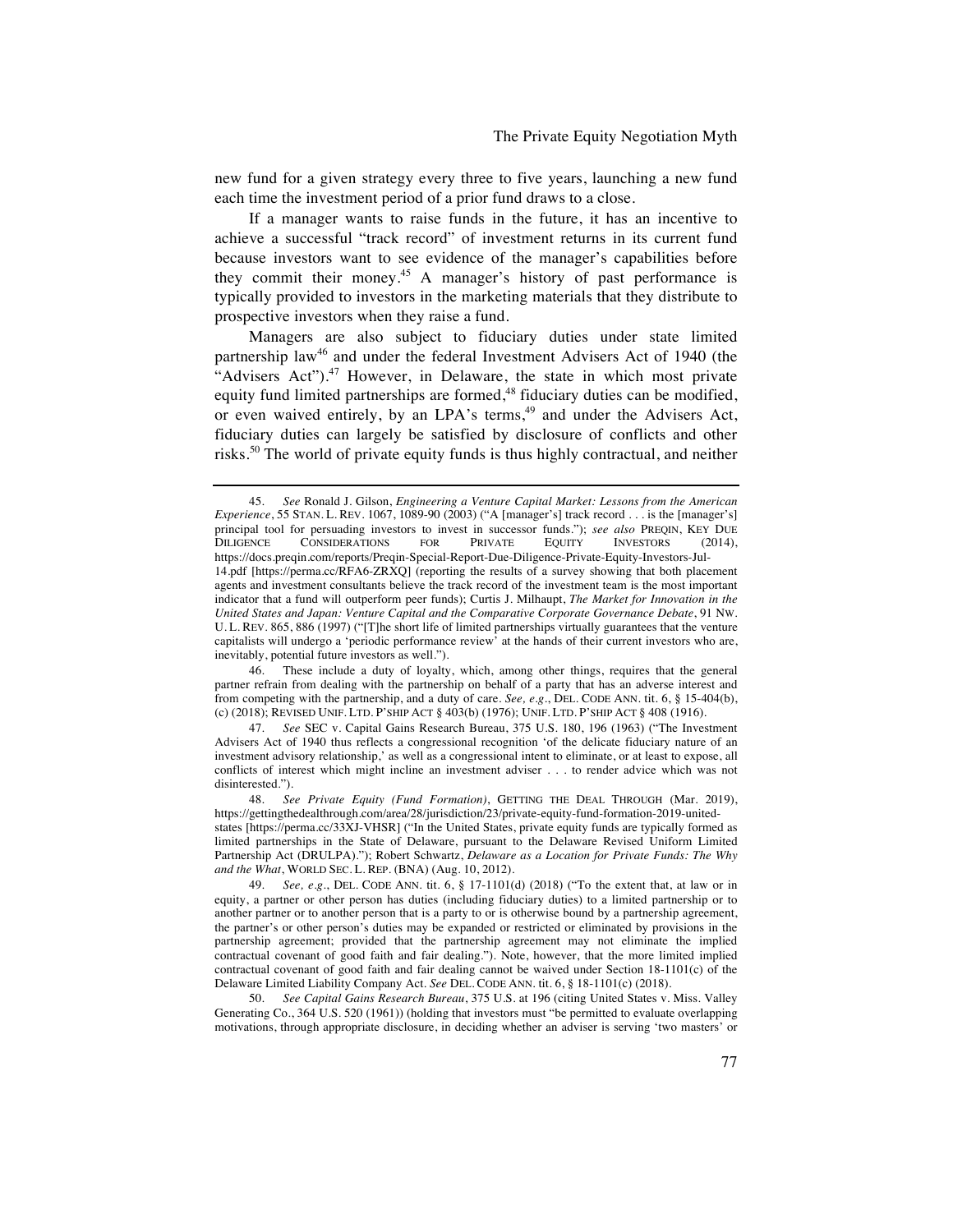Yale Journal on Regulation Vol. 37:67, 2020

state nor federal law provide investors with meaningful back-up protection if the combination of LPA-based protections and reputation-based protections is deficient.

# II. The Private Equity Negotiation Myth

LPAs are held up as one of the primary sources of investor protection against managerial exploitation in private equity funds, but they have been criticized by many in recent years. One response to this criticism has been for the industry to invoke what I call the private equity negotiation myth as a defense.<sup>51</sup> Because LPAs are heavily negotiated by large investors, so the argument goes, there is no basis for outside observers to criticize the substance of these agreements.

# *A. Critiques of Private Equity LPAs*

# 1. Scholarly Critiques

Scholars have accused LPAs of being deficient in a number of ways over the years.<sup>52</sup> One line of criticism argues that the compensation arrangements set forth in LPAs, which are supposed to align managers' interests with their investors' interests,<sup>53</sup> actually create serious conflicts of interest. Scholars have criticized carried interest compensation for encouraging excessive risk-taking by managers in their investment decisions,<sup>54</sup> creating a moral hazard problem because managers enjoy the upside of strong performance without downside

only one, 'especially . . . if one of the masters happens to be economic self-interest'"); Andrew Ceresney, Dir., Div. of Enforcement, U.S. Sec. & Exch. Comm'n, Securities Enforcement Forum West Enforcement (Mar. 12, 2016),<br>t.html [https://perma.cc/47JT-FLA7] https://www.sec.gov/news/speech/private-equity-enforcement.html (indicating that managers must "disclose sufficiently specific facts such that the client is able to understand the [manager's] conflicts of interest and business practices, and can give informed consent to such conflicts or practices"). As a result, if a manager has disclosed certain risks and investors have not negotiated for contractual protections against those risks, the investors will be exposed to those risks without any protection from federal fiduciary duties.

<sup>51.</sup> *See infra* note 91 and accompanying text.

<sup>52.</sup> *See, e*.*g*., Robinson & Sensoy, *supra* note 37, at 2761 ("[T]he typical private equity contract allows GPs to earn excessive compensation and does too little to discipline GPs or to provide them with incentives to maximize LP returns.").

<sup>53.</sup> *See supra* note 39 and accompanying text.

<sup>54.</sup> *See, e*.*g*., Gilson, *supra* note 45, at 1089 ("While aligning the interests of the GP and the investors, the intensity of the GP's compensation incentive in turn creates a different agency cost. The GP's carried interest has option-like characteristics, which may cause it to prefer investments of greater risk than the investors. This is especially true with respect to the fund's later investments if the early ones have done poorly. In that circumstance, the GP actually may be best served by making negative net present value investments if the investments are sufficiently risky."); Harris, *supra* note 36, at 285 ("One of the problems of incentive compensation provisions . . . is that the compensation structure may encourage a manager to make overly risky investment decisions . . . .").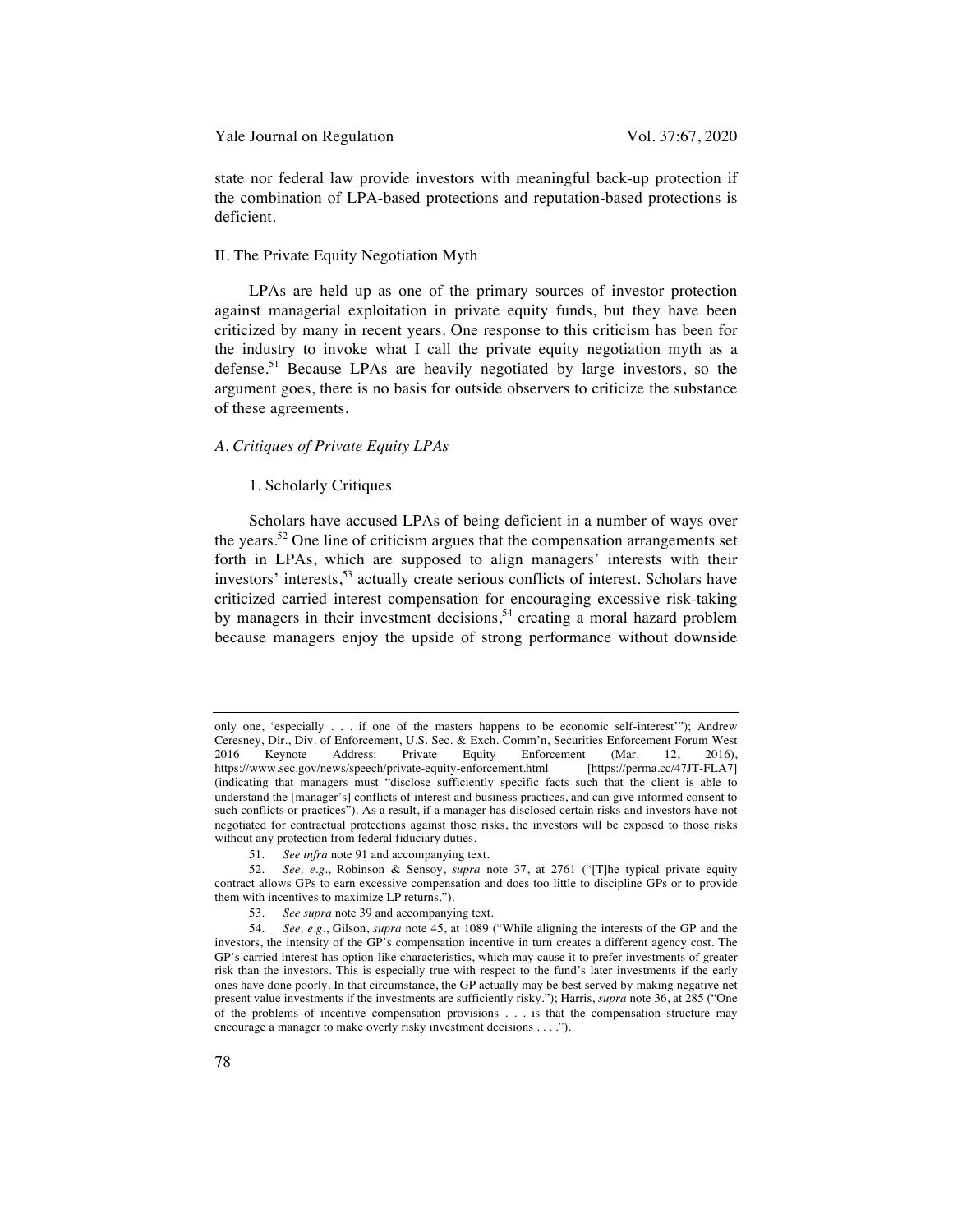risk.<sup>55</sup> Carried interest has also been criticized for distorting managers' decision-making in other ways, including giving them an incentive to shorten their investment horizons and time cash flows in ways that will increase incentive fees.<sup>56</sup> Separately, scholars have also argued that the carried interest formulations in LPAs are unnecessarily and overly complex, making it harder for investors to understand exactly how much they are obligated to pay.<sup>57</sup>

One of the most controversial critiques of LPAs in recent years has to do with portfolio company fees charged by private equity fund managers. These fees are not paid directly by investors. Instead, they are paid by the portfolio companies owned by the fund, as illustrated in Figure B. These fees have often taken the form of "monitoring" fees or "consulting" fees—the idea is that the portfolio companies pay managers for "services" that the managers provide to the portfolio companies. However, because portfolio companies are ultimately controlled by a fund's manager (because the manager controls the fund that owns the portfolio company), the timing and amount of these payments have historically been controlled by the manager. Skeptical of the value actually provided by these services, some scholars have called these fees "money for doing nothing."<sup>58</sup>

<sup>55.</sup> *See, e*.*g*., William Magnuson, *The Public Cost of Private Equity*, 102 MINN. L. REV. 1847, 1872 (2018) ("The carried interest element of private equity compensation creates a moral hazard problem in the private equity industry that in many ways mirrors the critiques levied against the banking industry after the financial crisis of 2008-2009.").

<sup>56.</sup> *See* Ludovic Phalippou, *Beware of Venturing into Private Equity*, 23 J. ECON. PERSPS. 147, 162 (2009) ("To isolate further potential conflicts between the managers of private equity buyout funds and their outside investors, I discuss a few features of buyout contracts that exacerbate conflicts of interest, rather than mitigate them. First, managers have an incentive to time cash flows in a way that will increase incentive fees. Second, certain contracts provide steep incentives for shortening investment horizons. Third, transaction fees may distort choices of buyout firms in terms of leverage, size of investment, and number of changes in capital structure.").

<sup>57.</sup> *See, e*.*g*., Peter Morris & Ludovic Phalippou, *A New Approach to Regulating Private Equity*, 12 J. CORP. L. STUD. 59 (2012) (positing that complexity in an LPA's carried interest provision can benefit managers by making it harder for investors to understand it).

EILEEN APPELBAUM & ROSEMARY BATT, CTR. FOR ECON. & POLICY RESEARCH, FEES, FEES AND MORE FEES: HOW PRIVATE EQUITY ABUSES ITS LIMITED PARTNERS AND U.S. TAXPAYERS 12 (May 2016), http://cepr.net/images/stories/reports/private-equity-fees-2016-05.pdf [https://perma.cc/HSE2-2J4Z].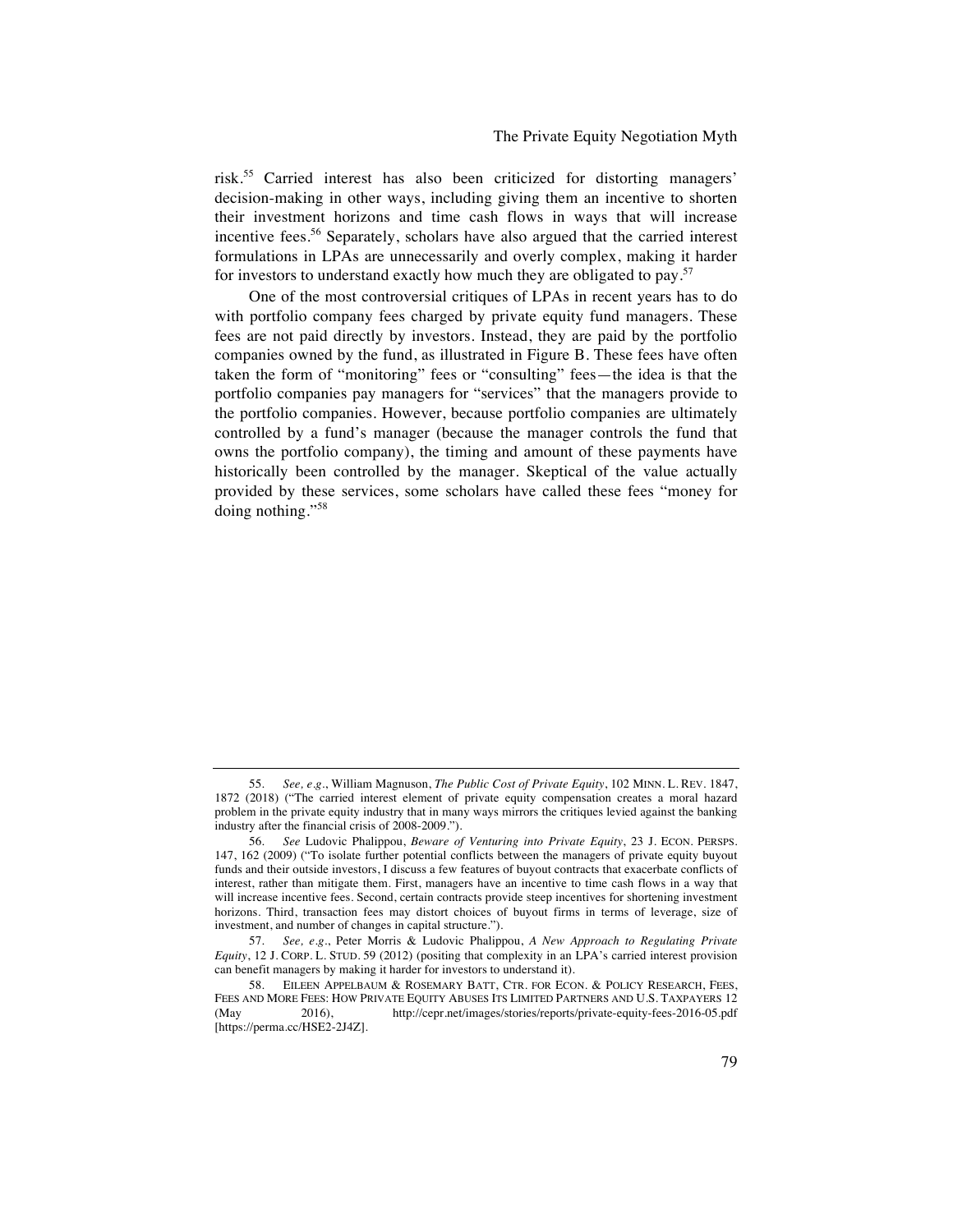

Figure B. Portfolio Company Fees

The payment of portfolio company fees has historically been authorized by language in LPAs that permits managers to charge them in a general sense but otherwise provides little specificity about the timing and nature of these fees.59 Scholars have raised concerns that LPAs thus effectively gave managers freedom to charge an unspecified amount in fees in the future without obtaining investors' specific consent to those fees.<sup>60</sup> While many LPAs stipulate that all or a portion of these portfolio company fees will eventually be reimbursed to investors or offset fees that would otherwise be paid by investors, $61$  critics have argued that vague language in LPAs can lead to those rebates and offsets never being realized.<sup>62</sup>

<sup>59.</sup> *See id*. at 1 ("[V]ague and misleading wording allows PE firms to take advantage of their asymmetric position of power vis-à-vis investors and the lack of transparency in their activities.").

<sup>60.</sup> *See, e*.*g*., Ludovic Phalippou, Christian Rauch & Marc Umber, *Private Equity Portfolio Company Fees*, 129 J. FIN. ECON. 559, 560 (2018) ("[Investors] do not agree on all fees ex ante and leave ex post discretion to [managers]. . . . The amount of fees charged to portfolio companies is not specified in the LPA; they are contracted upon in the Management Services Agreements which are signed by the [manager] and representatives of the company at the time of the transaction.").

<sup>61.</sup> This approach has become quite common in recent years. *See* Graeme Kerr, *LPs Demand More Granularity*, PRIV. FUNDS MGMT., Nov. 2018, https://www.pepperlaw.com/resource/33536/14G0 [https://perma.cc/FYZ8-JJBA] (showing that 47% of survey respondents offset 100% of portfolio company monitoring fees against management fees, with 35% of survey respondents offsetting between 80-100% of portfolio company monitoring fees against management fees).

<sup>62.</sup> *See* APPELBAUM & BATT, *supra* note 58, at 10-11 ("Many current Limited Partnership Agreements stipulate that a portion of the transaction and monitoring fees charged to portfolio companies will be rebated to the PE fund's limited partners. But vague and confusing wording in the LPAs has meant that too often . . . these investors have not received the fee income that is owed them; instead, it has been pocketed by the PE firm. Even when LPs are reimbursed out of these fees, the LP can only receive the amount it has paid in management fees. Monitoring fees in excess of those payments are retained solely by the PE firm.").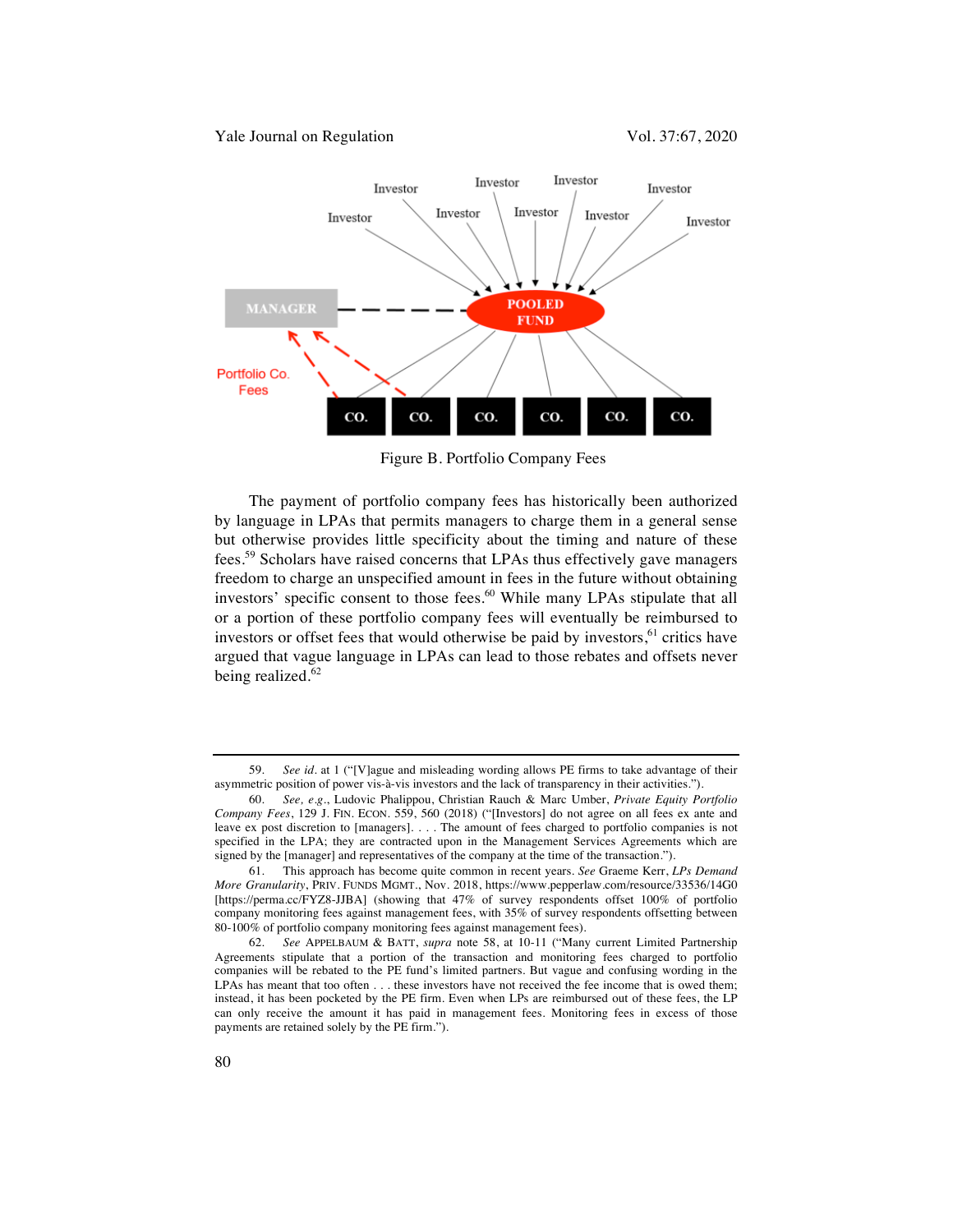The Private Equity Negotiation Myth

Scholars have also criticized LPAs for failing to require that managers provide sufficiently robust information disclosures to their investors.<sup>63</sup> Compared to shareholders in publicly traded companies, private equity funds have been accused of giving investors only "barebones" information about the fund, and of subjecting investors' information rights to numerous caveats and conditions that benefit managers and keep investors in the dark.<sup>64</sup> Weak LPAs have thus, according to critics, led to private equity fund managers being among the least transparent actors in the financial marketplace.<sup>65</sup>

When LPAs do not require robust disclosure, it can have compounding effects.<sup>66</sup> Scholars have argued that weak disclosure diminishes the effectiveness of reputation<sup>67</sup> as a source of protection against exploitation.<sup>68</sup> In order for investors to assess a manager's reputation, they need information about the manager's history and past performance in prior funds. However, if information about a manager's bad acts is never disclosed, the manager cannot be held accountable for those acts. The effectiveness of reputation will be particularly diminished if, as some scholars have argued, weak disclosure obligations enable managers to overstate the performance of their current and prior funds.<sup>69</sup>

The critiques described above, if valid, are exacerbated by the fact that LPAs have long granted weak control rights and exit rights to private equity fund investors. Accordingly, if incentive compensation and reputation really do provide insufficient protection, investors will have limited options for taking matters into their own hands. Some scholars have advocated for stronger control rights. $70$ 

66. For example, it could mean that investors may never find out, even after the fact, how much a manager was paid in the form of portfolio company fees.

<sup>63.</sup> *See id*. at 7 ("The reporting requirements for private equity [managers] under Dodd Frank are modest compared with what publicly traded companies, mutual funds, and other investment funds must disclose to the SEC."); Spindler, *supra* note 5, at 325-28 ("[O]nce the investment decision has been made, limited partners are largely in the dark. . . . [T]he information that limited partners receive is somewhat useful in terms of keeping in check gross malfeasance by the general partners but not useful in terms of knowing what their investments are likely to be worth at any point in time or whether the general partners are doing a good job.").

<sup>64.</sup> *See* Magnuson, *supra* note 55, at 1882 ("[E]ven the limited information disclosures that private equity investors are entitled to come saddled with myriad caveats and carve outs.").

<sup>65.</sup> *See* APPELBAUM & BATT, *supra* note 58, at 6 ("Private equity is among the least transparent financial actors in the economy.").

<sup>67.</sup> *See supra* note 45 and accompanying text.

<sup>68.</sup> *See, e*.*g*., Magnuson, *supra* note 55, at 1900 ("[R]eputation can only constrain a party's behavior if the party believes that others will receive information about the party's past behavior and base their decision making on that past behavior. In other words, reputation is only as good as the information that underlies it."); Spindler, *supra* note 5, at 332 ("There is a tendency to overstate the salutary effect of reputation; from a theoretical perspective, the gradual learning that takes place through reputation is inefficient compared to more immediate revelation through greater transparency.").

<sup>69.</sup> *See* Magnuson, *supra* note 55, at 1900-01 ("In this atmosphere of extreme confidentiality, it is unsurprising that a number of studies have found that private equity firm disclosures systematically tend to overstate fund performance.").

<sup>70.</sup> *See, e*.*g*., Magnuson, *supra* note 55, at 1905 ("[P]rivate equity structures could be reformed to grant limited-partner investors greater governance rights, including voting, transfer, and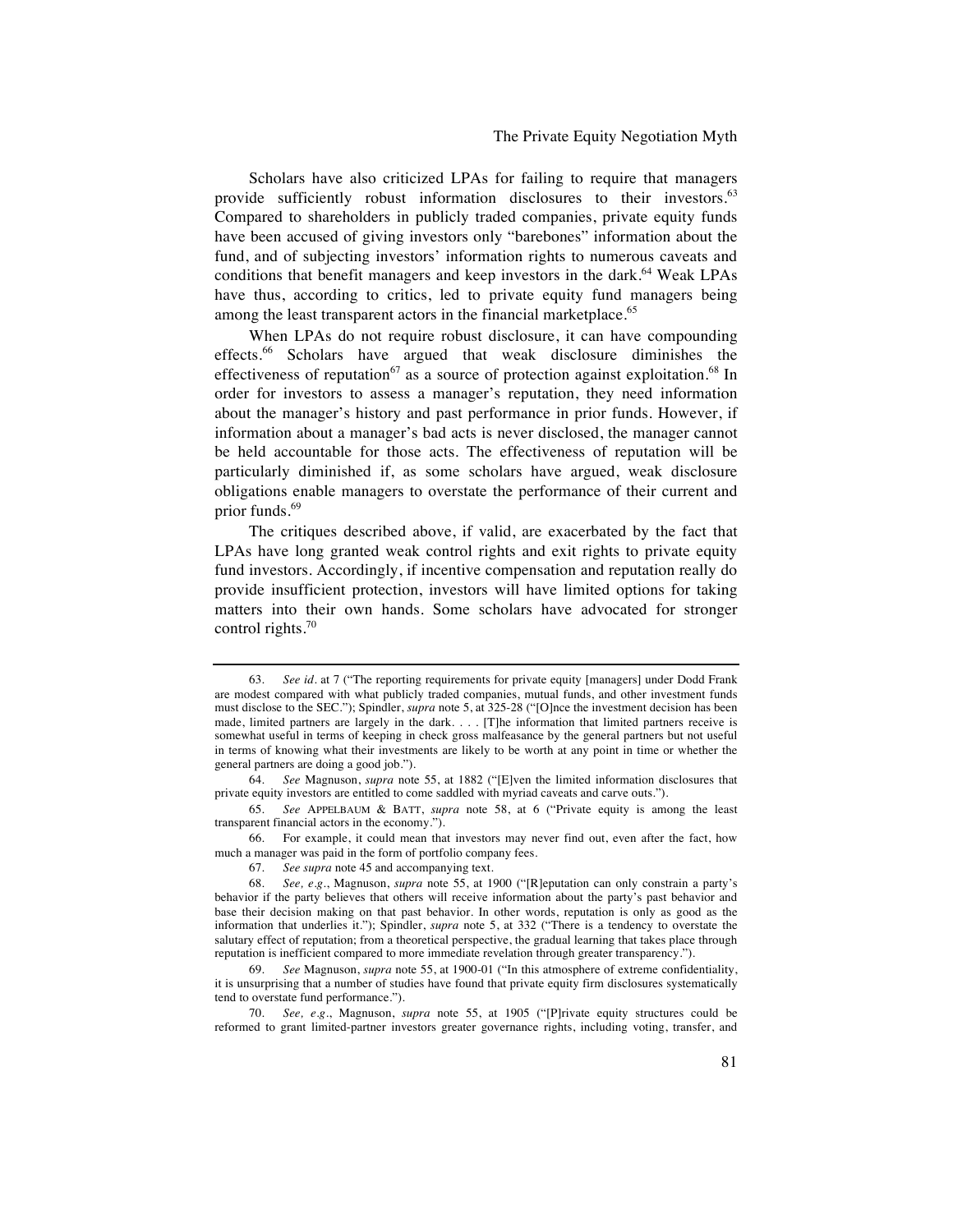Yale Journal on Regulation Vol. 37:67, 2020

This leads to the last scholarly criticism of private equity fund LPAs that I will summarize here—the elimination of fiduciary duties under state limited partnership law.<sup>71</sup> If all of the criticism described above applies to a fund and investors cannot rely on the LPA or the manager's reputation for meaningful protection, then their protection of last resort would be the fiduciary duties that managers owe to their investors. Because funds are typically formed as limited partnerships, managers act as general partners of their funds, and are therefore subject to default fiduciary duties under state limited partnership law.<sup>72</sup> However, as noted above, private equity fund LPAs have long included provisions that explicitly modify, or even *eliminate*, these fiduciary duties altogether.<sup>73</sup> Many scholars strongly oppose this highly contractarian approach to fiduciary duties and argue that fiduciary duties are necessary in light of other weaknesses in the private equity fund governance model.<sup>74</sup>

The above criticism does not reflect the full universe of critical academic commentary on private equity fund LPAs, but it gives the reader a sense of some of the most important and frequently cited issues in this area.

#### 2. Journalistic Critiques

The news media has also raised strong criticisms of private equity LPAs. Journalists have taken private equity LPAs to task for, among other things, failing to protect against managers engaging in conflicted investment

information rights. Investors would not necessarily need broad governance rights in all of these areas in order to ensure that they are protected from misbehavior or shirking by private equity firms. Instead, greater governance rights in one area might obviate the need for greater governance rights in another."); Spindler, *supra* note 5, at 314 ("[O]ne need not take a Bebchukian view of firm agency costs to believe that something more than zero shareholder empowerment is optimal. Some degree of privately negotiated disclosure and control would seem intuitively best."). From a practical perspective, stronger exit rights would be difficult for managers to grant given the long-term holdings of private equity funds.

<sup>71.</sup> As previously noted, managers also have fiduciary duties pursuant to the Advisers Act. A manager's fiduciary duties under the Advisers Act cannot be waived entirely by contract, but they can be satisfied when the manager simply discloses the existence of the relevant conflicts of interest and risks. *See supra* note 50 and accompanying text.

<sup>72.</sup> *See, e*.*g*., Paige Cap. Mgmt., LLC v. Lerner Master Fund, LLC, 2011 WL 3505355, at \*31 (Del. Ch. Aug. 8, 2011) (holding that "[a]s a matter of default law, [the] General Partner clearly owes fiduciary duties to the limited partners" unless the limited partnership agreement waives such duties).

<sup>73.</sup> *See supra* note 49 and accompanying text.

<sup>74.</sup> *See, e*.*g*., APPELBAUM & BATT, *supra* note 58, at 16 ("Analyses of Limited Partnership Agreements (LPAs) have also uncovered clauses that specifically allow private equity firms to waive their fiduciary responsibility towards their limited partners—leading to serious conflicts of interest and negative spillover effects for the beneficiaries of pension funds that invest in private equity."); Magnuson, *supra* note 55, at 1877 ("The inability of private equity investors to participate in governance decisions might be less worrisome if they were protected by strong fiduciary duties. . . . But many limited partnership agreements require investors to waive any fiduciary duties that the private equity firm might otherwise have, thus depriving private equity investors of this judicial check on misbehavior."). *But see* Larry E. Ribstein, *Fiduciary Duties and Limited Partnership Agreements*, 37 SUFFOLK U. L. REV. 927, 930-31 (2004) (arguing against the restriction of fiduciary duty waivers in limited partnerships).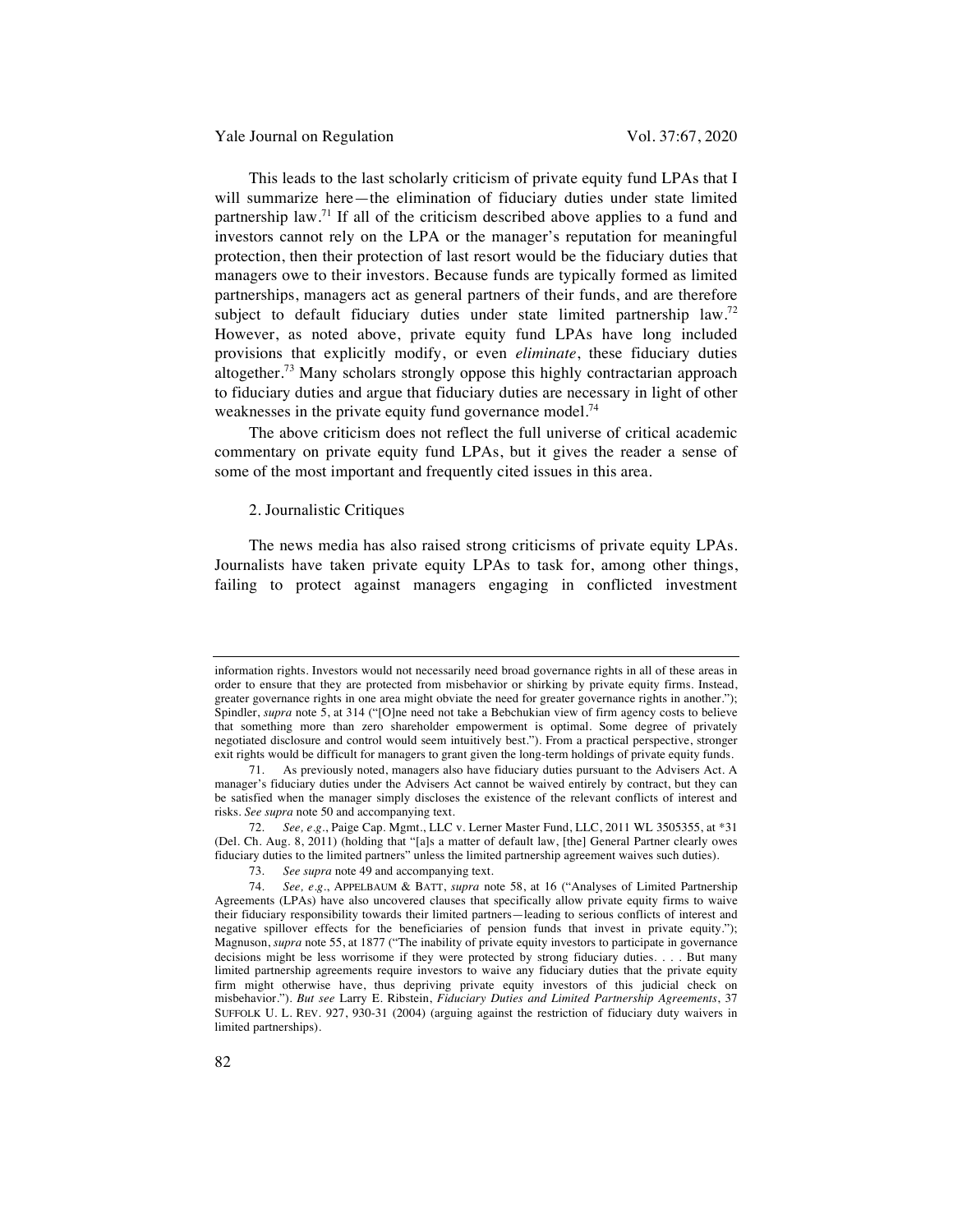activities,  $^{75}$  allowing managers to engage in practices that overstate their returns and enable them to receive inflated incentive compensation, $7<sup>6</sup>$  and failing to provide adequate disclosure of portfolio company fees and other fees.<sup>77</sup>

One particularly controversial practice drawing media scrutiny in recent years has been the custom of requiring investors to sign non-disclosure provisions prohibiting them from sharing LPAs with any third parties.<sup>78</sup> Commentators have argued that these provisions are included by managers primarily to prevent the public from evaluating LPAs and exposing the unfair provisions in them,<sup>79</sup> and to make it difficult for investors to benchmark and compare LPAs against each other. Concerns in this area even led one commentator to create a publicly available collection of "leaked" private equity fund LPAs, including LPAs from many of the largest private equity managers

<sup>75.</sup> *See, e*.*g*., Anupreeta Das & Juliet Chung, *Wall Street's New Problem: When Fund Titans Invest on the Side*, WALL ST. J. (Apr. 26, 2017), https://www.wsj.com/articles/wall-streets-newproblem-when-fund-titans-invest-on-the-side-1493218214 [https://perma.cc/MQ66-CAMM] ("Wall Street billionaires, their fortunes built by investing other people's money, increasingly are putting some of their own in sideline investment ventures, while continuing to operate their hedge funds or privateequity funds for clients. The side businesses . . . are a growing concern to the pension funds, university endowments and other institutional investors that make up the clientele of hedge funds and privateequity funds.").

<sup>76.</sup> *See, e*.*g*., Chris Flood, *Private Equity's Dirty Finance Secret*, FIN. TIMES (July 27, 2017), https://www.ft.com/content/48d107b2-5fed-11e7-91a7-502f7ee26895 [https://perma.cc/T7GX-QHZ6] ("Money promised by investors is increasingly being used by private equity managers as security for bank loans that are then used to pay for deals in place of a client's capital. This little-discussed technique, known as subscription-line financing, helps private equity managers earn performance fees because one of their funds' key assessment metrics, the internal rate of return, is based on the date an investor's cash is put to work.").

<sup>77.</sup> *See, e*.*g*., Gretchen Morgenson, *Challenging Private Equity Fees Tucked in Footnotes*, N.Y. TIMES (Oct. 17, 2015), https://www.nytimes.com/2015/10/18/business/challenging-private-equityfees-tucked-in-footnotes.html [https://perma.cc/9X2V-3XNB] ("How much do private equity investors pay to the firms overseeing their portfolios? You might think such a question would be a no-brainer. But in the supersecret world of private equity, it is anything but."); Gretchen Morgenson, *Private Equity Funds Balk at Disclosure, and Public Risk Grows*, N.Y. TIMES (July 1, 2016), https://www.nytimes.com/2016/07/03/business/private-equity-funds-balk-at-disclosure-and-public-riskgrows.html [https://perma.cc/87HL-CLJM]; Dan Primack, *Private Equity's New Fee Trick*, FORTUNE (July 1, 2013), https://fortune.com/2013/07/01/private-equitys-new-fee-trick [https://perma.cc/27CS-6V9P] ("Most limited partnership agreements allow for additional fees to be charged if the fund is required to hire outside help, such as in the case of a serious legal issue. But . . . some general partners are hiring others for tasks that should reasonably be expected to fall under the management fee, in order to juice the bottom line.").

<sup>78.</sup> *See, e*.*g*., Madison Marriage & Chris Newlands, *Pension Funds Forced to Sign Non-Disclosure Agreements*, FIN. TIMES (Oct. 26, 2014), https://www.ft.com/content/94524a60-5b96-11e4- 81ac-00144feab7de [https://perma.cc/7F39-SFHD] ("Anger has erupted over the practice of asset managers coercing pension funds into signing non-disclosure agreements."); Gretchen Morgenson, Behind Private Equity's Curtain, N.Y. TIMES (Oct. 18, 2014), *Behind Private Equity's Curtain*, N.Y. TIMES (Oct. 18, 2014), https://www.nytimes.com/2014/10/19/business/retirement/behind-private-equitys-curtain.html [https://perma.cc/9TTN-GM79] ("[I]n exchange for what they hope will be hefty returns, many pension funds have signed onto a kind of omerta, or code of silence, about the terms of the funds' investments.").

<sup>79.</sup> *See, e*.*g*., Marriage & Newlands, *supra* note 78 ("Critics believe the non-disclosure agreements allow fund managers to overcharge some of their pension clients significantly."); Gretchen Morgenson, *The Deal's Done*. *But Not the Fees*, N.Y. TIMES (May 25, 2014), https://www.nytimes.com/2014/05/25/business/the-deals-done-but-not-the-fees.html

<sup>[</sup>https://perma.cc/4WPN-MT7E] (quoting SEC official Andrew Bowden as saying in an exclusive interview that "in some instances, investors' pockets are being picked").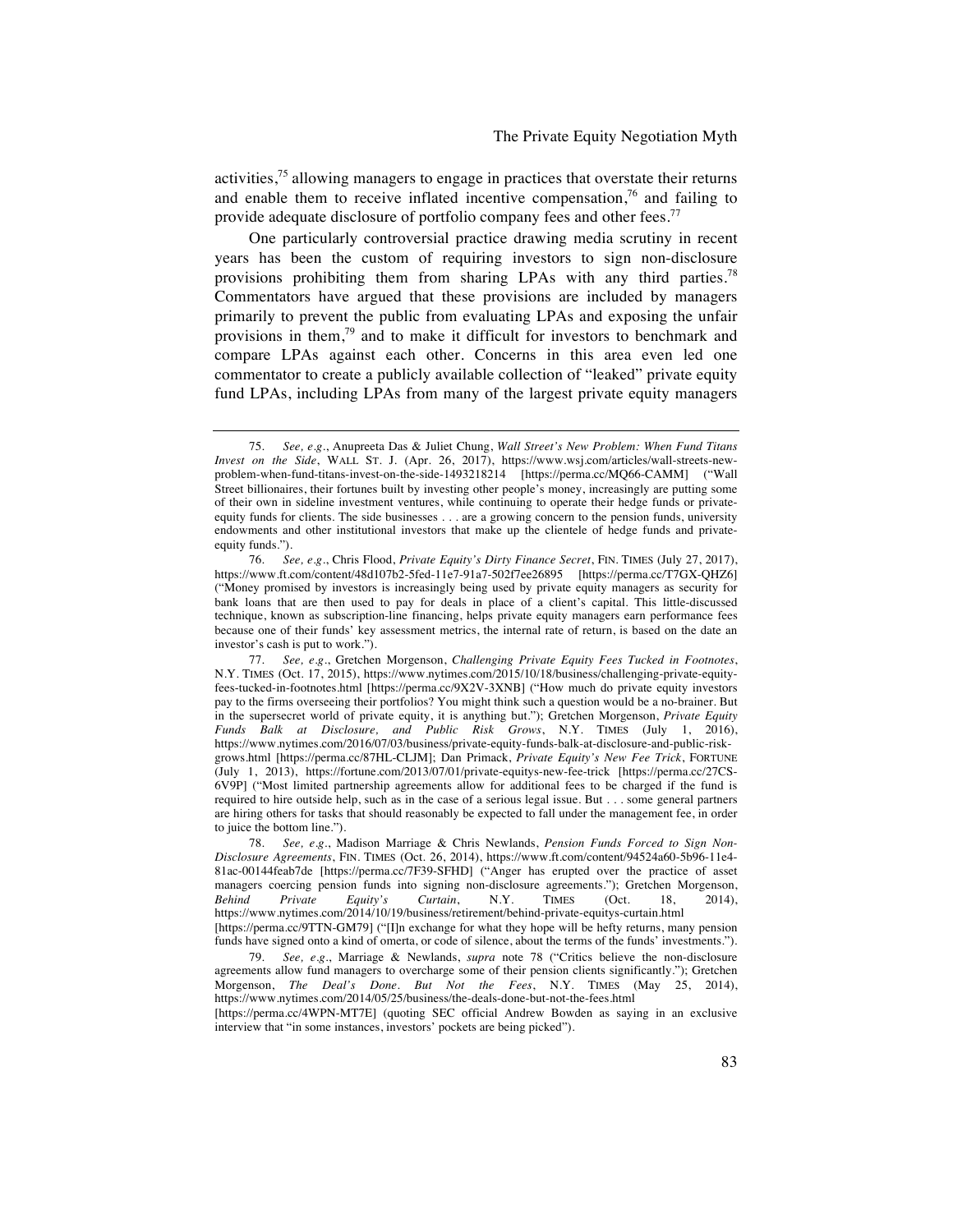in the industry.80 These criticisms of LPAs are part of a long list of journalistic critiques brought against the private equity industry, relating to various controversial practices in the industry.81

## 3. The SEC's Critique

The scholarly and journalistic criticism described above has helped to draw attention to the controversial elements of private equity fund LPAs. But the most impactful critique—the one that has done the most to draw attention to concerns about LPAs—came from the SEC. In the years following the financial crisis, the SEC launched an industry-wide "sweep" of the private equity industry. The goal was for the SEC to establish a presence within the private equity industry<sup>82</sup> following the enactment of the Dodd-Frank Act, which gave the SEC authority to perform examinations on a much wider universe of fund managers.<sup>83</sup> Because private equity LPAs and other fund documentation are almost never publicly filed, the SEC's newly expanded authority gave it an opportunity to become more familiar with the unique issues surrounding the private equity business model.

Following this initiative, the SEC publicly announced strongly worded criticisms of what examiners found in the LPAs they examined.<sup>84</sup> Specifically,

81. *See, e*.*g*., Pat Garofalo, *The Real Scandal in Private Equity? It's the Taxes*, THE ATLANTIC (Jan. 17, 2012), https://www.theatlantic.com/business/archive/2012/01/the-real-scandal-in-privateequity-its-the-taxes/251463 [https://perma.cc/25LY-CFE6] ("[T]here's no value added by letting private equity managers treat the paycheck they receive as capital gains: that particular tax loophole just lets very wealthy money managers avoid paying the top tax rate, for no real reason."); Josh Kosman, *Why Private Equity Firms Like Bain Really Are the Worst of Capitalism*, ROLLING STONE (May 23, 2012), https://www.rollingstone.com/politics/politics-news/why-private-equity-firms-like-bain-really-are-theworst-of-capitalism-241519 [https://perma.cc/8H6M-3XFE] (describing private equity as "a predatory system created and perpetuated by Wall Street solely to pump its own profits"); Steven Pearlstein, *The \$786 Million Question: Does Steve Schwarzman—or Anyone—Deserve to Make That Much?*, WASH. POST (Jan. 4, 2019), https://www.washingtonpost.com/business/the-786-million-question-does-steve-

schwarzman--or-anyone--deserve-to-make-that-much/2019/01/04/ea9f9e9c-0df1-11e9-84fcd58c33d6c8c7\_story.html [https://perma.cc/JY8F-LXXJ] ("[I]f we, as a society, decide that we find the current distribution of income unacceptable—if it offends our moral intuitions that a single financier earns as much in a year as 15,000 elementary school teachers—then it violates no great moral or economic principle to alter that distribution."); James Surowiecki, *Private Inequity*, NEW YORKER (Jan. 22, 2012), https://www.newyorker.com/magazine/2012/01/30/private-inequity [https://perma.cc/9Z84- KMUC] (describing the wealth created by private equity as derived "not from management or investing skills but, rather, from the way the U.S. tax system works").

82. *See* Bowden, *supra* note 7 (stating that the exam initiative was designed to "establish a presence with the private equity industry and to better assess the issues and risks presented by its unique business model").

83. *See* Dodd-Frank Wall Street Reform and Consumer Protection Act, Pub. L. No. 111-203, tit. IV, 124 Stat. 1376, 1570 (2010) (eliminating the "private adviser" exemption to registration requirements under the Investment Advisers Act of 1940, which had the effect of requiring all but a small minority of private fund managers to register with the SEC and become subject to the SEC's examination authority).

84. In this Article, I focus on the SEC's claim that private equity fund LPAs are deficient. To be sure, the SEC's remarks also condemned a number of activities that clearly breached LPA terms. In

<sup>80.</sup> *Private Equity Limited Partnership Agreements*, NAKED CAPITALISM, https://nakedcapitalism.net/documents.html [https://perma.cc/PC42-HXVR] (last visited Sept. 12, 2019).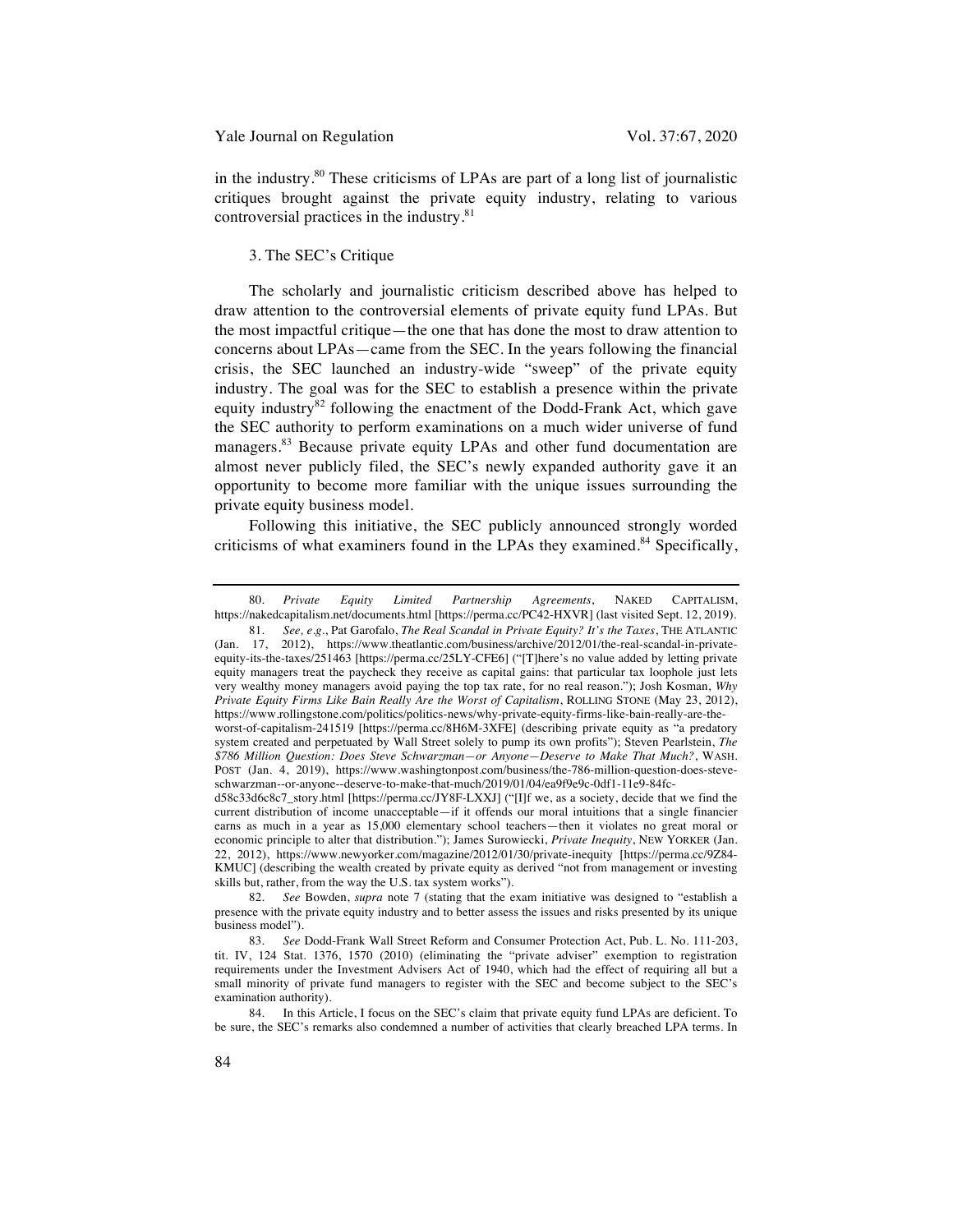the SEC raised the issue of portfolio company fees, noting that broad language in LPAs enabled managers to charge fees and expenses at the portfolio company level that were "not reasonably contemplated by investors."<sup>85</sup> This helped create an environment where, according to the SEC, "violations of law or material weaknesses in controls" related to fees and expenses were observed in more than half of the funds that were examined.<sup>86</sup> The SEC also indicated other areas where lack of clarity in the LPA gave managers too much discretion in their interactions with investors, including with respect to asset valuation, fund investment strategies, and protocols for mitigating conflicts of interest.<sup>87</sup>

The SEC also criticized the light disclosure requirements set forth in LPAs. SEC examiners found that LPAs did not provide investors with sufficient information rights to be able to monitor their investments adequately, and that they had broad, imprecise language, which enabled managers to be opaque in areas where investors would benefit from transparency.<sup>88</sup> This was, from the SEC's perspective, the most important finding of the examination initiative, reinforcing the view of academics that poor disclosure has compounding effects that weaken other forms of investor protection in private equity funds.<sup>89</sup>

All in all, the SEC's comments were a sweeping rebuke of common practices throughout the private equity industry, and they pointedly questioned the adequacy of the LPA as a source of investor protection.

# *B. The Industry's Negotiation-Based Defense*

In response to the various critiques levied against LPAs, the private equity industry<sup>90</sup> has frequently defended itself by arguing that these agreements are

those cases, the problem had to do with the manager's conduct, not with shortcomings in the LPAs that permitted managers to engage in harmful conduct. This Article is interested in the deficient LPAs.

<sup>85.</sup> Bowden, *supra* note 7 ("Many limited partnership agreements are broad in their characterization of the types of fees and expenses that can be charged to portfolio companies (as opposed to being borne by the adviser). This has created an enormous grey area, allowing advisers to charge fees and pass along expenses that are not reasonably contemplated by investors.").

<sup>86.</sup> *Id*. ("When we have examined how fees and expenses are handled by advisers to private equity funds, we have identified what we believe are violations of law or material weaknesses in controls over 50% of the time.").

<sup>87.</sup> *Id*. ("We've also seen limited partnership agreements lacking clearly defined valuation procedures, investment strategies, and protocols for mitigating certain conflicts of interest, including investment and co-investment allocation.").

<sup>88.</sup> *Id.* ("[M]ost importantly, we see that most limited partnership agreements do not provide limited partners with sufficient information rights to be able to adequately monitor not only their investments, but also the operations of their manager. Of course, many managers voluntarily provide important information and disclosures to their investors, but we find that broad, imprecise language in limited partnership agreements often leads to opaqueness when transparency is most needed.").

<sup>89.</sup> *See supra* notes 68-69 and accompanying text.

<sup>90.</sup> References to the "private equity industry" in this Article refer primarily to private equity industry trade groups, including the American Investment Council (formerly known as the Private Equity Growth Capital Council), a national trade association, and the Association for Corporate Growth, a trade association focused on middle-market private equity. *See* AM. INV. COUNCIL,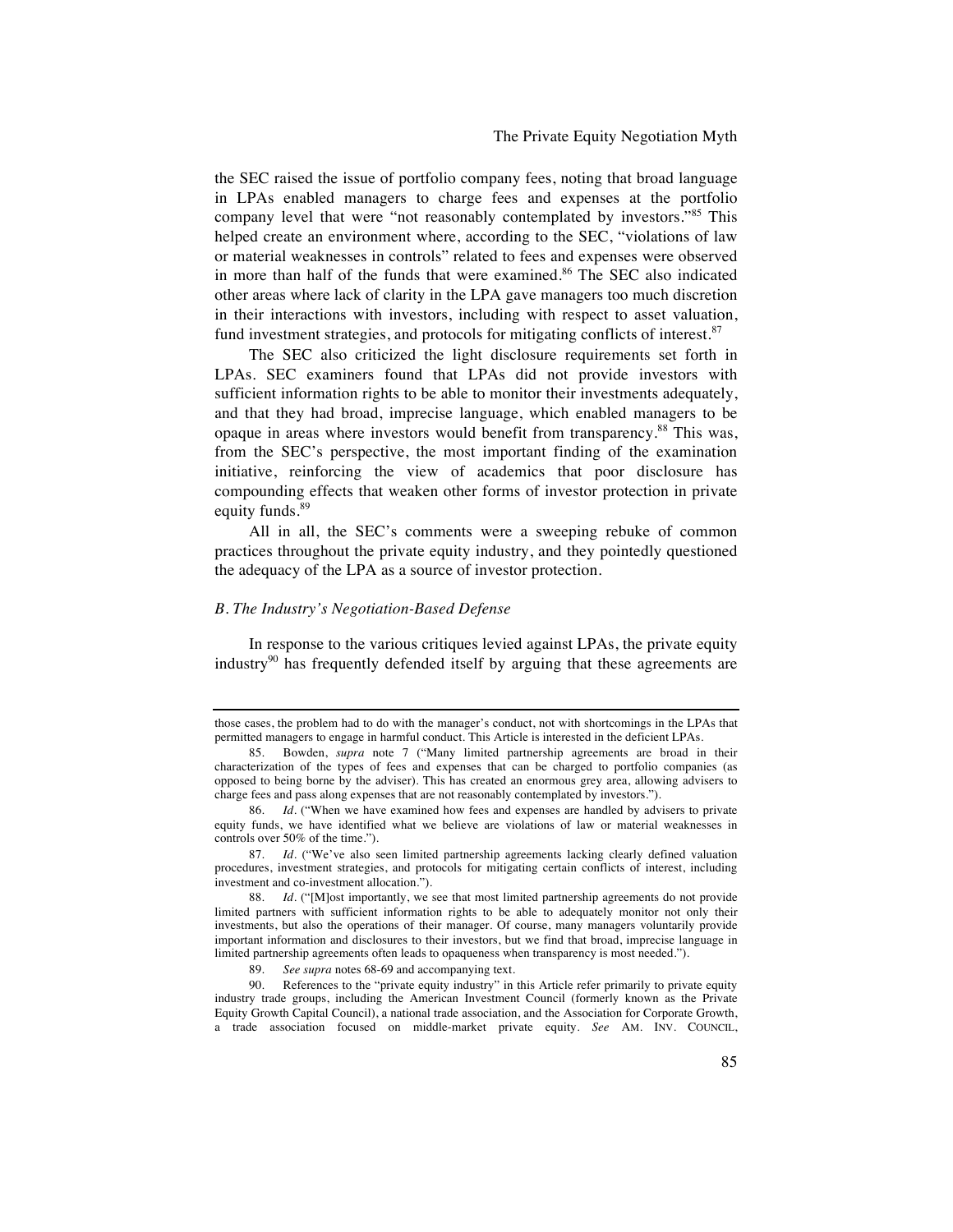highly negotiated documents.<sup>91</sup> This defense, which I call the "private equity" negotiation myth," assumes that large investors can be relied on to negotiate for

https://www.investmentcouncil.org [https://perma.cc/MZ37-26TU]; ASS'N CORP. GROWTH GLOBAL, https://www.acg.org [https://perma.cc/YZ7E-KSW9].

91. *See, e.g.*, Am. Inv. Council, Comment Letter on Proposed Commission Interpretation ling Standard of Conduct for Investment Advisers (Feb. 25. 2019) Regarding Standard of Conduct for Investment Advisers (Feb. 25, 2019), https://www.sec.gov/comments/s7-09-18/s70918-4970860-182100.pdf [https://perma.cc/UQJ9-CUZC] ("[T]he terms of the LPA are determined after a robust negotiation process that results in the private equity fund sponsor and the fund's limited partners agreeing on the terms of an investment fund in advance of their admission to the fund."); Am. Inv. Council, Comment Letter on Proposed Rule for Adviser Business Continuity and Transition Plans (Sept. 6, 2016), Adviser Business Continuity and Transition Plans (Sept. 6, 2016), https://www.sec.gov/rules/proposed/2016/ia-4439.pdf [https://perma.cc/37D5-65FM] ("[T]he limited partnership agreements (or other documents) governing fund operations contain specific, negotiated provisions concerning changes in management and ownership and the liquidation of the fund, which we believe accurately reflect what investors expect to happen in times of stress or transition."); ASS'N FOR CORP. GROWTH, PRIVATE EQUITY REGULATORY & COMPLIANCE PRINCIPLES 26 (2017), https://www.acg.org/sites/files/ACGPERT\_PERCPrinciples.pdf [https://perma.cc/C327-2WV6] ("Terms relating to disclosures and reporting in fund LPAs and side letters are highly negotiated, and reflect the mutually-agreed upon terms between the Manager and the Limited Partners. . . . Firms enter into a highly-negotiated Limited Partnership Agreement ('LPA') with their investors, which may describe the valuation process to be used for that particular Fund."); ASS'N FOR CORP. GROWTH, SEC TASK FORCE SURVEY (2014) ("The allocation of fees and expenses between the general partner of a fund and the limited partners is highly negotiated and memorialized in a formal limited partnership agreement, or LPA."); Jason Mulvihill, *Standardization in PE: Needed Trend or Impractical Solution in Search of a Problem?*, *in* AM. INV. COUNCIL, STATE OF THE INDUSTRY 9, 9 (2017) ("Calls for greater standardization of private equity documents frequently derive from a misunderstanding about the inherent transparency and long-standing success of funds vis-à-vis their investors. As a general proposition, bespoke partnership agreements reflect extensive negotiations between fund sponsors and their sophisticated investors and have served investors and managers well."); Stephen Beale, *Firms Paid Millions to Manage RI Pension Money They Didn't Have*, GOLOCAL PROVIDENCE NEWS (July 9, 2015), https://www.golocalprov.com/news/firms-paid-millions-to-manage-ri-pension-money-they-didnt-have [https://perma.cc/R7L4-KMCN] (quoting James Maloney, spokesman for the Private Equity Growth Capital Council, as saying, "[Limited partners,] such as pension funds, incentivize private equity managers to locate the best returns for them. . . . All of this is negotiated and explicitly agreed upon in the limited partner agreement"); Chris Flood, *SEC Issues Fresh Warning to Private Equity*, FIN. TIMES (May 31, 2015), https://www.ft.com/content/f47fc044-0540-11e5-8612-00144feabdc0 31, 2015), https://www.ft.com/content/f47fc044-0540-11e5-8612-00144feabdc0 [https://perma.cc/H95V-P5GM] ("Steve Judge, chief executive of the Private Equity Growth Capital Council, a trade body, said agreements between private equity managers and institutional investors were 'the result of highly negotiated terms between sophisticated parties.'"); Steve Judge, *Confidentiality of Limited Partnership Agreements Is Paramount*, PE HUB NETWORK (Nov. 3, 2014), https://www.pehub.com/2014/11/confidentiality-of-limited-partnership-agreements-is-paramount [https://perma.cc/TA2X-86YP] ("LPAs are highly negotiated agreements between sophisticated parties and, in the case of public pensions, are entered into by individuals who have a fiduciary duty to act in the best interests of beneficiaries. So it goes beyond reason to believe that they would enter into any agreement that would violate that duty."); Steve Judge, *Private Equity and Pensions: A Strong Partnership*, PE HUB NETWORK (June 30, 2015), https://www.pehub.com/2015/06/private-equity-andpensions-a-strong-partnership/ [https://perma.cc/K22Z-WAR7] ("[Pension plans] understand very well the investments they are making: They receive extensive disclosure, conduct due diligence, heavily negotiate essentially every aspect of a fund's terms before investing, and pension funds take very seriously their responsibilities to the pensioners they represent."); Morgenson, *supra* note 79 ("Asked about the SEC's criticisms, Steve Judge, chief executive of the Private Equity Growth Capital Council, the industry's lobbying group, said in a statement: 'Every private equity fund agreement is negotiated by professional investment managers on both sides, creating an alignment of interests that consistently delivers the best returns—net of fees—of any asset class over the long-term.'"); Greg Roumeliotis & Karen Freifeld, Analysis, *New York AG's Private Equity Probe May Have Little Bite*, REUTERS (Sept. 7, 2012), https://www.reuters.com/article/us-private-equity-tax-idUSBRE88606E20120907 [https://perma.cc/BP97-QB7Y] ("'Management fee waivers are legal, widely recognized, and often part of negotiated agreements between the alternative investment community and investors, including pension funds and endowments,' said Steve Judge, president of Private Equity Growth Capital Council,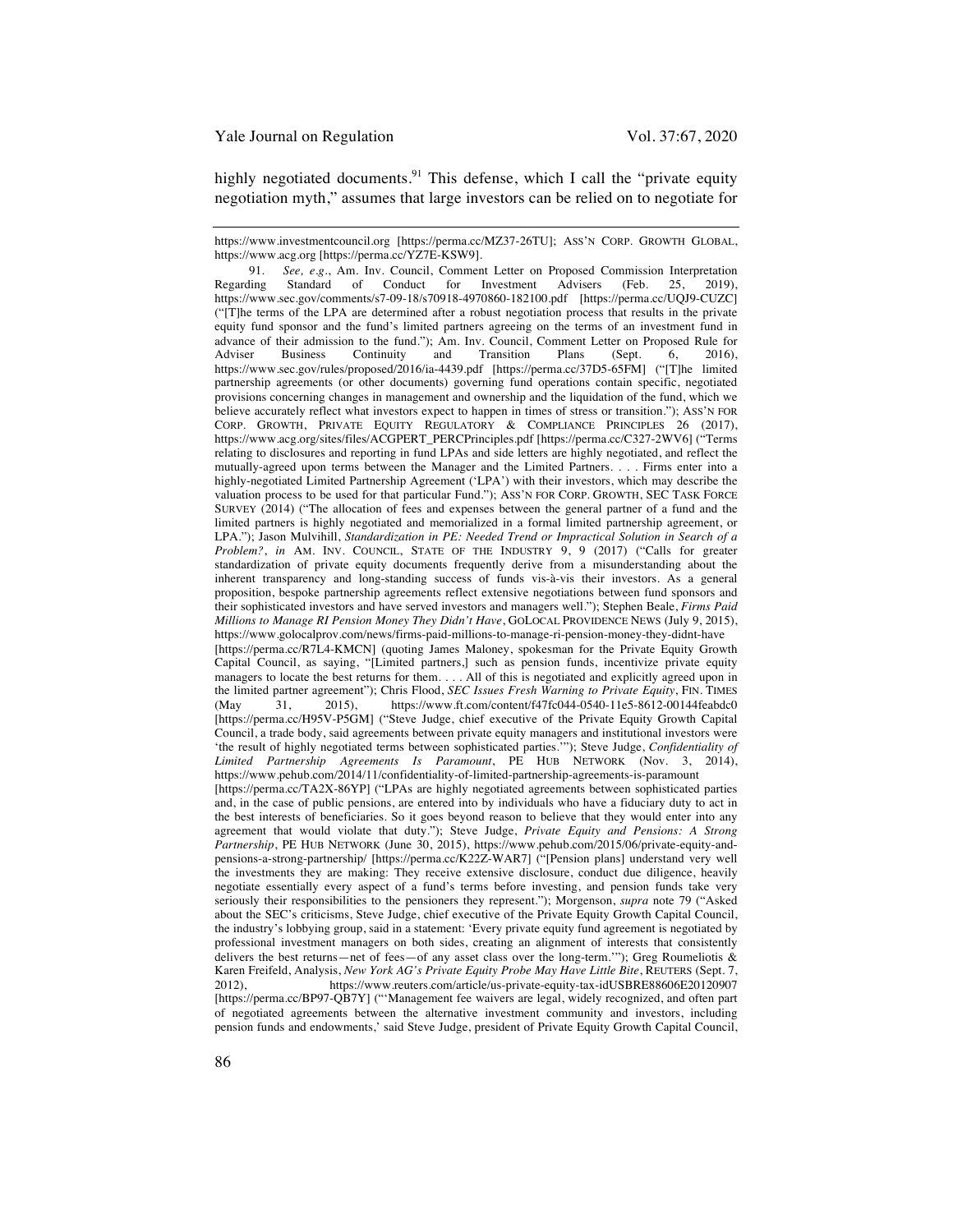The Private Equity Negotiation Myth

protections that will benefit all investors in a fund. This is a process-based response to the substantive criticisms that have been brought against private equity fund LPAs. Rather than seek to establish that the terms of LPAs themselves are substantively fair, by invoking the private equity negotiation myth, private equity industry representatives have argued that the process by which the terms were generated is fair. In other words, the industry has used a process-based argument to tell critics that there is "nothing to see" in private equity fund LPAs.

While negotiation is not the *only* process by which fair terms can be created in a contract, $^{92}$  evidence of robust negotiation between knowledgeable and properly incentivized parties would certainly create a strong presumption that neither party is taking advantage of the other. Classical contract theory holds that unrestricted freedom of contract<sup>93</sup> between parties with equal bargaining power, skill, and knowledge of relevant market conditions maximizes individual welfare and promotes the most efficient allocation of resources in the marketplace.<sup>94</sup>

If private equity fund LPA terms have always been the product of a fair process,<sup>95</sup> it would suggest that the criticisms of LPAs by scholars and policymakers<sup>96</sup> might have been overblown. How could this be the case? One explanation could be that the vague and open-ended terms that have historically been in LPAs were that way simply because private equity funds typically last a long time and are therefore necessarily incomplete contracts.<sup>97</sup> Trying to foresee all of the many contingencies that can arise over a fund's ten-year life span, let alone craft contractual arrangements for each of those contingencies,

92. *See infra* Section III.B.1.

93. For foundational analyses of the doctrine of freedom of contract, see generally Morris R. Cohen, *The Basis of Contract*, 46 HARV. L. REV. 553 (1933), and Roscoe Pound, *Liberty of Contract*, 18 YALE L.J. 454 (1909).

96. To be clear, this Article is focusing on criticisms of LPAs themselves, not on criticisms of other activities by managers that could be viewed as breaches of LPA terms.

the industry's lobby group."); Neil Weinberg & Darrell Preston, *Look Who's Coming to Private Equity's Defense on Fee Secrecy*, BLOOMBERG BUSINESSWEEK (Aug. 25, 2016), https://www.bloomberg.com/news/articles/2016-08-25/look-who-s-coming-to-private-equity-s-defenseon-fee-secrecy [https://perma.cc/TA4H-B9DY] ("'The terms of industry contracts are negotiated over months between sophisticated parties,' says James Maloney, a spokesman for the American Investment Council, a private equity trade group in Washington.").

<sup>94.</sup> *See supra* note 10.

<sup>95.</sup> As noted above, I am not arguing in this Article that strong process-based arguments do not exist. Rather, I am simply challenging the particular negotiation-based defense raised by the industry, which assumes that large investors can be relied on to demand LPA terms that will benefit all investors in a fund. *See supra* note 20.

<sup>97.</sup> The literature of incomplete contracting is deep and various theories exist beyond those discussed in the body of the text above. *See, e*.*g*., Ronald J. Gilson et al., *Contracting for Innovation: Vertical Disintegration and Interfirm Collaboration*, 109 COLUM. L. REV. 431 (2009); Oliver Hart & John Moore, *Contracts as Reference Points*, 123 Q.J. ECON. 1 (2008); Kathryn E. Spier, *Incomplete Contracts and Signaling*, 23 RAND J. ECON. 432 (1992); Maija Halonen-Akatwijuka & Oliver Hart, Continuing Contracts (Aug. 2016) (unpublished article), https://ssrn.com/abstract=2833362.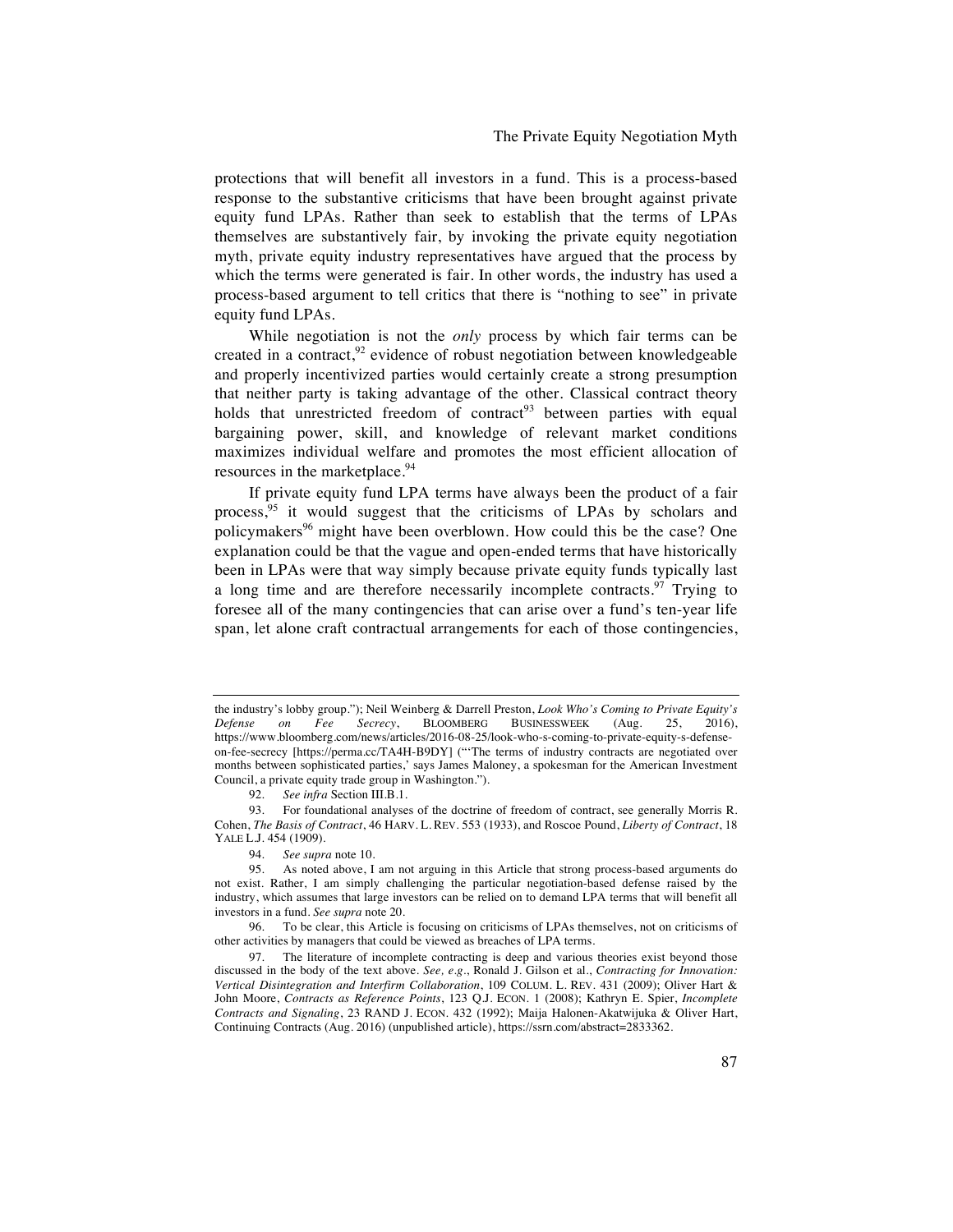Yale Journal on Regulation Vol. 37:67, 2020

can be very difficult and costly.<sup>98</sup> In the case of portfolio fees, for example, it could have been the case that at the time of contracting, investors and managers lacked the information necessary to fully determine the appropriate amount of compensation, and that some amount of flexibility and discretion was needed. This would be consistent with findings in the procurement literature, which highlights the importance of allowing agents to charge ex-post adaption costs.<sup>99</sup> Another explanation for vague terms could be grounded in measurement and verification challenges.<sup>100</sup> It could have been the case that the level of performance which the investors and manager jointly deemed satisfactory was more complex or nuanced than courts would be able to discern. Rather than run the risk of courts misinterpreting the parties' intentions, parties may have preferred to put vague standards in the LPA and rely on reputational incentives instead of terms that can be litigated.

Plausible explanations for some of the other controversial elements of private equity LPAs can also be imagined. Accordingly, evaluating process rather than substance in this area may not actually be a bad idea. Judging the substantive quality of LPA terms as an outside observer is inherently difficult, and no outside critic can claim to know what the optimal substantive terms for every LPA should be (though many, as shown above, have certainly weighed in).<sup>101</sup> Nevertheless, for the reasons developed in Part III, the process-based negotiation defense put forward by the industry is not a sufficient defense in and of itself.

#### III. Problems with the Myth

The private equity industry's frequent invocation of the negotiation myth $102$  demands a closer look at the role of bargaining power and negotiation in private equity funds. The myth assumes that investors with bargaining power in private equity funds use their bargaining power to demand robust and

<sup>98.</sup> For early work discussing the relationship between transaction costs and incomplete contracts, see, for example, R.A. Dye, *Costly Contract Contingencies*, 26 INT'L ECON. REV. 233 (1985), and Oliver Williamson, *Transaction-Cost Economics: The Governance of Contractual Relations*, 22 J.L. & ECON. 233 (1979).

<sup>99.</sup> *See, e*.*g*., Patrick Bajari, Stephanie Houghton & Steven Tadelis, *Bidding for Incomplete Contracts: An Empirical Analysis of Adaptation Costs*, 104 AM. ECON. REV. 1288 (2014); Patrick Bajari & Steven Tadelis, *Incentives Versus Transaction Costs: A Theory of Procurement Contracts*, 32 RAND J. ECON. 387 (2001); Keith Crocker & Kenneth Reynolds, *The Efficiency of Incomplete Contracts: An Empirical Analysis of Air Force Engine Procurement*, 24 RAND J. ECON. 126 (1993).

<sup>100.</sup> In certain kinds of arrangements, it will be difficult for the parties to specify their respective duties in the contract such that they can be verified by a third party like a court. In these cases, rather than leave enforcement of the parties' obligations to a court whose decisions may be unpredictable or incorrect, parties may prefer to rely on their own methods of recourse, including the parties' incentive to maintain a good reputation and ability to walk away from doing further business with the counter-party. *See* Douglas Bernheim & Michael D. Whinston, *Incomplete Contracts and Strategic Ambiguity*, 88 AM. ECON. REV. 902 (1998).

<sup>101.</sup> *See supra* Section II.A.

<sup>102.</sup> *See supra* note 91 and accompanying text.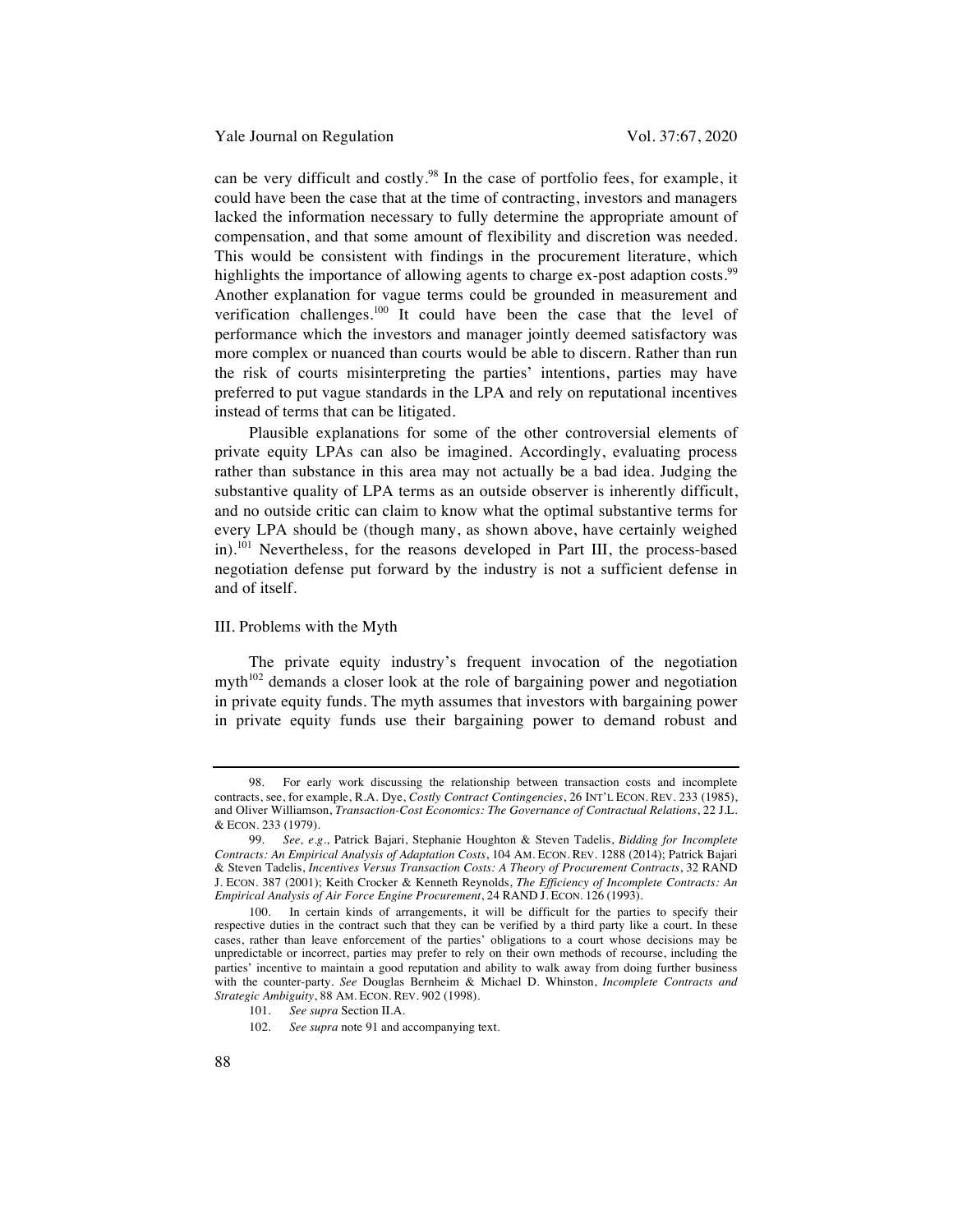adequate LPA protections that all investors can enjoy. This Part challenges that assumption.103

#### *A. Large Investors Cannot Be Counted on to Negotiate LPAs*

#### 1. Why Large Investors Have Bargaining Power

Before we can assess *how* investors use bargaining power, we first need to identify *which* investors have bargaining power. Because the securities laws establish minimum net worth requirements for investing in a private equity fund,<sup>104</sup> "ordinary" people typically do not invest in private equity funds under the current rules.<sup>105</sup> The securities laws do, however, allow for an extremely wide range of investors. On the one hand, private equity fund investors can include individuals like entrepreneurs, doctors, and lawyers, and small institutions like modestly sized pension plans, endowments, and foundations (as long as they have at least \$5 million in assets).<sup>106</sup> On the other hand, the ten institutions with the greatest exposure to private equity in 2017 *each* had between \$21 billion and \$52 billion allocated to the private equity asset class and total assets in the hundreds of billions.<sup>107</sup> When compared with the largest

<sup>103.</sup> A description of various forms of individualized benefits that can be negotiated for in private equity funds can be found in Section III.D.

<sup>104.</sup> The current minimum standards for investing in private equity funds are rooted in private equity managers' desire to avoid registering under the federal securities laws, as registration imposes obligations on managers that are costly and incompatible with the business plan and management structure of a typical private equity fund. *See* SCHELL ET AL., *supra* note 39, § 8.03 ("[T]he substantive requirements imposed on registered investment companies are not compatible with the business plan and management structure of a typical private equity fund."). To avoid registration under the Securities Act of 1933, all of a fund's investors typically must be "accredited investors" meeting certain net worth thresholds (\$5 million for most entities and \$1 million for individuals). *See* 17 C.F.R. § 230.501(a) (2019) (defining "accredited investor"). *But see infra* note 181. Registration under the Investment Company Act of 1940 (the "Investment Company Act") can be avoided if a fund has fewer than 100 investors or, alternatively, if a fund's investors are all "qualified purchasers" who satisfy a different set of net worth thresholds (generally \$25 million for entities and \$5 million for individuals). *See* Investment Company Act of 1940 § 3(c)(1), 15 U.S.C. § 80a-3 (2018) (imposing no sophistication requirements for funds with fewer than 100 investors); *id*. § 3(c)(7) (allowing a fund to raise an unlimited amount of money from an unlimited number of investors if they are all "qualified purchasers"). Various other exemptions to the Investment Company Act exist, but these are the most commonly used. Furthermore, if managers want to charge carried interest, their investors must also meet the "qualified client" standard set forth in Rule 205-3 of the Advisers Act, which currently requires entities and natural persons to have a net worth of at least \$2 million or an investment with the manager of at least \$1 million. 17 C.F.R. § 275.205-3 (2019).

<sup>105.</sup> Of course, as noted above, the SEC is currently in the process of considering changes to these rules that would make them more permissive. *See supra* notes 23 and 24.

<sup>106.</sup> Available evidence suggests that small institutional investors, which often invest on behalf of middle-class workers, universities, and charitable institutions, are regular investors in today's private equity funds. *See, e*.*g*., Joseph Borda, *Endowment Plans' Private Equity Allocation by Assets Under Management*, PREQIN (Jan. 26, 2016), https://www.preqin.com/blog/0/13413/endowments-inprivate-equity [https://perma.cc/8DV2-LG3C] (reporting the results of a survey showing that small endowments with less than \$500 million in assets represented 60% of all endowment plans investing in private equity funds, but only 6% of the total capital invested by endowments in private equity).

<sup>107.</sup> *See* PREQIN, GLOBAL PRIVATE EQUITY & VENTURE CAPITAL REPORT 93 (2017).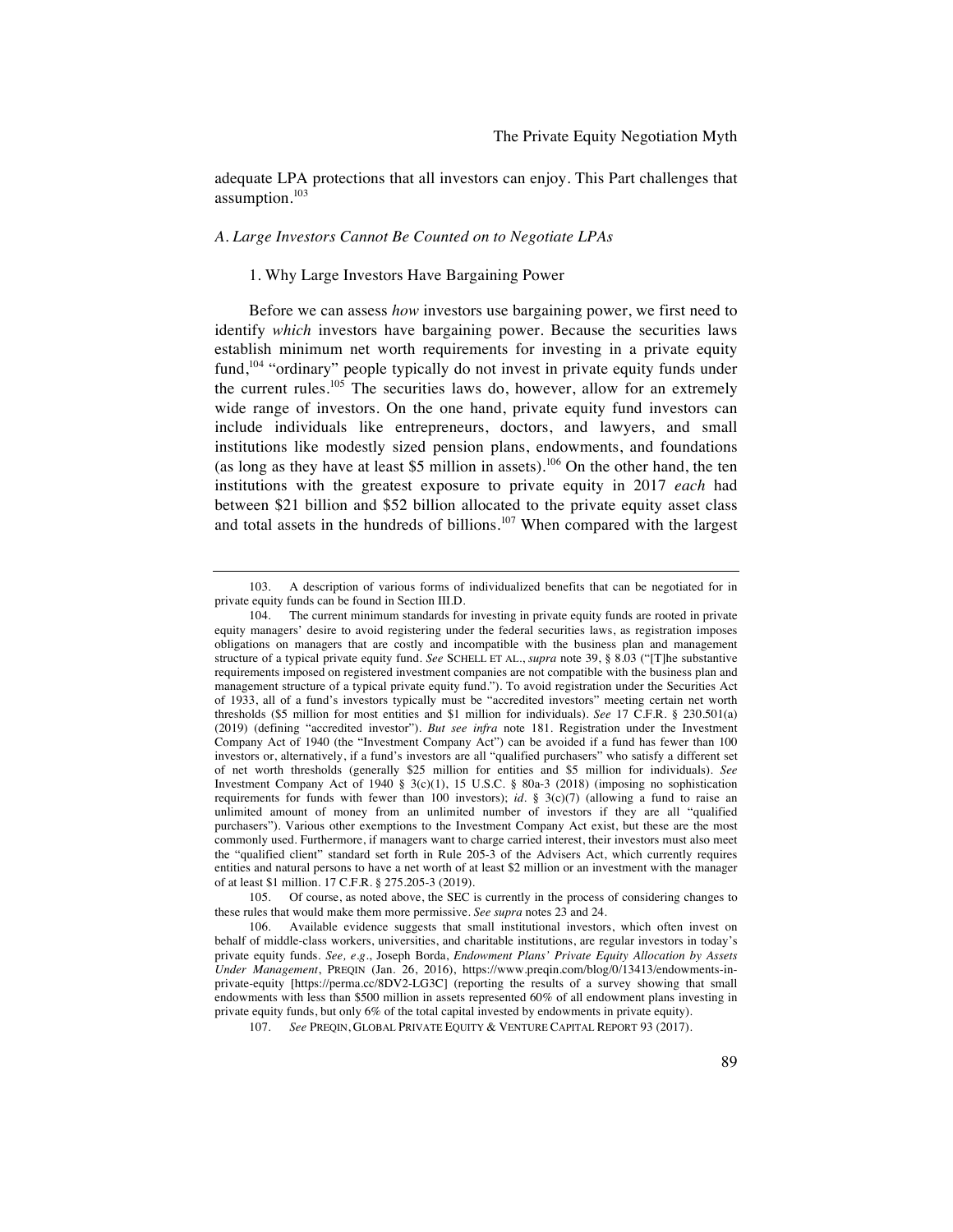investors, investors that would seem quite substantial in any other context will be relatively small in many private equity funds.

Large investors generally have greater bargaining power with private equity fund managers than smaller investors for two reasons. First, having a large amount of investable assets can give an investor greater bargaining power.108 When managers know that an investor has a large amount of capital that could be invested in the manager's future funds or other product offerings,<sup>109</sup> they will be more inclined to accommodate its requests in order to keep that investor happy. In addition, larger institutions that make a higher volume of private equity investments are more likely to have larger investment teams available to negotiate their private equity fund investments—so they are likely to be more inclined to use their bargaining power. $110$ 

Second, large investors have greater bargaining power with managers because they tend to make larger investments in each individual fund that they invest in. The size of an investment has two important effects. One, it increases an investor's bargaining power with a fund manager because that manager will have more to lose if the investor chooses to walk away from the investment. Two, when an investor makes a larger investment in a fund, that investor will find it easier to justify spending on legal and other advisory expenses necessary to negotiate the terms of that investment. For example, if an investor makes a \$100 million investment in a fund, spending \$50,000 in legal fees to negotiate the terms of that investment will repay itself if it leads to a 0.05% increase in the value of the investor's overall investment. But if an investor is making a \$100,000 investment in a fund, spending \$50,000 in legal fees will only make sense if it generates at least a 50% increase in the value of the investor's overall investment—which is clearly far less likely to happen. For both of these reasons, when an investor makes a larger investment in a fund, they are more likely to engage in negotiations over the terms of that investment.

<sup>108.</sup> *See* Aleksander Andonov, Rob Bauer & Martijn Cremers, *Can Large Pension Funds Beat the Market? Asset Allocation, Market Timing, Security Selection, and the Limits of Liquidity* (Network for Studies on Pensions, Aging & Ret., Working Paper No. 62, 2012), https://ssrn.com/abstract=2214931 [https://perma.cc/J3QC-88QL] (finding that larger funds can assert more negotiation power in alternative asset classes than smaller investors).

<sup>109.</sup> Many private equity managers offer different funds focusing on a wide range of strategies and industries. *See* Andrew Tuch, *The Remaking of Wall Street*, 7 HARV. BUS. L. REV. 315 (2017) (noting the expansion and diversification of private equity firm activities); Helen Thomas, *Carlyle Buys 55% in Credit Investor Claren Road*, FIN. TIMES (Dec. 6, 2010), https://www.ft.com/content/2122b882- 0162-11e0-8392-00144feab49a [https://perma.cc/7AX2-VEVV] ("Many of the world's biggest private equity groups are diversifying geographically and pushing into different asset classes as they seek to enlarge the range of products they can offer investors.").

<sup>110.</sup> *Cf.* Morris & Phalippou, *supra* note 57, at 74 ("Many private equity investors are small. They may have just one person allocating capital to private equity, who may also be responsible for other alternative investments. These institutions may simply lack the resources to benchmark complex contracts, performance data and the like.").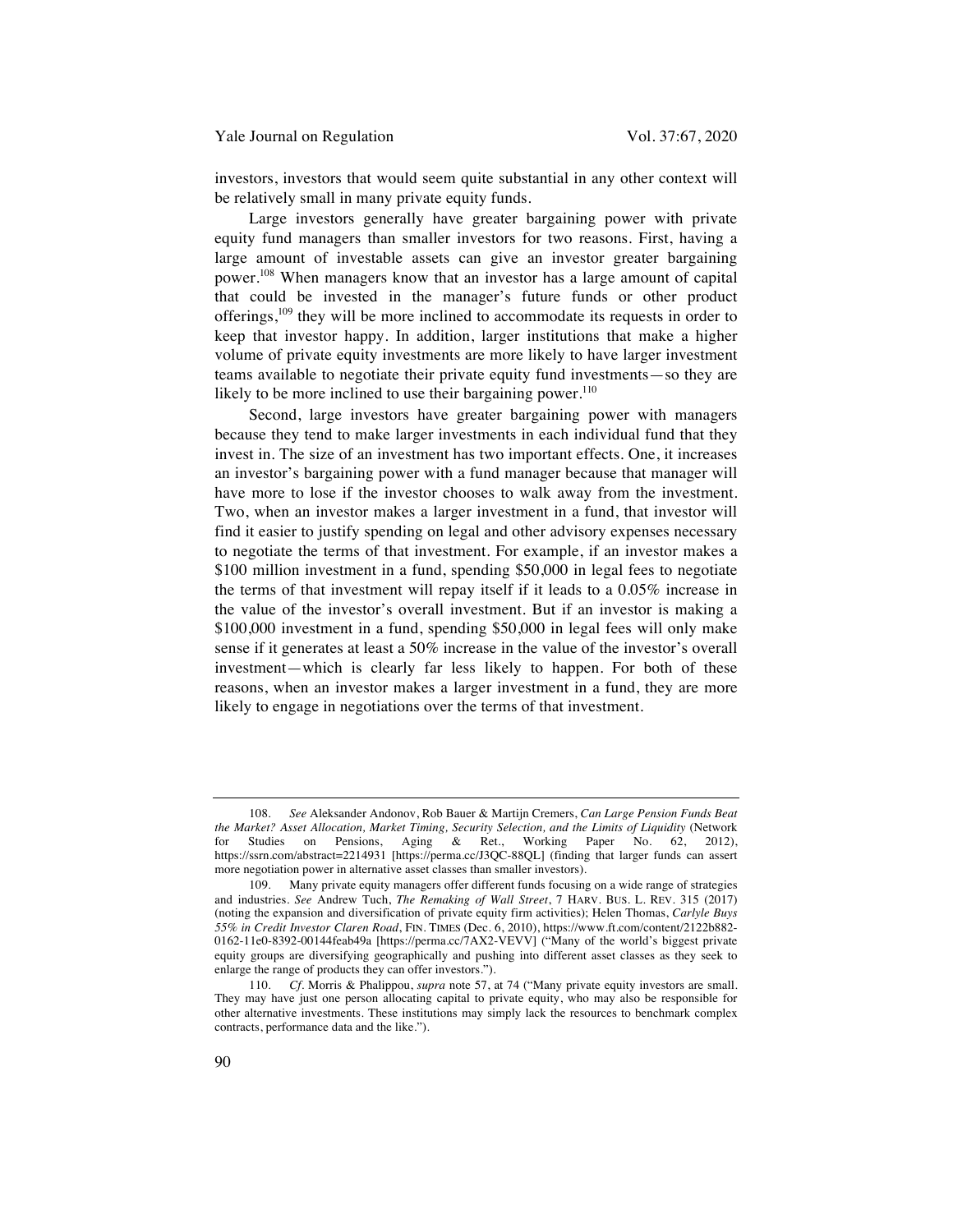#### 2. Diminished Incentives to Negotiate LPA Terms

While it is true that most large investors have at least some bargaining power, their incentives to negotiate fund agreements may often be weaker than the negotiation myth suggests.<sup>111</sup> This is because large investors have strong incentives to use their bargaining power to negotiate for personal benefits benefits that they do not need to share with other investors in the funds—before they expend their bargaining power on the terms in LPAs.<sup>112</sup>

Why is this? Unlike large investors in a corporation,  $113$  it is extremely common for large private equity fund investors to negotiate for various forms of individualized benefits in private equity funds, $114$  where the benefit of the negotiated bargain is not shared with all of the other investors in the fund. These benefits are typically documented in a "side letter" to the LPA, which modifies the terms of the LPA as they apply to the investor that is the recipient of the side letter.<sup>115</sup>

If we assume that large private equity fund investors have a finite amount of bargaining power,<sup>116</sup> and that they want to use their bargaining power in a manner that maximizes their personal benefit, negotiating for strong fund-wide protections will usually be a second-best use of that bargaining power from an efficiency perspective. Instead, a large investor will generally be better off using its bargaining power to obtain as many individualized benefits as possible before it "spends" its bargaining power on benefits that other investors will also enjoy. In this context, an "efficient" use of bargaining power refers to one that achieves as much personal benefit as possible in return for the investor's bargaining power.

<sup>111.</sup> This assessment is consistent with anecdotal observations by Leo Strine, Chief Justice of the Delaware Supreme Court, and Travis Laster, Vice Chancellor of the Delaware Chancery Court. *See*  Strine & Laster, *supra* note 21, at 11 ("Based on the cases we have decided and our reading of many other cases decided by our judicial colleagues, we do not discern evidence of arms-length bargaining between the sponsors of the alternative entities and the investors in the governing instruments of alternative entities that raise capital from diverse investors. . . . [B]argaining, at best, occurs only sometimes.").

<sup>112.</sup> To be clear, I am not saying that LPAs are *never* negotiated. Rather, I am saying that LPA terms are unlikely to be a very high priority when large investors are deciding how to use their bargaining power.

<sup>113.</sup> *See supra* note 11.

<sup>114.</sup> Section III.D provides a short summary of many of the individualized benefits that large investors can negotiate for in private equity funds.

<sup>115.</sup> *See* SCHELL ET AL., *supra* note 39, § 11.14 ("A side letter is an agreement between a Fund and one of its investors, which establishes a series of investment terms that supplement or modify the terms of the partnership agreement with respect to that investor."). Because separately managed accounts are distinct entities from any pooled funds, they typically have their own LPAs and therefore are not provided for in side letters.

<sup>116.</sup> The validity of this premise seems self-evident. When a manager negotiates with a large investor, it will be willing to make certain concessions to that investor due to its size and influence. However, at the point when the requested concessions outweigh the expected benefit that the manager expects to receive from the large investor's investment, the manager will push back on the request or reject the investor's investment.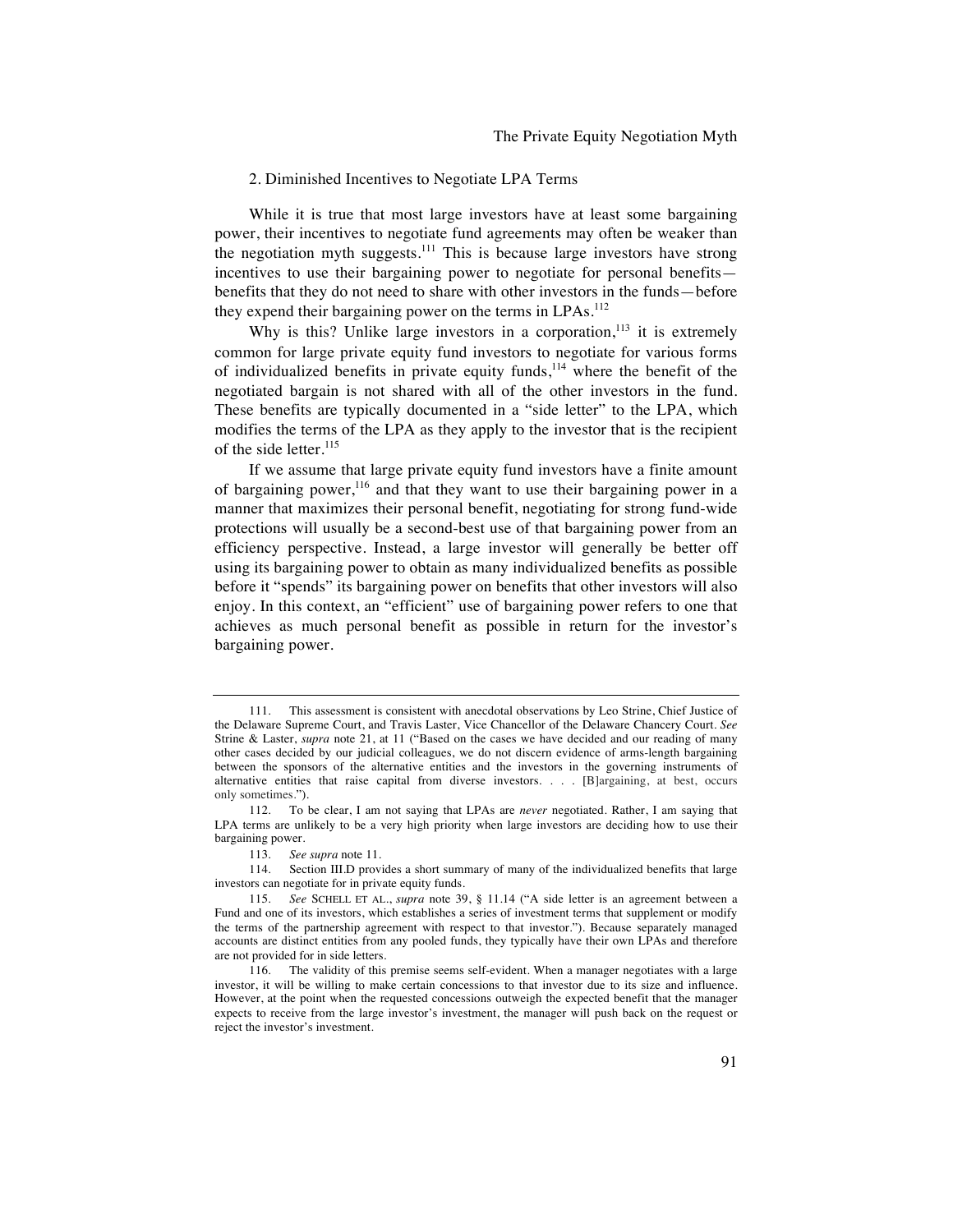Yale Journal on Regulation Vol. 37:67, 2020

This claim is grounded in the idea that whenever an investor seeks a term in an LPA that would benefit all investors in the fund, it will generate asymmetric value and costs between the large investor and the manager. This asymmetry will be created anytime the negotiating investor would enjoy only a fraction of the benefit provided by a requested LPA protection (because that investor holds only a partial ownership interest in the fund), while the manager would bear the whole corresponding cost of that protection. Even though an investor may be able to persuade a manager to grant concessions that have asymmetric benefits and losses, more of that investor's bargaining power will be exhausted in the process. In other words, the greater the loss that a requested protection will inflict on a manager, the more bargaining power a large investor will have to spend to obtain that protection.

For example, consider a case where a large investor wants to insert a term into the LPA ensuring that the manager's fiduciary duties to investors under state law have not been waived or modified by any provisions in the LPA.<sup>117</sup> Assume that this term will restrict the manager's activities in a manner that will result in a \$1 million loss for the manager over the life of the fund and a \$1 million gain for the overall fund. However, because the requesting investor only owns a portion of the pooled fund, that investor will only enjoy a fraction of the benefit generated by this affirmation of the manager's fiduciary duties. For example, if the negotiating investor owns a 10% interest in the fund, bargaining for this affirmation will generate a \$100,000 benefit for the negotiating investor and will impose a \$1 million loss on the manager, as illustrated in Figure C below.



Figure C

If, however, instead of requesting an LPA provision that affirms the manager's fiduciary duties, the large investor were to ask the manager to give it the expected value of the affirmation (\$100,000) in the form of an

<sup>117.</sup> *See supra* notes 72-74 and accompanying text for a discussion of the common practicing of modifying and waiving fiduciary duties under state law.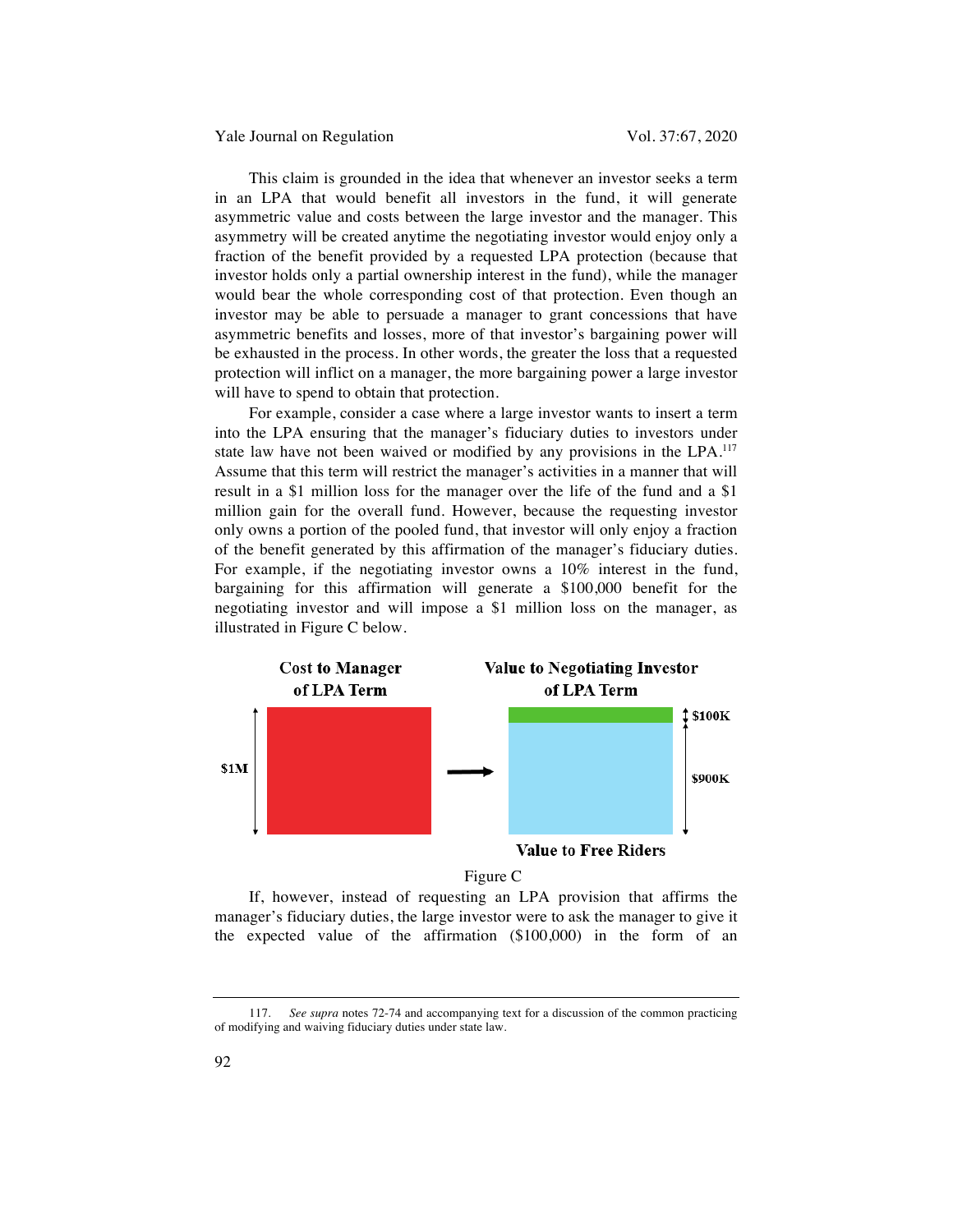The Private Equity Negotiation Myth

individualized deal that is not shared with other investors, $118$  the picture looks different. In such a scenario, none of the value created by that negotiation would benefit free riders, and the large investor would be equally well off, as illustrated in Figure D below. This is clearly a more efficient use of the large investor's bargaining power.





The same logic applies when there are multiple investors that request an LPA affirming the manager's fiduciary duties. For example, in Figure E below, in addition to the 10% investor discussed above, there are three other investors who also each own 10% of the interests in the fund and who also request an affirmation of the manager's fiduciary duties in the LPA. Even though multiple investors are requesting the affirmation in this example, free riders still consume most of the benefit that is generated by the term. As a result, none of these investors will receive the full benefit of the bargaining power that they spend by negotiating for the affirmation of the manager's fiduciary duties. Each of them thus has a strong incentive to use their bargaining power to negotiate for individualized benefits rather than for an affirmation of the manager's fiduciary duties.



<sup>118.</sup> A large investor could, for example, negotiate to pay less in management fees by an amount that "offsets" the expected harm from the manager breaching its fiduciary duties. If this provision only benefits the large investor, it would consume less of the investor's bargaining power than an LPA term that affirms the manager's fiduciary duties.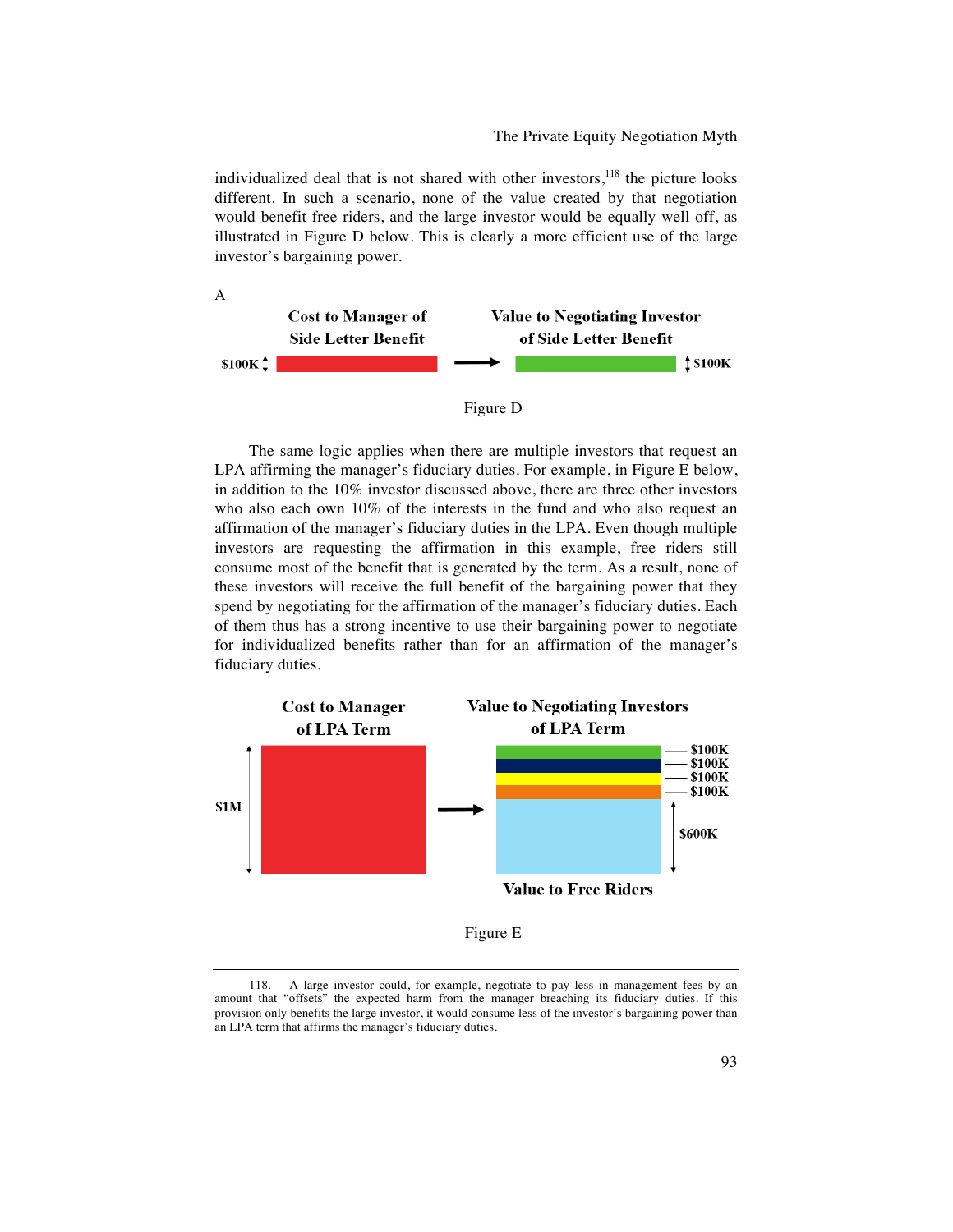At this point, readers familiar with the private equity fund contracting process might insist that the benefits conveyed in side letters often are not truly "individualized" because some of the other investors in the fund may have "most favored nation" rights. A most favored nation ("MFN") right is typically granted in an investor's side letter, and it gives that investor the right to see side letters granted to other investors in the fund and to receive the same rights and privileges given in those side letters.

However, MFN provisions usually only entitle an investor to receive the rights and privileges given to investors who have made investments in the fund *of equal or lesser value*. <sup>119</sup> Because of this, the logic above still applies even when some investors have MFN rights—investors will still strongly prefer to use their bargaining power to negotiate for side letter benefits before they negotiate for LPA terms.

Let's see how the incentives of the investors in our hypothetical fund with four 10% investors, and an assortment of smaller investors—change when all investors in the fund have MFN rights that entitle them to receive the rights given to other investors making similarly-sized investments. If one of the 10% investors negotiates for a side-letter benefit, the MFN right will kick in for investors that have made investments in the fund of the same or greater size. In this case, each of the three other 10% investors will have a right to receive the same benefit. Thus, if the negotiating 10% investor bargains for a side letter benefit worth \$100,000 in value, it will result in \$100,000 in value also going to each of the other three 10% investors, who get to free ride on the negotiation thanks to their MFN rights. Effectively, the negotiating investor will spend \$400,000 of bargaining power to obtain a \$100,000 benefit, with \$300,000 going to the free riders that have MFN rights.<sup>120</sup> This is illustrated in Figure F below.

<sup>119.</sup> *See* SCHELL ET AL., *supra* note 39, § 11.14 ("An MFN provision usually requires the Sponsor to provide similarly-situated investors (i.e., those with equivalent Capital Commitments or regulatory circumstances) the opportunity to elect to receive the rights and benefits provided via side letter to other investors in the same Fund.").

<sup>120.</sup> The situation would be different if, for example, the negotiating investor held a 15% stake in the fund and the other three investors held 10% stakes. In this case, the 15% investor's incentives would be completely unaffected by MFN rights because no other investors in the fund would be entitled to receive the side letter terms that it negotiates for. As a result, any benefits that the 15% investor were to receive in a side letter would be truly "individualized" because no free riders would get the benefit of them.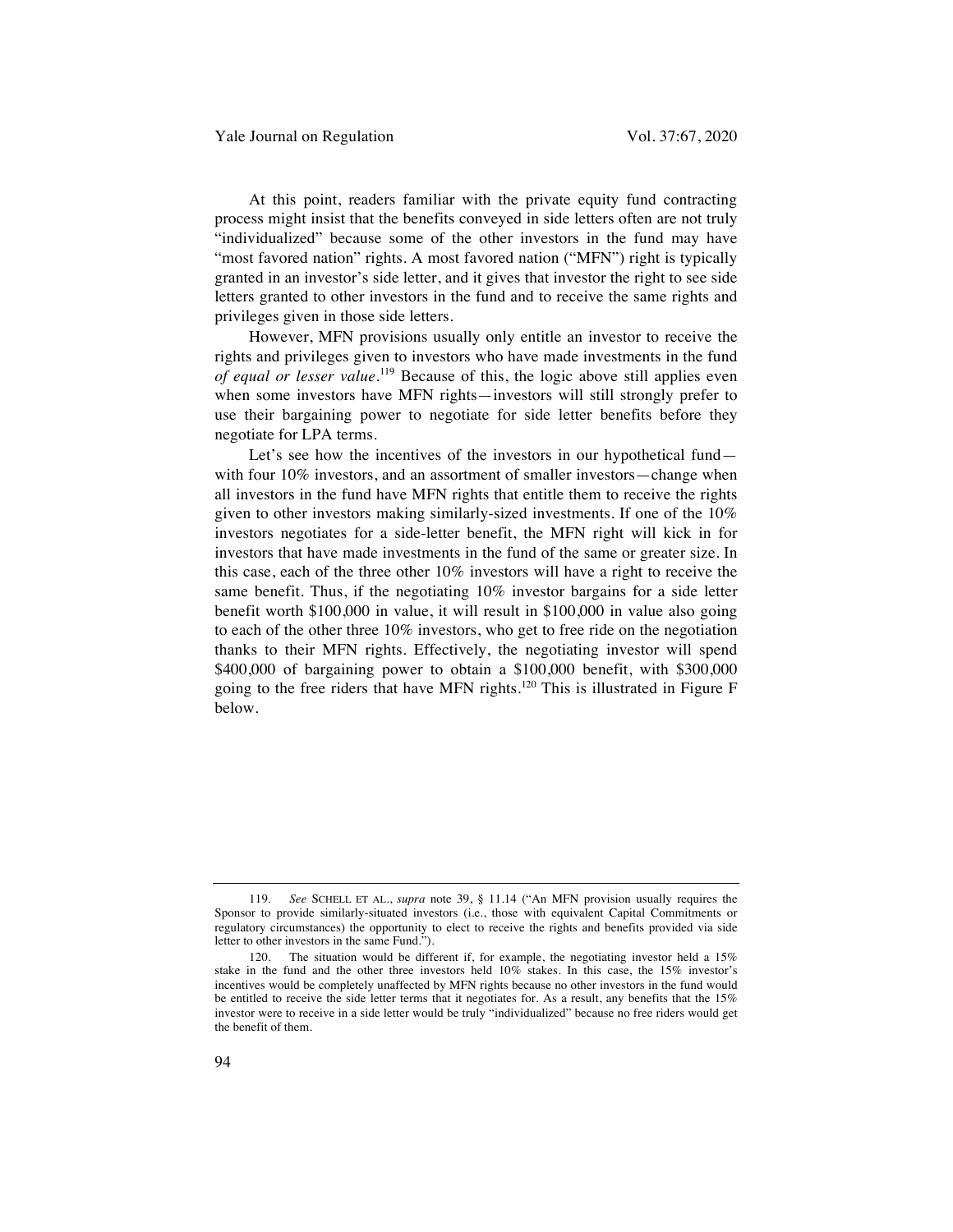The Private Equity Negotiation Myth





Accordingly, if the negotiating 10% investor is deciding between negotiating for a fiduciary duty affirmation in the LPA worth \$1 million for the fund and a side letter benefit worth \$100,000, the side letter benefit will still be a far better use of that investor's bargaining power. Whereas the side letter benefit will result in \$300,000 in value going to free riders, the affirmation in the LPA will result in \$900,000 in value going to free riders, as illustrated in Figure C above. $^{121}$ 

The analysis above does not suggest that large investors do not review the protections in LPAs or that they are indifferent to them. What it does show is that if a large investor can quantify the expected cost of a weak LPA protection, it has strong incentives to use its bargaining power to recover that expected lost value through individualized benefits before it seeks to negotiate for a more robust protection in the LPA. Only after the universe of potential individualized benefits has been exhausted will it make sense for a large investor to seek to negotiate for improved protections in the LPA.

Of course, the strength of this incentive will differ from fund to fund, depending on the size of the fund and the availability of individualized benefits. In general, the larger a fund, the greater the disincentive to negotiate the terms in that fund's LPA. As an individual investor's percentage interest in a fund goes down, the more free riders there will be who benefit when that investor negotiates for an improved LPA term. For example, consider a fund with only two investors (let's call them Investor 1 and Investor 2) that each have a 50% interest in the fund. In this fund, the disincentive to negotiate will be relatively weak. If Investor 1 negotiates for an LPA term affirming the manager's fiduciary duties, for example, 50% of the value from Investor 1's negotiation will go to Investor 2, who did not negotiate for that term. By contrast, if the fund is much larger and Investor 1 only holds a 5% interest in it, 95% of the value from Investor 1's negotiation will go to the fund's other investors. This will be a much less efficient use of Investor 1's bargaining power, and Investor

<sup>121.</sup> This assumes that no other investors are demanding the same LPA term.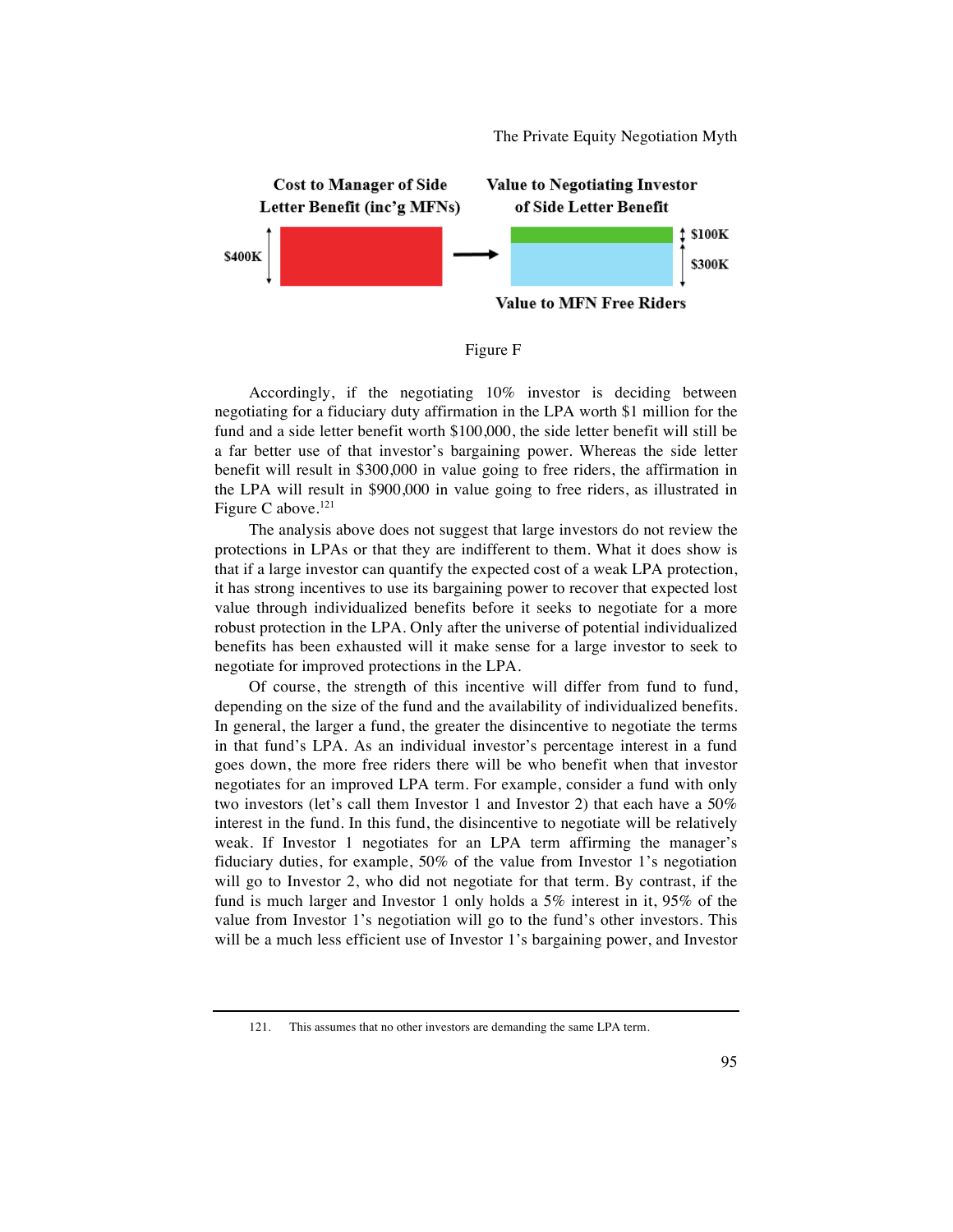1 will have even stronger incentives to negotiate for individualized benefits before it seeks to negotiate LPA terms.<sup>122</sup>

# 3. Most Important Protections Are Least Likely to Be Negotiated When There Is Information Asymmetry

The discussion above argues that large investors' incentive to negotiate is diluted, but not necessarily eliminated, by the presence of individualized benefits. Interestingly, in situations where the manager has better information about the true value of certain LPA protections than investors, we can expect that the *most important* protections that are subject to this information asymmetry will be the ones that are *least likely* to be negotiated.

For example, in the fiduciary duty affirmation scenarios discussed above, we assumed that both the bargaining investors and the manager knew the relative costs and benefits of the protection—such that all bargaining parties knew that the fiduciary duty affirmation would impose an expected cost on the manager of \$1 million and would bring an expected benefit of \$1 million to the fund investors collectively. But this assumption might not always be true. Consider an example where the manager expects to breach its fiduciary duties in a manner that would result in a \$5 million loss to the fund (and a \$5 million gain for the manager), but the bargaining investors think it will only result in a \$1 million loss.<sup>123</sup> Under these circumstances, the manager will have strong incentives to respond to any requests for a fiduciary duty affirmation in the LPA with an individualized counter-offer. In this case, if the manager were to offer the requesting investor an individualized benefit worth \$1 million instead of adding a fiduciary duty affirmation to the LPA, the manager would be \$4 million better off than if it had granted the fiduciary duty affirmation in the LPA.

When a protection would restrict an activity that the manager actually expects to engage in, the manager will be more reluctant to agree to provide that protection in the LPA, and more likely to insist on providing an individualized benefit instead. In these cases, the manager has more to lose from granting the robust LPA protection, and the fund investors as a whole have more to gain from including the LPA protection (even though they do not know it). As a result, it is precisely the most important terms in the LPA—the ones that protect against activities that are most likely to extract value from the fund—that are the least likely to be negotiated when this kind of information asymmetry exists.

<sup>122.</sup> This is a form of collective-action problem in private equity funds that gets worse as the fund gets bigger.

<sup>123.</sup> This could be related to potential conflicts of interest or other issues implicating fiduciary duties that the manager anticipates facing in the future, but which are not apparent to investors now.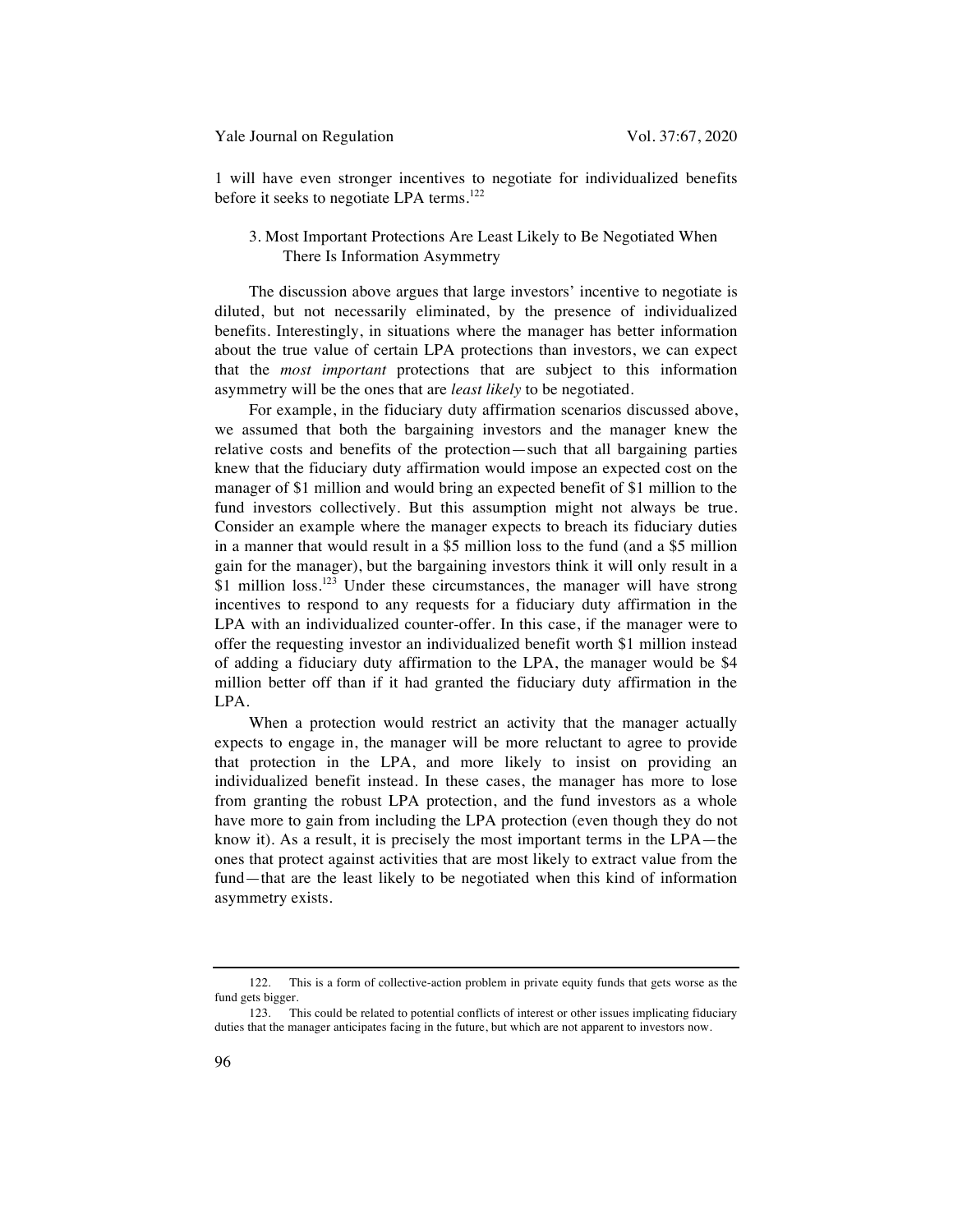# The Private Equity Negotiation Myth

This dynamic may help to explain some of the LPA deficiencies that the SEC uncovered in its sweeping examination of the industry.<sup>124</sup> Whereas large investors may have thought that the vague fee terms and weak disclosure requirements in LPAs were only likely to generate a modest amount of cost to the fund, managers might have viewed them as a much more valuable source of revenue. This may have given managers a strong incentive to offer individualized benefits instead of agreeing to more robust fee and disclosure provisions in LPAs, while investors may not have been aware of how much value they were actually giving up.

#### *B. Large Investors Cannot Be Counted on to Vote with Their Feet*

The private equity negotiation myth assumes that large investors will use their influence to ensure that LPAs have high-quality protections. Above, I questioned whether large investors can be relied on to engage in robust negotiations for strong fund protections. But more analysis is needed. Even when large investors choose not to negotiate LPAs, they *could* still wield influence by choosing to walk away from funds that have weak terms. Because large investors make large investments, managers might still be sensitive to their preferences even if they are not actively negotiating for their demands.

Below, I show why we cannot assume that large investors will wield this kind of non-bargaining influence, either. In private equity funds, when large investors have bargaining power, it can make them less sensitive to the quality of LPA protections because it enables them to negotiate for individualized benefits that offset the harm caused by weak protections. This can make them more willing to invest in funds with sub-optimal protections than if they lacked bargaining power altogether. As a result, the marginal investors in private equity funds may sometimes be ones that lack bargaining power, rather than the ones that have it.

#### 1. How Contract Terms Are Shaped in the Absence of Negotiation

The vast majority of commercial contracts in the modern economy are not negotiated.<sup>125</sup> But this does not necessarily mean they have unfair terms. Throughout the marketplace, parties frequently sign contracts without negotiating their terms, opting instead to make take-it-or-leave-it decisions based on the quality of the offered terms and the seller's reputation.

In contracting settings where the parties do not negotiate, the quality of a contract's protections are shaped by the preferences of that market's "marginal"

<sup>124.</sup> *See supra* Section II.A.3.

<sup>125.</sup> *See* John J. A. Burke, *Contract as Commodity: A Nonfiction Approach*, 24 SETON HALL LEGIS. J. 285, 290 (2000) ("[I]n an advanced economy the standard form contract accounts for more than 99% of all contracts used in commercial and consumer transactions for the transfer of goods, services and software.").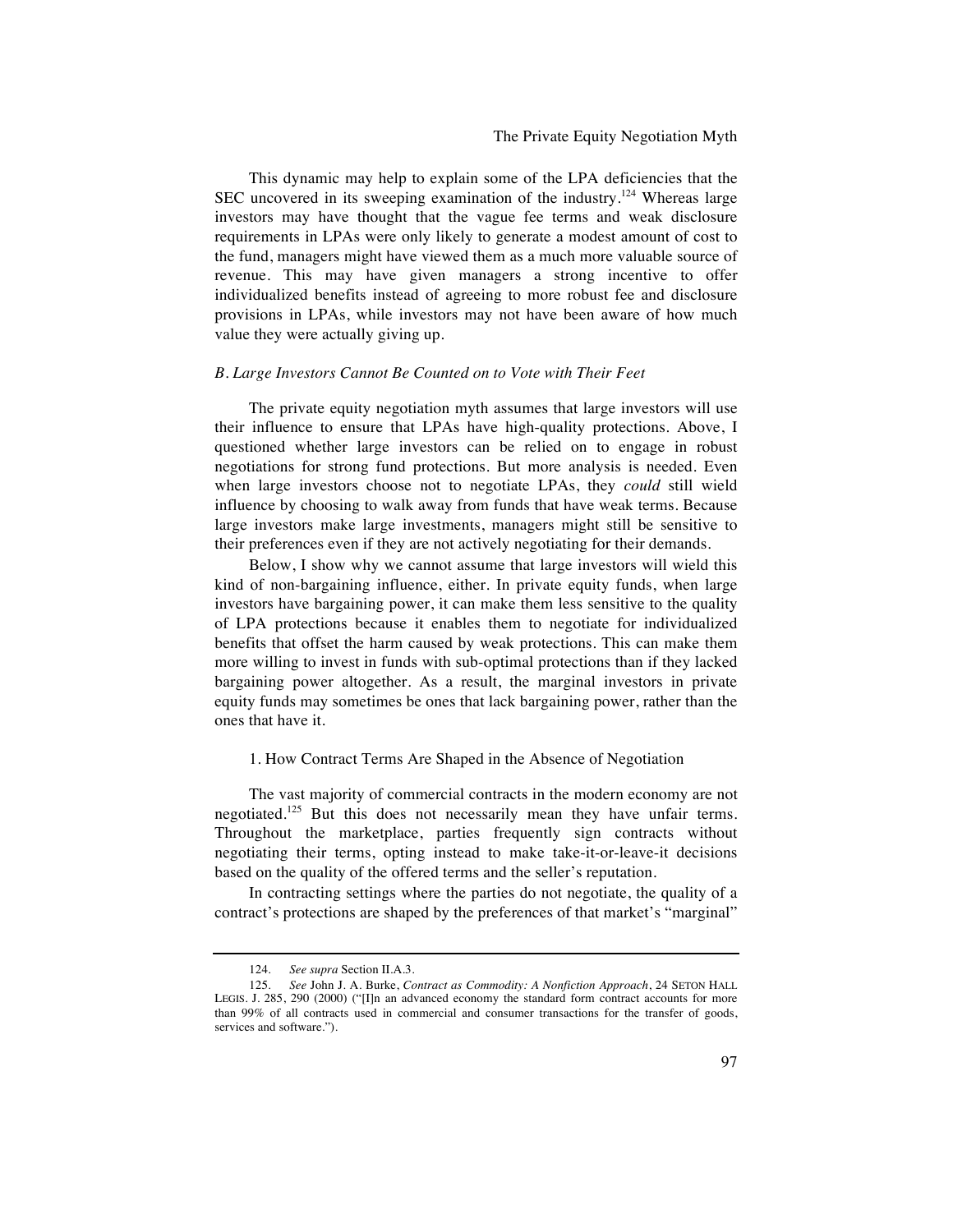buyers.<sup>126</sup> Marginal buyers are those that care most about the contractual protections and are most likely to stop buying a product when the quality of the contractual protections go down.<sup>127</sup> Accordingly, in situations when the protections in a private equity fund LPA are not heavily negotiated, the quality of those protections will be determined by how sensitive the industry's marginal investors are to LPA protections.<sup>128</sup>

If the marginal investors in private equity funds are informed and rational, it means that some quantity of less informed and less rational investors can also invest in private equity funds without upsetting the quality of the contract's terms. These investors can effectively "free ride" on the marginal investors, enjoying the benefit of high-quality LPA protections even if they would have been willing to buy the product with lower-quality terms.<sup>129</sup> Identifying the marginal investors in private equity funds thus has important policy ramifications.

# 2. Large Investors Won't Always Be the Marginal Investors

For the reasons mentioned above, even if large investors are not actively negotiating the terms of LPAs, they could still be regulating the quality of LPA protections by consistently choosing to "vote with their feet" by walking away from funds with weak protections. If this is true, then the private equity negotiation myth may not be so misleading after all. The myth might get the details wrong by focusing on the act of negotiation but lead to the right conclusion by stating that large investors are demanding (in one way or another) high-quality LPA protections.

Unfortunately, this cannot be assumed, either. In reality, large investors cannot be relied on to serve as the marginal investors with respect to LPA

<sup>126.</sup> This assumes that the market is competitive. *See* Cole, *supra* note 14, at 414 ("[N]onprice terms, like price terms, are 'policed' in competitive markets by the marginal consumer for each term. Competitors failing to capture the marginal consumer for such terms under competitive market conditions suffer the same fate as sellers who fail to compete on price.").

<sup>127.</sup> *See supra* note 15 and accompanying text.

<sup>128.</sup> *See* Richard Craswell, *Passing on the Costs of Legal Rules: Efficiency and Distribution in Buyer-Seller Relationships*, 43 STAN. L. REV. 361, 373 (1991) ("In markets where different consumers attach different values to a warranty, the size of the accompanying price increase will be determined largely by the valuations held by those consumers who are on the margin between buying or not buying the product/warranty package. These consumers, the marginal consumers, will stop buying the package if its price rises; consequently, the willingness to pay of marginal consumers will determine how high the price of the combined package will rise.").

<sup>129.</sup> *See* MICHAEL J. TREBILCOCK, THE LIMITS OF FREEDOM OF CONTRACT 120 (1993) ("To the extent that there is a margin of informed, sophisticated, and aggressive consumers in any given market, who understand the terms of the standard form contracts on offer and who either negotiate over those terms or switch their business readily to competing suppliers offering more favourable terms, they may in effect discipline the entire market, so that inframarginal (less well informed, sophisticated, or mobile) consumers can effectively free-ride on the discipline brought to the market by the marginal consumers . . . ."); Alan Schwartz, *How Much Irrationality Does the Market Permit?*, 37 J. LEGAL STUD. 131, 131 (2008) (finding that "when enough consumers are sophisticated and the naïve have a relatively low willingness to pay for their preferred contract, exploitative contracts decline in frequency and may actually vanish").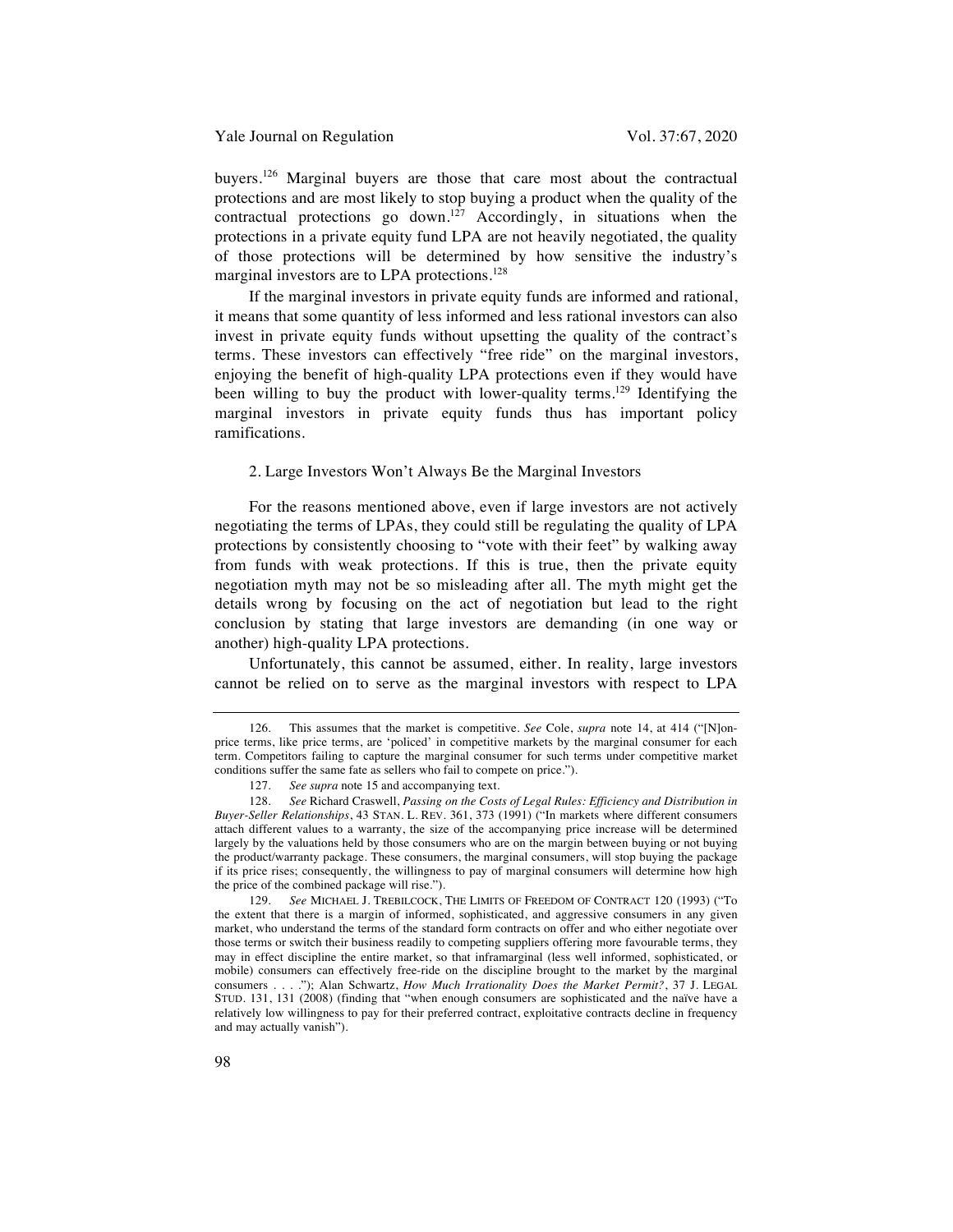The Private Equity Negotiation Myth

protections in private equity funds.<sup>130</sup> A close evaluation reveals that when large investors have bargaining power, it can make them more likely to tolerate funds with weak terms than if they had no bargaining power at all. To illustrate, Investor A below requires a total expected net present value ("NPV") of \$100,000 from investing in Fund Z or it will walk away from making the investment. Before considering the effect of sub-optimal LPA protections, an investment in Fund Z has an expected NPV of \$200,000, as illustrated in Figure G below.





However, Fund Z has suboptimal LPA protections which decrease the expected NPV of an investment in Fund Z by \$175,000. These sub-optimal protections could include, for example, an open-ended provision allowing Fund Z's manager to charge unlimited portfolio company fees and an explicit waiver of the Fund Z manager's fiduciary duties. This brings the expected NPV of an investment in Fund Z down to \$25,000, well below Investor A's walk-away point. This is illustrated in Figure H below, with the shaded rectangle representing the lost expected value resulting from sub-optimal terms.

<sup>130.</sup> Because the concept of a marginal investor is theoretical, it is impossible to determine with certainty who the "true" marginal investors are in any particular market. *See* Cole, *supra* note 14, at 420 ("The marginal consumer—that one consumer for whom all of the suppliers compete—is unknown to the suppliers. All they know is that the marginal consumer is out there.").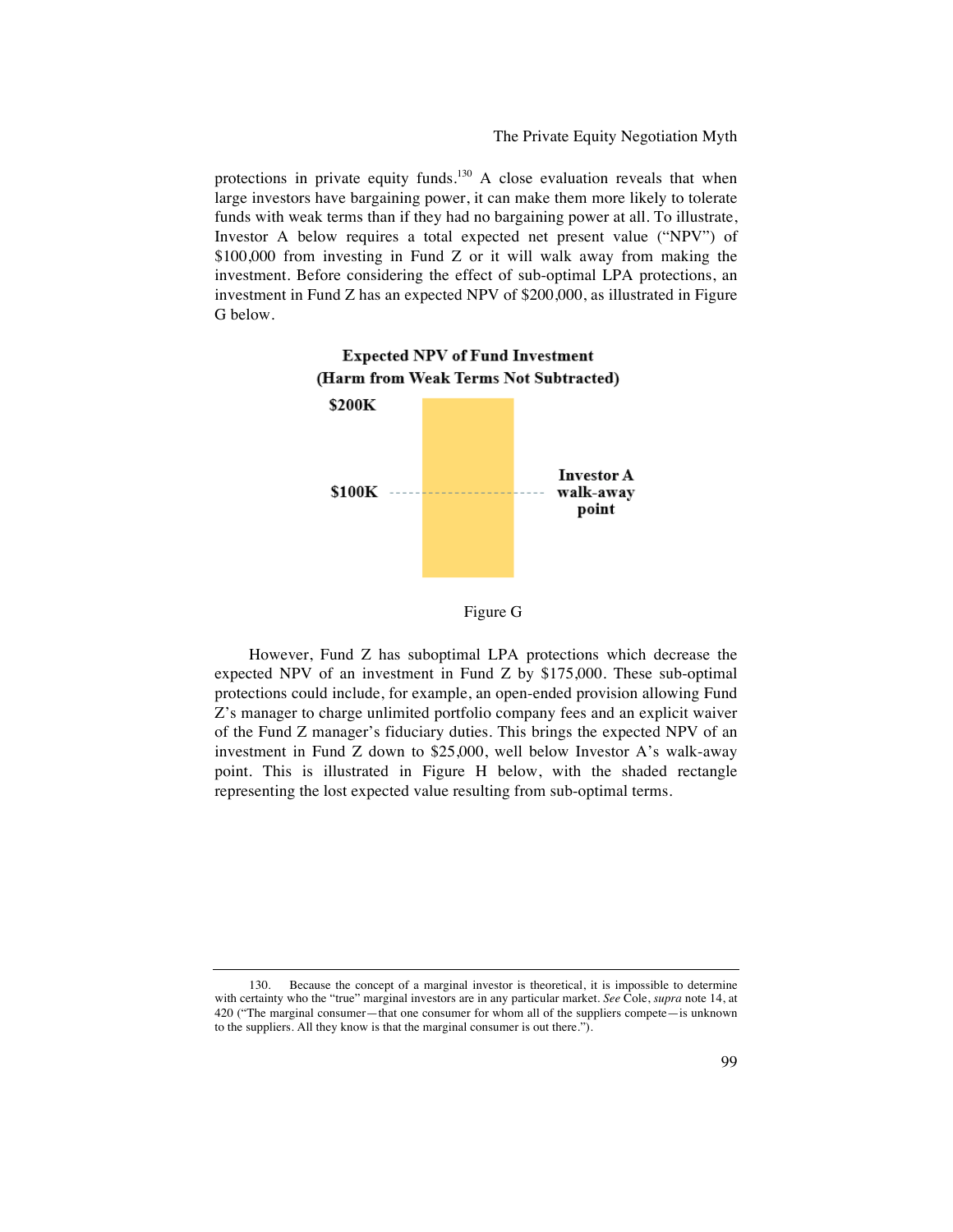

# **Expected NPV of Fund Investment**

#### Figure H

If Investor A does not have any bargaining power, the sub-optimal protections in Fund Z's LPA will certainly cause Investor A to walk away from an investment in Fund Z. The harm from the sub-optimal protections in Fund Z's LPA bring the expected NPV of Fund Z far below Investor A's walk-away point.

This conclusion can change, however, if Investor A has bargaining power. As discussed above,  $^{131}$  if Investor A has bargaining power, it will have strong incentives to use it to negotiate for individualized benefits before it directly negotiates to improve the LPA protections in Fund Z. If Investor A can negotiate for individualized benefits—in the form of fee discounts, rights to coinvestment opportunities, or otherwise<sup>132</sup> $-$ of at least \$75,000, it will go ahead and invest in Fund Z despite the weak LPA protections. When its individualized benefits exceed \$75,000, Investor A's expected NPV from investing in Fund Z will exceed its walk-away point of \$100,000. Thus, even though Investor A would have walked away from Fund Z if it lacked bargaining power, there is a good chance that it will proceed with the investment if Fund Z's manager is willing to grant individualized benefits when Investor A requests them.

Now consider Investor B. Investor B is smaller than Investor A. It has no bargaining power to negotiate for individualized benefits. It also has fewer attractive outside investment opportunities than Investor A, so it is willing to accept a lower expected NPV for its investment in Fund Z—\$50,000—before it will walk away from making the investment. This is illustrated in Figure I below.

<sup>131.</sup> *See supra* Section III.B.1.

<sup>132.</sup> *See infra* Section III.D.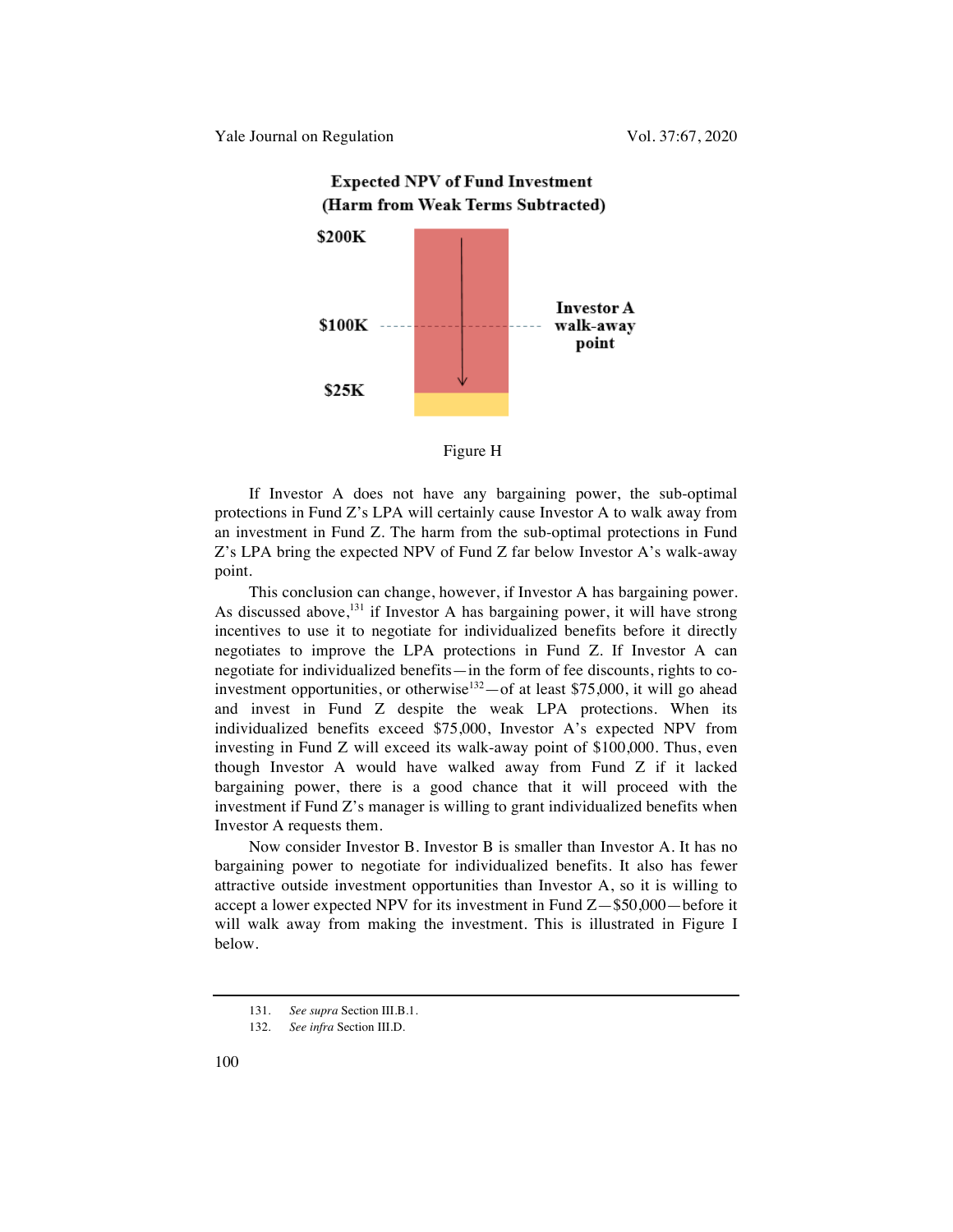The Private Equity Negotiation Myth





However, after the harm caused by the sub-optimal terms in Fund Z's LPA is taken into consideration, the expected NPV of investing in Fund Z of \$25,000, which is lower than Investor B's walk-away point of \$50,000. This is illustrated in Figure J below.





Since Investor B does not have bargaining power to negotiate for any individualized benefits that would offset the harm caused by the sub-optimal terms, Investor B really will walk away from Fund Z, unlike Investor A.

The examples above show how bargaining power can cause investors to tolerate weaknesses in LPAs that they otherwise would not tolerate. In this case, without bargaining power, Investor A would have been more sensitive than Investor B to weaknesses in Fund Z's LPA because its walk-away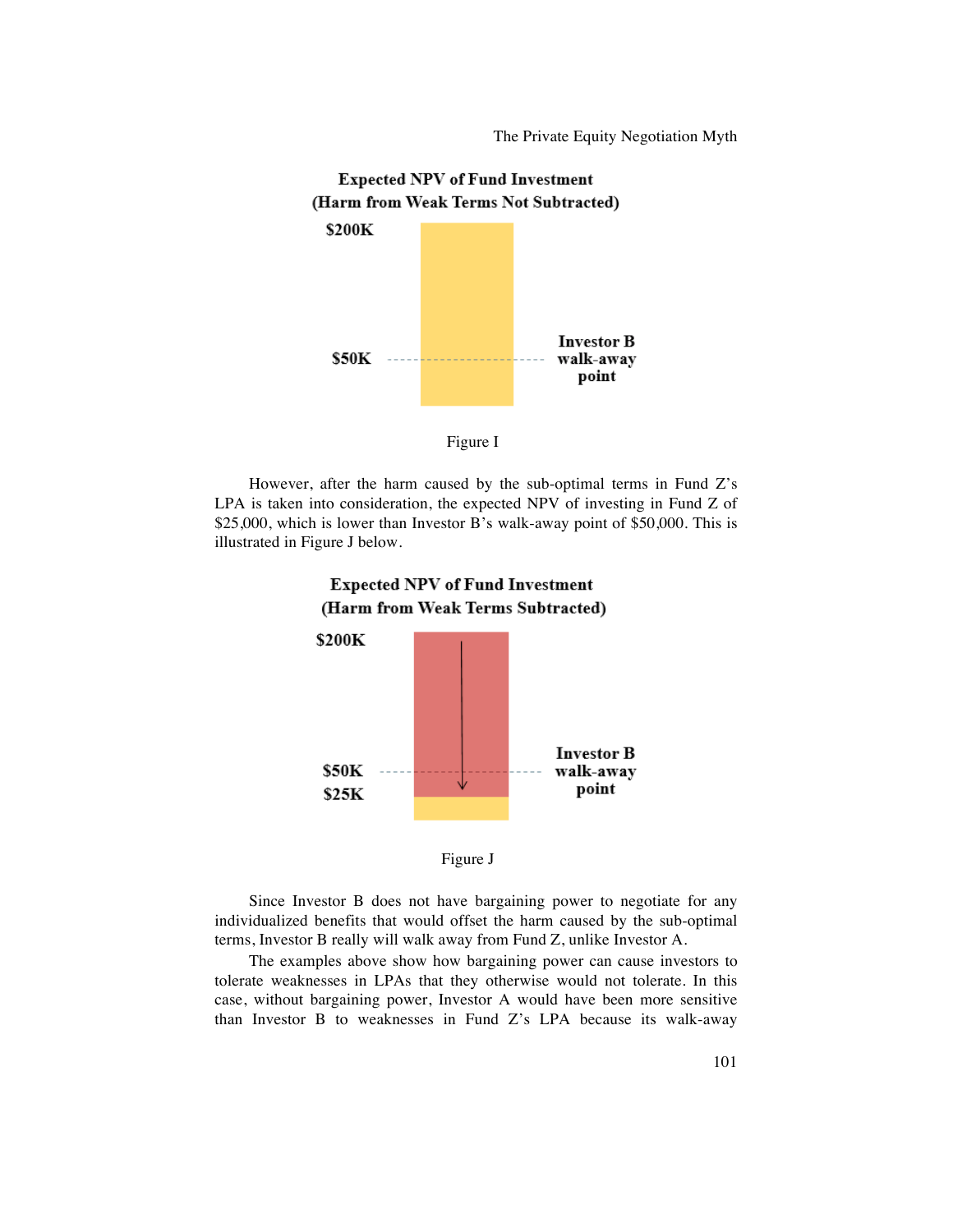threshold was much higher than Investor B's. But because it can negotiate for individualized benefits, Investor A can get comfortable with investing in Fund Z if the manager is willing to grant it a relatively modest amount of individualized benefits.<sup>133</sup> Investor B, by contrast, will definitely walk away from Fund Z, despite the fact that Investor B's walk-away point is much lower than Investor A's.

Because of this, it cannot be assumed that the largest investors in private equity funds are the ones that always shape the quality of LPA protections. Large investors' bargaining power can make them less sensitive to the quality of LPA protections and less likely to walk away from funds with weak terms. This means that the marginal investors in private equity funds may often be investors that lack bargaining power, rather than those that have it.<sup>134</sup> Thus, by focusing attention on large investors, the private equity negotiation myth directs policymakers to look in the wrong places when making policy decisions that affect the private equity industry.

# *C. Agency Problems Can Reduce Incentives to Demand Strong Protections*

All of the analysis above assumes that large investors act rationally to maximize returns for their beneficiaries when they make decisions about how to utilize their bargaining power. This may not, however, always be true. In public pension plans—the largest investors in the private equity industry<sup>135</sup> pension staff members have sometimes been shown to suffer from agency problems that affect the way they manage plans.<sup>136</sup>

Pension staff members' personal career concerns could plausibly make them less likely to demand strong protections for their plan beneficiaries. On the one hand, for any individual employee, personal career benefits from aggressively demanding a better fund agreement protection are likely to be limited, as the value of that protection may not be realized for many years to come, if and when the potential risk addressed by that protection ever materializes. But on the other hand, if that employee's insistence on the stronger protection causes some managers to reject the plan and refuse to accept its capital, there could be immediate career consequences for the employee. This is particularly true if other pension plans in the market are

<sup>133.</sup> This assumes that Investor A can obtain at least \$75,000 in individualized benefits, as the example shows.

<sup>134.</sup> This is an important distinction if we expect that larger investors have more resources and will be more willing to invest time and resources into reviewing LPA terms than smaller investors. One study suggests that this is the case. *See* Da Rin & Phalippou, *supra* note 28, at 65 ("[T]he only consistently significant dimension along which LPs differ in their practices is the size of the private equity portfolio (in absolute value). The institutions with large allocations to private equity are those spending most time on due diligence for each fund and those undertaking the most initiatives in the due diligence process.").

<sup>135.</sup> *See supra* note 7.

<sup>136.</sup> *See supra* note 18.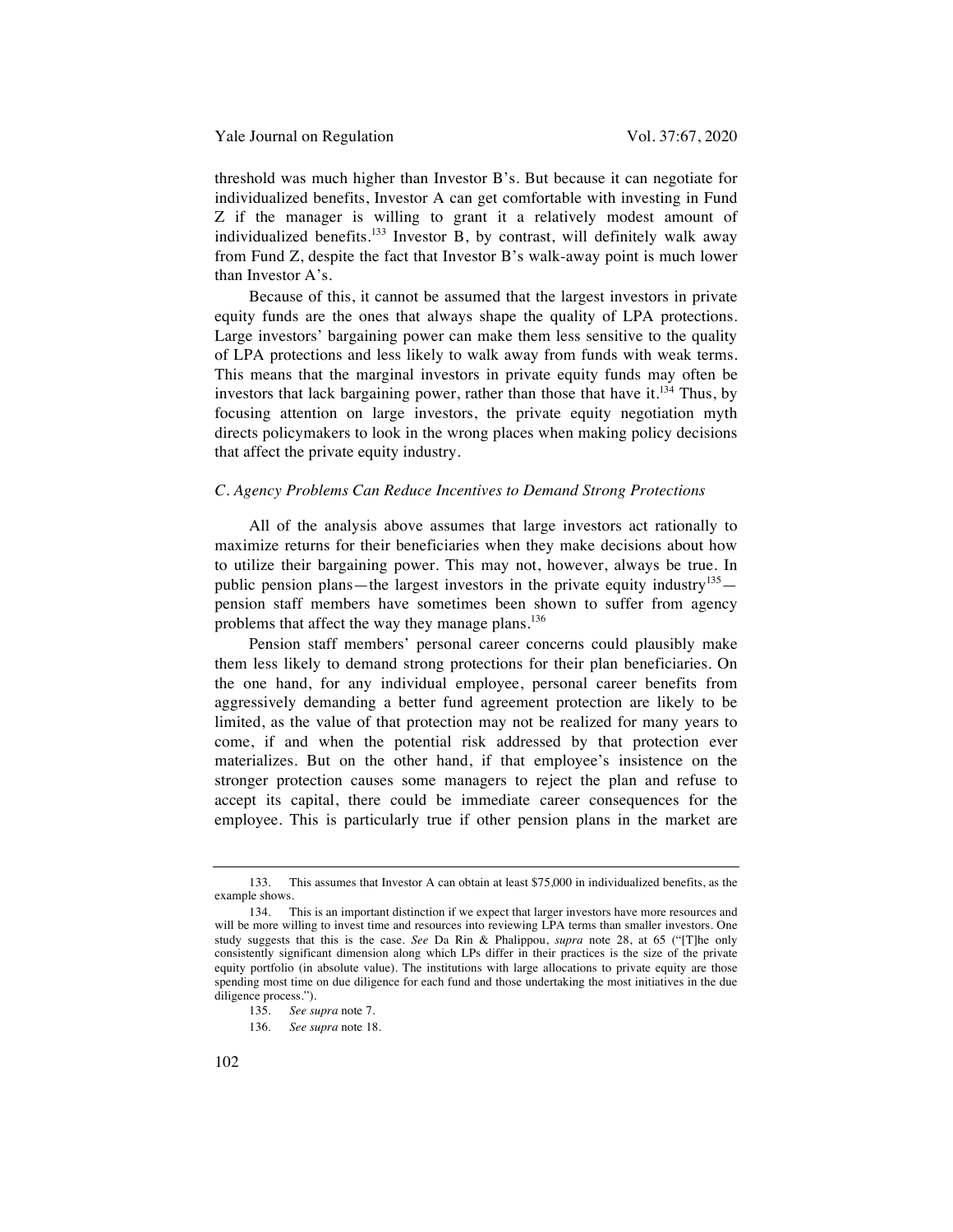choosing not to demand the same protections.<sup>137</sup> Accordingly, even when it would be optimal for a plan's beneficiaries to demand stronger terms, pension employees may hesitate to do so because of their own personal career concerns, creating a status quo bias in the market for LPA terms.

#### *D. Forms of Individualized Benefits in Private Equity*

The incentives described in Sections III.A and III.B above will only exist when large investors can negotiate for individualized benefits. To the extent that a fund's manager refuses to grant or otherwise limits individualized benefits, large investors will be more likely to demand strong LPA protections. However, available data suggests that individualized benefits are quite common in the private equity fund industry and are therefore likely to play a significant role in shaping large investors' incentives. These individualized benefits can take various forms. Below, I briefly describe some of the individualized benefits that managers commonly grant to investors in side letters.<sup>138</sup>

#### 1. Fee Discounts

Fee discounts are a standard practice in the private equity marketplace.<sup>139</sup> Fee terms are commonly viewed as the most heavily negotiated terms when investors make investments.140 Large investors most commonly negotiate for discounts to management fees, but discounts to carried interest are sometimes granted as well.<sup>141</sup> Fee discounts are entirely legal as long as managers disclose the possibility of differential fee treatment to the fund's investors. Unlike

<sup>137.</sup> While pension staffs are supposed to be overseen by boards of trustees, research has shown that trustees are often driven by political incentives that deviate from the interests of plan beneficiaries. *See, e*.*g*., Aleksandar Andonov, Yael Hochberg & Joshua D. Rauh, *Political Representation and Governance: Evidence from the Investment Decisions of Public Pension Funds*, 73 J. FIN. 2041 (2018) (finding that public pension fund boards heavily populated by politically appointed trustees invest in private equity funds that deliver lower returns).

<sup>138.</sup> *See supra* note 115.

<sup>139.</sup> *See* Wulf A. Kaal, *Private Fund Fee Structure and Blockchain Applications*, *in* LOWELL MILKEN INST. FOR BUS. LAW & POLICY, UCLA SCH. OF LAW, PRIVATE EQUITY FUND REPORT 15, 15 (2017). https://lowellmilkeninstitute.law.ucla.edu/wp-content/uploads/2017/05/Private-Fundhttps://lowellmilkeninstitute.law.ucla.edu/wp-content/uploads/2017/05/Private-Fund-Conference-2017\_FINAL.pdf [https://perma.cc/5CK9-PWHD] ("It has become increasingly common in recent years for investors to negotiate fees with fund managers."); Chris Flood, *Private Equity Clings to '2 and 20' Fee Model*, FIN. TIMES (Apr. 12, 2016), https://www.ft.com/content/f7dc242c-58a9-11e6- 9f70-badea1b336d4 [https://perma.cc/249Z-FNH8] ("Large investors that are prepared to commit a significant chunk of money can secure lower management fees, but smaller players simply don't have that kind of leverage.").

<sup>140.</sup> *See* Victoria Robson, *Management Fees Most Heavily Negotiated LPA Point*, PRIV. EQUITY INT'L (Feb. 17, 2016), https://www.privateequityinternational.com/management-fees-mostheavily-negotiated-lpa-point/ [https://perma.cc/MX4D-UMKH] (reporting survey results finding that management fee terms are the most heavily-negotiated terms in private equity fund negotiations).

<sup>141.</sup> Though fee discounts can come in various forms, for purposes of this Article, a basic understanding of the fact that fee discounts are commonly requested and granted is sufficient. *See* Kaal, *supra* note 139, at 15 ("Alternative fee arrangements include but are not limited to modified highwater marks, incentive hurdles, and triggers, as well as clawbacks.").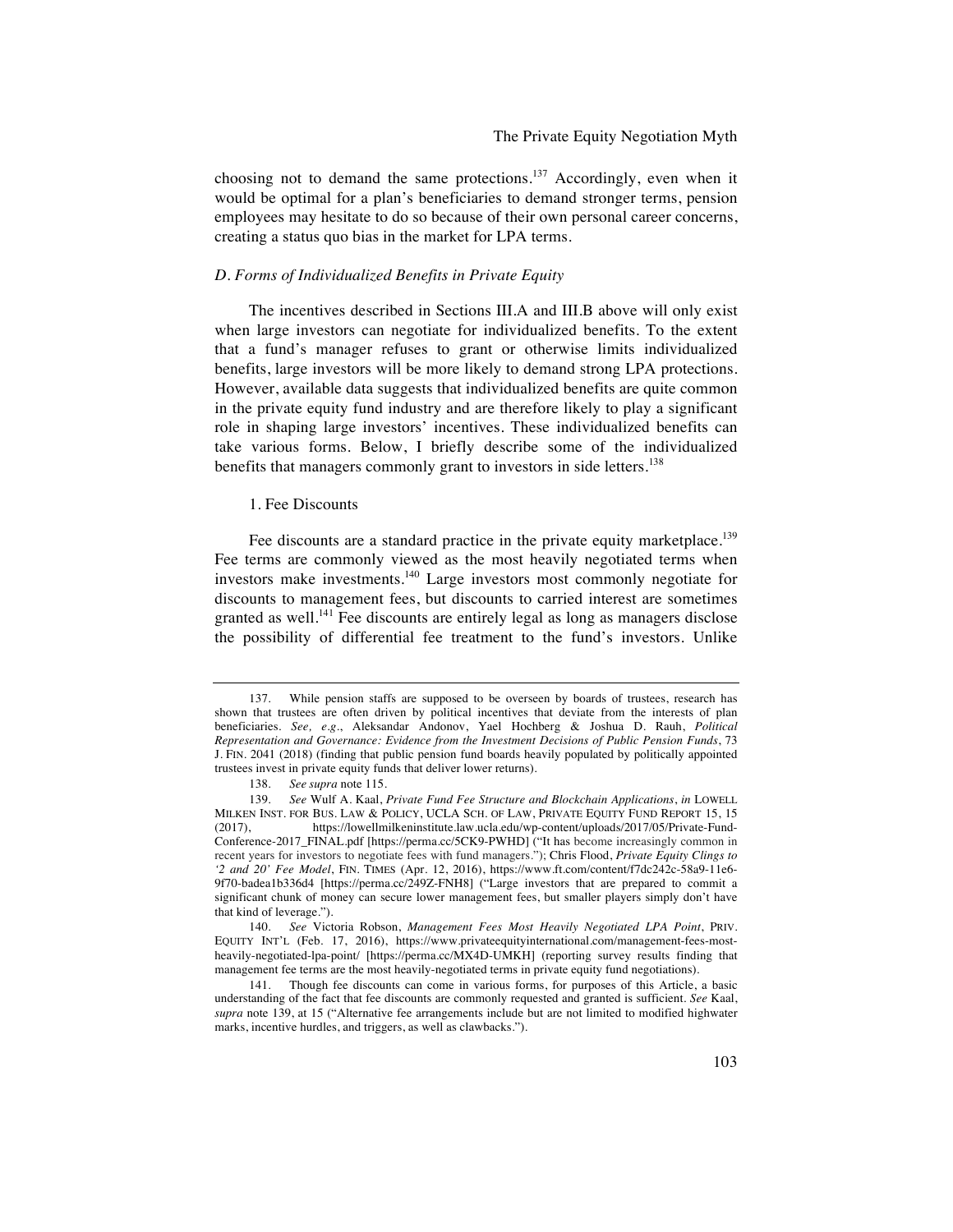contractual protections that benefit all investors in a fund, a large investor will internalize the full benefit of a fee discount that is not shared with other investors.

# 2. Co-Investments

"Co-investing" describes arrangements where a manager invites large investors to invest alongside the pooled fund in portfolio companies the pooled fund is investing in. Co-investments are commonly structured through vehicles that aggregate the capital of multiple co-investors for one or more deals. Coinvestment rights are commonly granted to investors that are already participating in a manager's fund through those investors' side letters.<sup>142</sup> In such cases, the investor gains exposure to portfolio companies in two ways first, through its interest in the fund (which invests in the portfolio company), and second, through its "co-investment" directly in the portfolio company.<sup>143</sup>

Co-investments are attractive to investors because managers typically charge much lower fees on co-investments than they charge for investments in their pooled funds,<sup>144</sup> with many co-investments offered on a fee-free basis. As a result, co-investments commonly outperform pooled funds on a net-of-fees basis.145 In addition, when a manager offers a co-investment opportunity, it typically gives the investor a chance to consider the opportunity and decide whether to accept or reject it. Co-investments thus provide investors with a level of control that goes far beyond their rights as investors in a pooled fund.

Managers feel competitive pressure to grant co-investment opportunities because large investors frequently demand them.<sup>146</sup> Co-investment rights are commonly considered an important part of the overall package when investors decide whether to make an investment in a fund,<sup>147</sup> and they have become a key

<sup>142.</sup> *See* PREQIN, PRIVATE EQUITY CO-INVESTMENT OUTLOOK 5 fig.6 (Nov. 2015), https://docs.preqin.com/reports/Preqin-Special-Report-Private-Equity-Co-Investment-Outlook-November-2015.pdf [https://perma.cc/M93L-5UDC] (showing that co-investment rights are most

commonly granted during the fundraising process); *see also infra* Appendix A.

<sup>143.</sup> *See infra* Appendix B for a graphic showing an illustrative co-investment arrangement.

<sup>144.</sup> *See* PRICEWATERHOUSECOOPERS, PRIVATE EQUITY CO-INVESTMENT: BEST PRACTICES<br>EMERGING 2 (Jan. 2015), https://www.pwc.com/us/en/financial-services/regulatory-2 (Jan. 2015), https://www.pwc.com/us/en/financial-services/regulatoryservices/publications/assets/private-equity-co-investment.pdf [https://perma.cc/LF74-7PQM] ("Coinvestors often benefit from lower (or no) management fees and carried interest, as well as greater deal selectivity and transparency.").

<sup>145.</sup> *See* PREQIN, *supra* note 7, at 55 (presenting survey results showing that (i) 98% of investors saw similar or better returns from their co-investments compared to fund returns in 2017 and (ii) investors' two most commonly cited reasons for pursuing co-investments are the expectation of lower fees and better returns than pooled fund investments).

<sup>146.</sup> Antoine Drean, *The Growing Promise and Pitfalls of Private Equity Co-Investment*, FORBES (July 13, 2016), https://www.forbes.com/sites/antoinedrean/2016/07/13/the-growing-promise-[https://perma.cc/manage/create?folder=24184-66233] ("Competitive pressure is why the number of managers offering co-investment has grown so much.").

<sup>147.</sup> Marc Wyatt, Acting Dir., Office of Compliance Inspections & Examinations, U.S. Sec. & Exch. Comm'n, Address at the Private Equity International Private Fund Compliance Forum: Private Equity: A Look Back and a Glimpse Ahead (May 13, 2015), https://www.sec.gov/news/speech/private-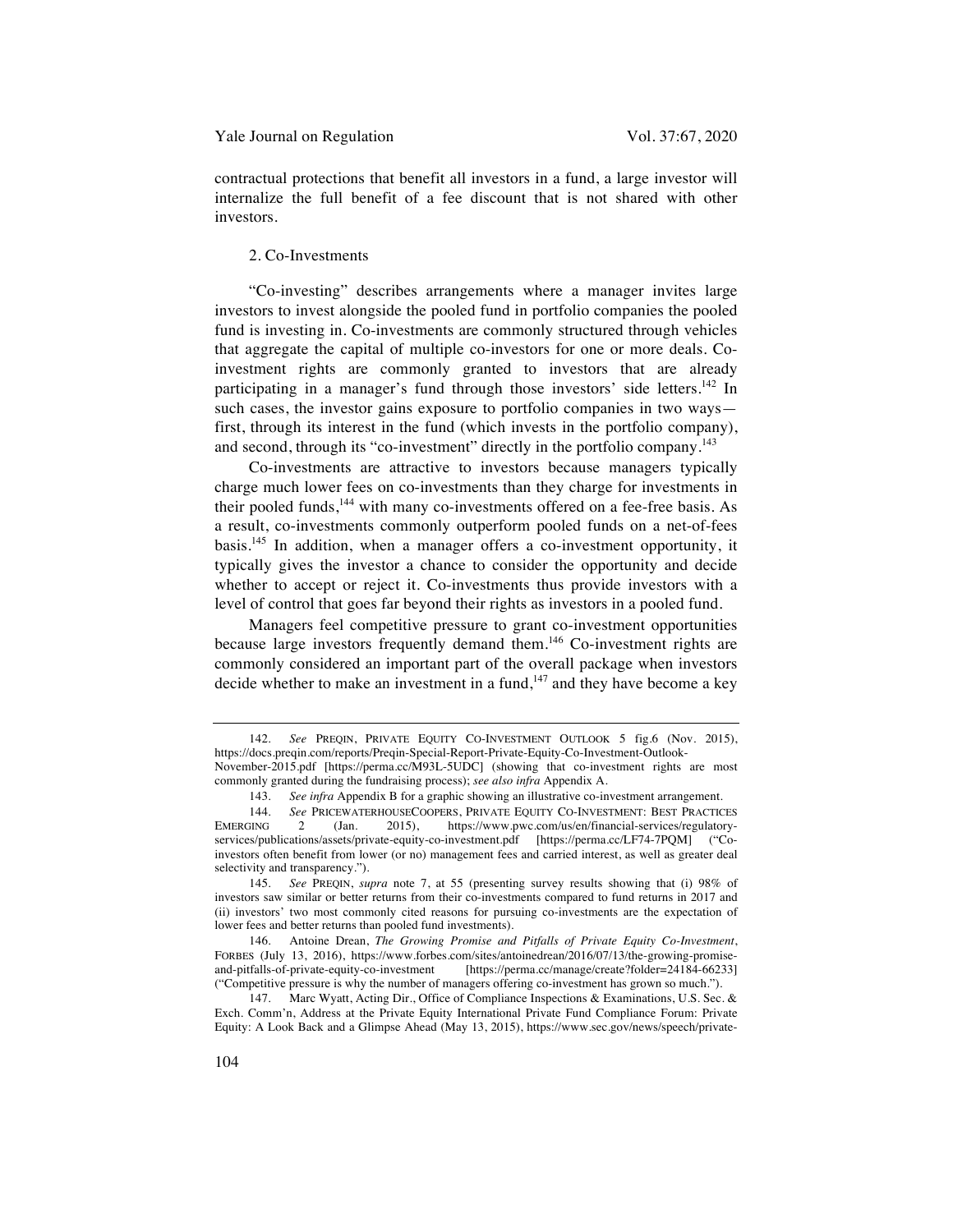part of the overall private equity marketplace.<sup>148</sup> Just like fee discounts, when a large investor negotiates to receive a greater allocation of co-investment opportunities on better terms, it will enjoy the full benefit of that negotiation.

# 3. Other Rights in Side Letters

Fee discounts and co-investment rights are not the only individualized terms granted to investors in side letters. For example, as noted above, investors can negotiate for most favored nation rights in side letters, which effectively give an investor the benefit of any bargains made by other investors that have made similarly sized (or smaller) investments in the fund.<sup>149</sup> This can be an extremely valuable individualized benefit.

Investors can also seek to obtain seats on the fund's advisory board. With a seat on the advisory board, an investor gains increased exposure to the fund manager and its operations,<sup>150</sup> and it will have a right to vote if the manager seeks the advisory board's consent to certain conflicted transactions. Importantly, when advisory board members participate in such votes, they typically have no duties to other investors in the fund and are free to vote in a manner that promotes their self-interest.<sup>151</sup>

Side letters also commonly grant rights to address investors' specialized disclosure or tax needs due to their structural and/or regulatory requirements (such as laws applicable to pension plans or sovereign wealth funds, among various others), and grant opt-out rights for investments in certain restricted industries.<sup>152</sup> Investors also sometimes negotiate for things like customized

equity-look-back-and-glimpse-ahead.html [https://perma.cc/Y8NV-EC2M] (observing that the allocation of co-investment rights "was becoming a key part of an investor's thesis in allocating to a particular private equity fund").

<sup>148.</sup> *See* BAIN & CO., GLOBAL PRIVATE EQUITY REPORT 63 (2017), https://www.bain.com/contentassets/70fbce086b8142c2aeb1305ec8f09900/bain\_report\_global\_private\_ equity\_report\_2017.pdf [https://perma.cc/EL74-TF5N] ("Bain estimates that coinvestment (the largest form of shadow capital) represents 10% to 12% of traditional fund-raising . . . ."); PREQIN, *supra* note 7, at 54 (reporting survey results showing that 64% of fund managers offered co-investments in 2017, up from 45% in 2014 and 52% in 2015, and that 42% of all surveyed private equity investors are actively co-investing, with 12% considering co-investing in the future); Cambridge Associates, *Ready, Steady, Co-Invest* (Mar. 2019), https://www.cambridgeassociates.com/research/co-investment-framework/ (estimating that co-investments composed approximately 20% of all private equity activity in 2017).

<sup>149.</sup> *See supra* note 119 and accompanying text.

<sup>150.</sup> *See* Claire Wilson, *The Power of the LPAC*, PRIV. FUNDS CFO (Dec. 15, 2017), https://www.privatefundscfo.com/print-editions/december-2017-january-2018-issue/the-power-of-thelpac/ [https://perma.cc/2YLM-9EY3] ("For the investor, membership [in an advisory board] is a way of gaining greater visibility into the fund's operations and access to information that is not otherwise disclosed to investors.").

<sup>151.</sup> *See* CLAUDIA ZEISBERGER, MICHAEL PRAHL & BOWEN WHITE, MASTERING PRIVATE EQUITY: TRANSFORMATION VIA VENTURE CAPITAL, MINORITY INVESTMENTS AND BUYOUTS 215 (2017) ("A fund's limited partner advisory committee generally does not owe a fiduciary duty to the fund or its limited partners.").

<sup>152.</sup> *See* DEBEVOISE & PLIMPTON, PRIVATE EQUITY FUNDS: KEY BUSINESS, LEGAL AND TAX ISSUES 23, (2015), https://www.debevoise.com/~/media/files/insights/news/2015/pe\_fundskey% 20business\_legal\_tax\_issues.pdf [https://perma.cc/2VGR-74WC].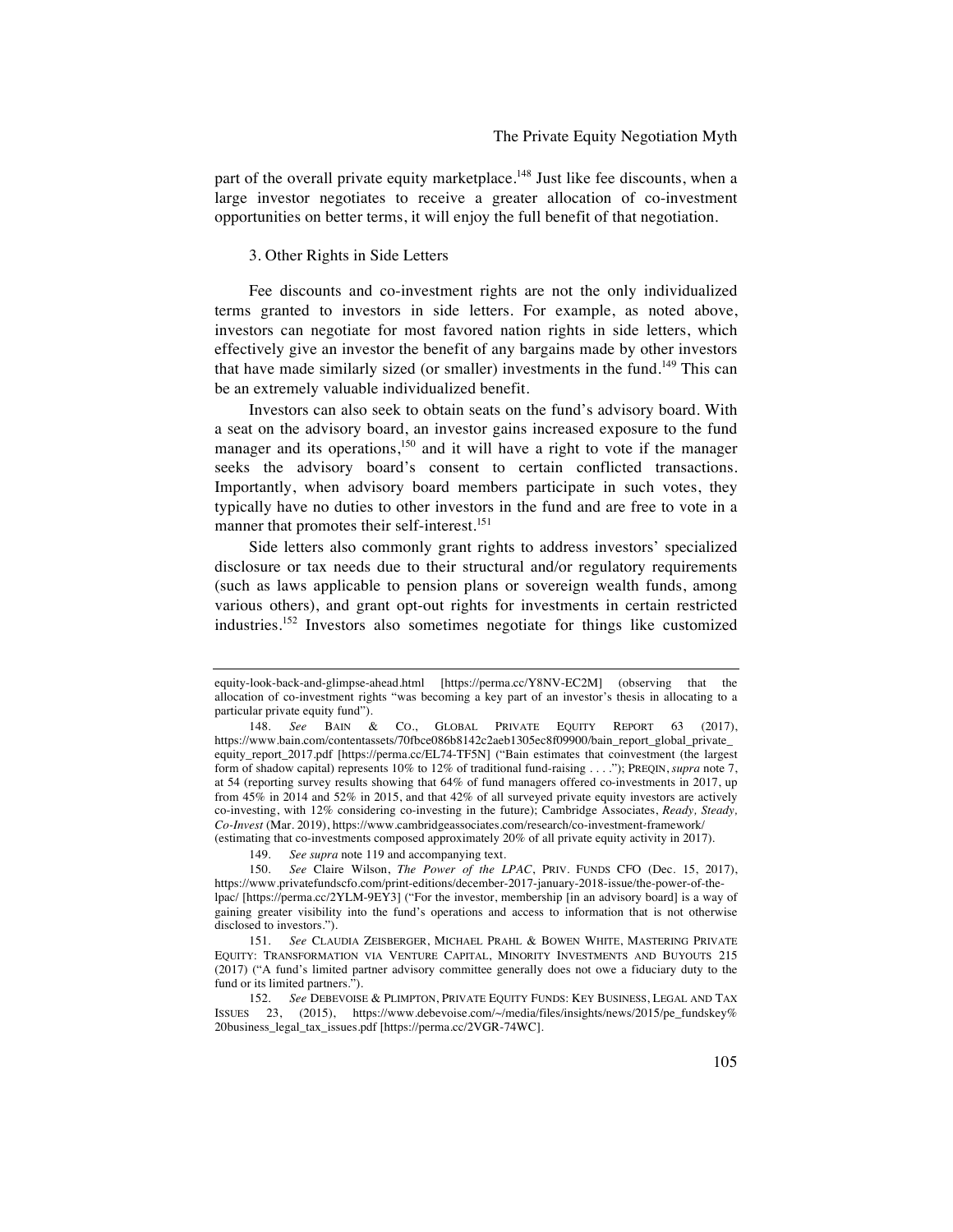disclosure and special access to the manager in the form of informational meetings.

These other rights can similarly have the effect of diluting a large investor's incentive to negotiate LPA terms.

#### 4. Separately Managed Accounts

An even more extreme type of individualized benefit occurs when a large investor negotiates for a "separately managed account" that exists entirely outside of a manager's pooled funds. Unlike a co-investment opportunity, which is tied to a specific deal, separately managed accounts are vehicles that are set up to make many investments over longer periods of time. The terms of a separately managed account are independently negotiated between the investor and manager.<sup>153</sup>

Separately managed accounts commonly have their own customized investment mandates, governance terms, and liquidity terms. Because the vehicle is not shared with other investors, it is easier for the investor to customize and exercise control over a separately managed account. Managers face competitive pressure to grant separately managed accounts to large investors who desire them,<sup>154</sup> and, like co-investments, they are a large and growing part of the private equity marketplace,<sup>155</sup> with no signs of slowing down.<sup>156</sup>

Unlike fee discounts and co-investments, which merely diminish large investors' incentive to negotiate for pooled fund contractual protections, separately managed accounts remove large investors from pooled funds altogether. This eliminates the possibility of that investor negotiating the terms of the pooled fund's LPA because the separately managed account will be entirely separate from the pooled fund.

<sup>153.</sup> Separately managed accounts can be used by investors to gain exposure to the various investment strategies offered by a manager—including, for example, hedge fund, real estate, and credit products—without having to invest directly in the various funds managed by the manager.

<sup>154.</sup> *See* Anand Damodaran, Matthew Judd & James Board, *Combining Managed Accounts with Traditional Fundraising: The Key Issues*, PRIV. EQUITY INT'L 26 (Apr. 2013), https://www.ropesgray.com/~/media/Files/articles/2013/03/20130326\_PEI.ashx [https://perma.cc/C7Y4- KAMS] ("Recently, several sophisticated large-ticket investors, ranging from sovereign wealth funds to pension funds, have developed enhanced requirements for the terms under which they are willing to commit their sizable capital.").

<sup>155.</sup> *See* BAIN & CO., *supra* note 148, at 8 ("[S]eparately managed accounts now comprise almost 6% of private capital raised, up from 2.5% in 2006); Bowden, *supra* note 82 ("[M]uch of the growth in private equity is not coming from the traditional co-mingled vehicles but from separate accounts and side-by-side co-investments.").

<sup>156.</sup> *See* PREQIN, INVESTOR OUTLOOK: PRIVATE EQUITY H1, at 13 fig.2.10 (2016), https://docs.preqin.com/reports/Preqin-Investor-Outlook-Alternative-Assets-H1-2016.pdf [https://perma.cc/T7DB-UND9] (reporting the results of a survey showing that, among investors who had previously awarded a separate account mandate, 47% viewed separate account mandates as a permanent part of their investment strategy and 37% were considering making separate account mandates an ongoing part of their strategies going forward).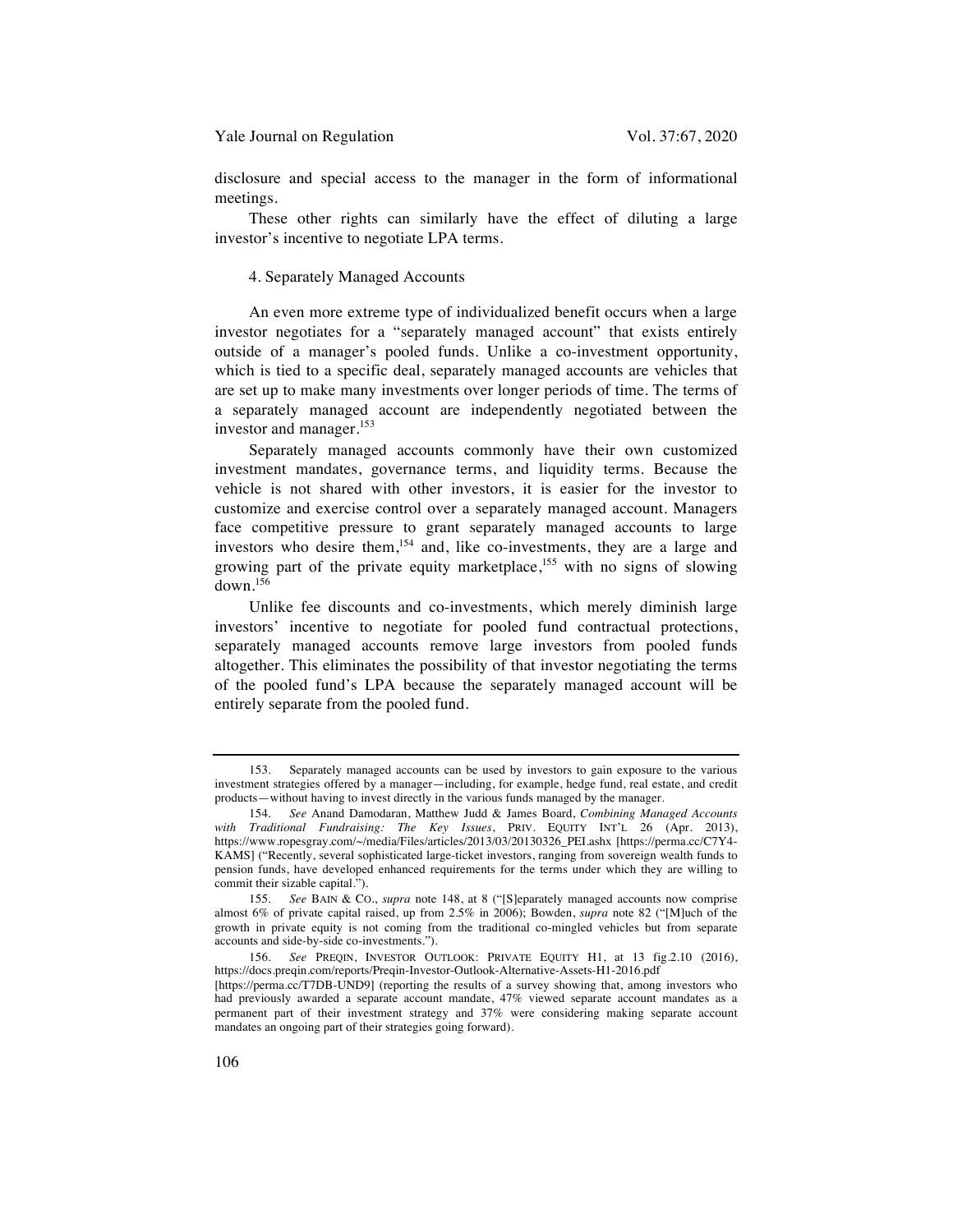#### IV. Policy Implications

The private equity negotiation myth reflects an effort by the industry to use a process-based argument to avoid substantive scrutiny.<sup>157</sup> This Article, at its most basic level, aims to discourage policymakers and other industry observers from simply taking the myth at face value. It argues that just because there are large investors in the industry that have bargaining power, it cannot automatically be assumed that fund agreements will always have robust protections for all investors.<sup>158</sup>

This Article also makes important contributions to broader policy debates at both the state and federal levels. Scholars and policymakers have been reevaluating conventional approaches to regulating private markets in recent years, driven in large part by the ongoing decline of the public corporation<sup>159</sup> and the unprecedented rise of private markets.<sup>160</sup> Below, I discuss how a more accurate understanding of the effects of bargaining power in private equity funds changes these policy discussions.

#### *A. State Law: Waiving Fiduciary Duties in Limited Partnerships*

As noted above, private equity funds typically operate as limited partnerships.<sup>161</sup> General partners have default fiduciary duties to the limited partners in a limited partnership,<sup>162</sup> but in most states these duties can be modified by written agreement in the LPA. In some states, including Delaware,

<sup>157.</sup> *See supra* Section II.B.

<sup>158.</sup> This does not reflect a judgment about whether the substantive terms of LPAs are actually fair or not. *See supra* Section II.A for a summary of various critiques of the substance of LPA terms. Nor does it rule out the possibility that there might be *other* process-based arguments to support the idea that private equity LPAs are built on effective processes that lead to sound terms.

<sup>159.</sup> *See* Xiaohui Gao et al., *Where Have All the IPOs Gone?*, 48 J. FIN. & QUANTITATIVE ANALYSIS 1663, 1663 (2013) (showing that from 2001-2012, there were an average of less than 100 IPOs each year in the United States, compared to over 300 IPOs per year during the 1980s and 1990s); *Why the Decline in the Number of Listed American Firms Matters*, ECONOMIST (Apr. 22, 2017), https://www.economist.com/business/2017/04/22/why-the-decline-in-the-number-of-listed-american-

firms-matters [https://perma.cc/6LAG-GZNL] ("A big trend in American business is the collapse in the number of listed companies. There were 7,322 in 1996; today there are 3,671."); Andrew Ross Sorkin, *C*.*E*.*O*.*s Meet in Secret over the Sorry State of Public Companies*, N.Y. TIMES (July 21, 2016), https://www.nytimes.com/2016/07/21/business/dealbook/ceos-meet-in-secret-over-sorry-state-of-publiccompanies.html [https://perma.cc/767J-JU3R] (reporting the findings of the National Bureau of Research that the number of publicly listed companies dropped from 8,025 to 4,101 over approximately the last twenty years); Anne VanderMey, *IPOs Are Dwindling, So Is the Number of Public Companies*, FORTUNE (Jan. 20, 2017), https://fortune.com/2017/01/20/public-companies-ipo-financial-markets [https://perma.cc/DA73-GUTM] (reporting a 65% decline in the number of U.S. initial public offerings since 2014).

<sup>160.</sup> *See supra* note 22 and accompanying text.

<sup>161.</sup> Most state law views limited partnerships as highly contractual in nature and defers to the terms and conditions set forth in limited partnership agreements. *See, e*.*g*., DEL. CODE ANN. tit. 6, § 17.1101(c) (2018) ("It is the policy of this chapter to give maximum effect to the principle of freedom of contract and to the enforceability of partnership agreements.").

<sup>162.</sup> *See supra* note 46 and accompanying text.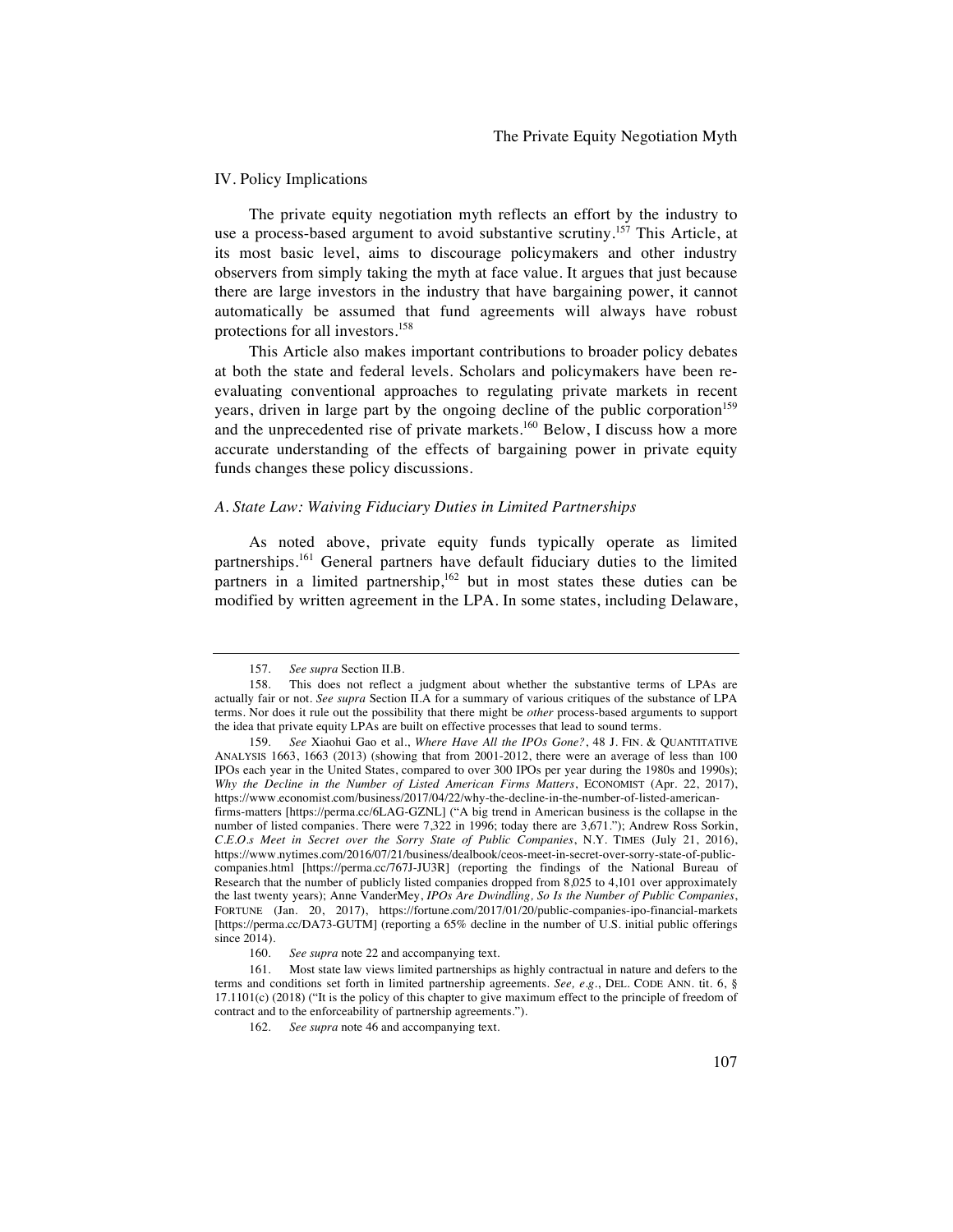they can be eliminated entirely.<sup>163</sup> This contractarian approach has been the subject of much controversy, and a robust literature has developed on the desirability of fiduciary duty waivers in non-corporate entities.<sup>164</sup>

One of the most important commentaries in this area in recent years was published by Leo Strine, former Chief Justice of the Delaware Supreme Court, and Travis Laster, Vice Chancellor of the Delaware Court of Chancery. Strine and Laster focused their analysis on the waiver of fiduciary duties in alternative entities, which include limited partnerships and limited liability companies. 165 Interestingly, Strine and Laster expressed the view that, based on the cases they have observed over the years in Delaware, alternative entity agreements appear to be more like standard form contracts than highly negotiated agreements.<sup>166</sup> They argued that alternative entity agreements are usually offered to investors on a take-it-or-leave-it basis, and that this approach can lead to these agreements having one-sided terms, including provisions that waive the fiduciary duties of the entity's manager.<sup>167</sup> This commentary, which struck at the heart of Delaware's long-time commitment to complete freedom of contract in alternative entities, was remarkable, particularly given the authoritativeness of the authors.

By sharing their perspective from the Delaware bench, Strine and Laster offered an extremely valuable view<sup>168</sup> into the usually private world of

<sup>163.</sup> *See supra* note 49 and accompanying text.

<sup>164.</sup> *See, e*.*g*., Andrew S. Gold, *On the Elimination of Fiduciary Duties: A Theory of Good Faith for Unincorporated Firms*, 41 WAKE FOREST L. REV. 123 (2006); Mohsen Manesh, *Contractual Freedom Under Delaware Alternative Entity Law: Evidence from Publicly Traded LPs and LLCs*, 37 J. CORP. L. 555 (2012); Sandra K. Miller & Karie Davis-Nozemack, *Toward Consistent Fiduciary Duties for Publicly Traded Entities*, 68 FLA. L. REV. 263 (2016); Peter Molk, *How Do LLC Owners Contract Around Default Statutory Protections?*, 42 J. CORP. L. 503 (2017); Peter Molk, *Protecting LLC Owners While Preserving LLC Flexibility*, 51 U.C. DAVIS L. REV. 2129 (2018); Larry E. Ribstein, *Partnership Governance of Large Firms*, 76 U. CHI. L. REV. 289 (2009); Ribstein, *supra* note 74.

<sup>165.</sup> Strine & Laster, *supra* note 21. As previously discussed, private equity LPAs commonly contain provisions waiving the fiduciary duties of the fund's general partner (which is usually an affiliate of the manager).

<sup>166.</sup> *See id*. at 23 ("The record in actual cases rarely, if ever, reflects that any bargaining at all occurred over the governing instrument. Instead, it is almost always the case that the manager or general partner's counsel drafted the governing instrument and investors were only given the choice to sign up or not, but not to bargain over its terms.").

<sup>167.</sup> *See id*. ("The cases . . . cast doubt on the idea that the liability standards in alternative entity governing instruments reflect a high-minded, careful consideration of the unusual role of the human beings who serve as fiduciaries of general partners and managing members. Nor do the cases suggest that these standards are the result of bargaining between entity managers who wish to limit their own liability and investors who want to be able to hold them and their human fiduciaries accountable."). Some would argue that LPAs have become even more manager-friendly since Strine and Laster's article. *See* Elizabeth Weindruch & Brian Pope, *Views from the LPAC*, BARINGS 4 (July 2019), https://www.barings.com/assets/user/media/07.2019\_ViewsFromTheLPAC.pdf [https://perma.cc/E2UF-43J5] ("As partnerships have become progressively sophisticated over time, the LPA terms have gotten more granular and nuanced—and there's been a noticeable shift toward agreements that incorporate more favorable terms for the general partner.").

<sup>168.</sup> Strine and Laster's analysis, of course, is limited by the fact that it was based on anecdotal observations. Strine & Laster, *supra* note 21, at 1 ("Based on the cases we have decided and our reading of many other cases decided by our judicial colleagues, we do not discern evidence of armslength bargaining between sponsors and investors in the governing instruments of alternative entities.").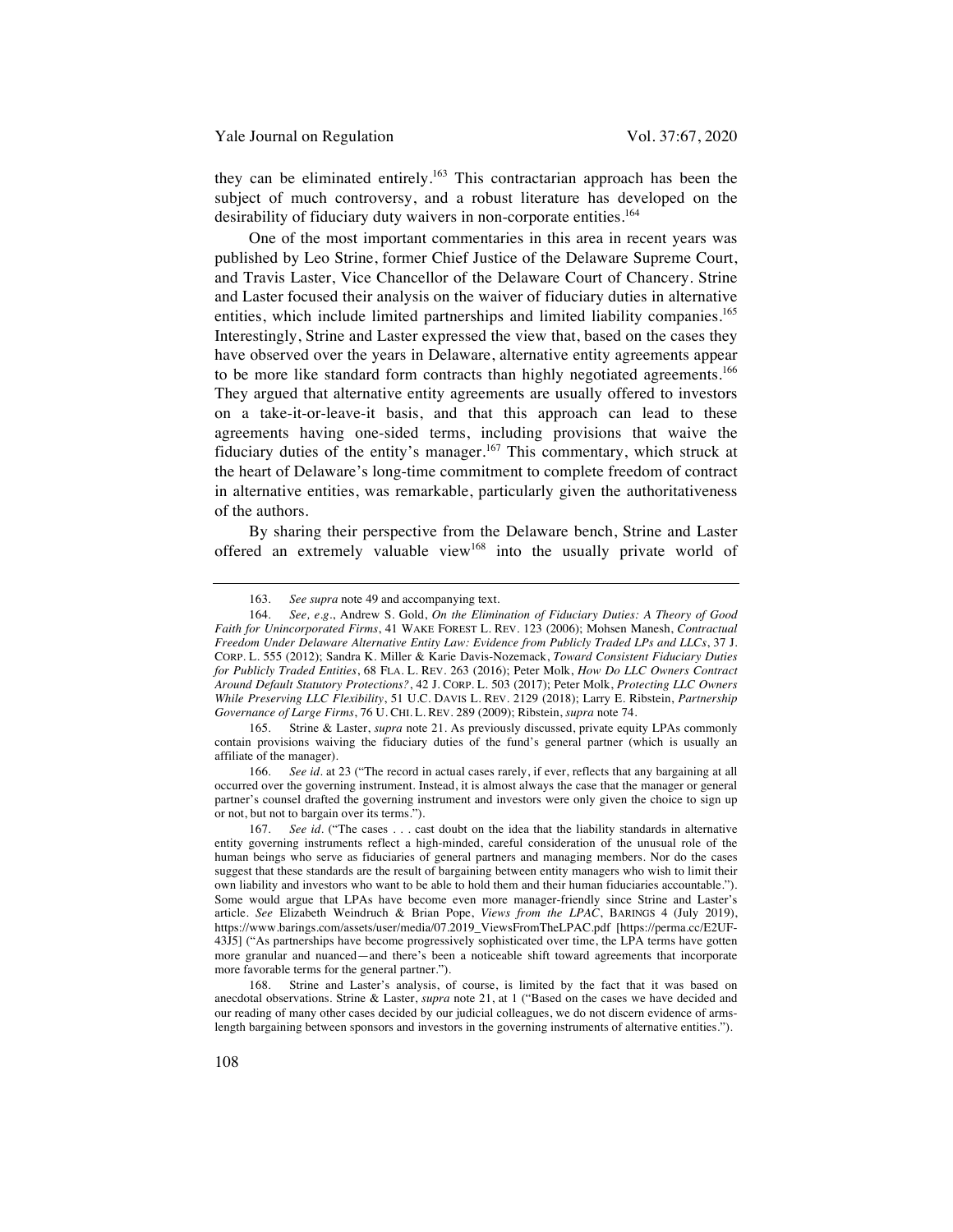# The Private Equity Negotiation Myth

alternative entities. <sup>169</sup> However, they left open two critical questions for private equity funds. First, Strine and Laster's account suggests that the reason investors fail to negotiate the terms of alternative entity agreements is that they have inferior bargaining power. According to Strine and Laster, investors usually sign the agreement on a take-it-or-leave-it basis, and almost never get a *chance* to negotiate the terms, even if they want to.<sup>170</sup> But this cannot always be true in private equity funds. Private equity managers—particularly those with low-performing track records—will not *always* have such superior bargaining power vis-à-vis their investors, and there will certainly be cycles when investor demand for private equity funds is on the wane. Why, then, do Strine and Laster indicate that the Delaware courts almost *never* see evidence that alternative entity agreements are negotiated by investors?<sup>171</sup>

This Article helps to explain that puzzle in the private equity context. It shows why private equity LPAs may not be heavily negotiated even when managers have relatively weak bargaining power. When individualized benefits are available, investors can expect to receive more value by negotiating for individualized benefits before they negotiate for better LPA terms.<sup>172</sup> Hence, regardless of how much bargaining power managers have, negotiating the LPA is likely to be a secondary priority when large investors can negotiate for individualized benefits. This is an important distinction. It shows that limited negotiation of LPAs is not just a temporary condition that persists only during cycles when managers have strong bargaining power, but something that can exist in all cycles.

This insight fundamentally alters our understanding of the problem that Strine and Laster identify, as well as the range of policy responses that could address the problem in private equity funds. If we assume that the light negotiation of private equity fund LPAs is a consequence of managers' bargaining power, then it would be logical to conclude that the concerns raised by Strine and Laster will simply be resolved when market conditions change and investors have more bargaining power relative to managers. But this may not be true.

Second, while Strine and Laster are clear about their opinion that alternative entity agreements are not highly negotiated, they fail to explain why the absence of negotiation is a problem. As discussed above, optimal contracts

<sup>169.</sup> *See* Mohsen Manesh, *Dictum in Alternative Entity Jurisprudence and the Expansion of Judicial Power in Delaware*, *in* RESEARCH HANDBOOK ON PARTNERSHIPS, LLCS AND ALTERNATIVE FORMS OF BUSINESS ORGANIZATIONS 346 (Robert W. Hillman & Mark J. Loewenstein eds., 2015) ("The vast majority of alternative entity businesses are private, rather than publicly traded.").

<sup>170.</sup> Strine & Laster, *supra* note 21, at 23 ("The record in actual cases rarely, if ever, reflects that any bargaining at all occurred over the governing instrument. Instead, it is almost always the case that the manager or general partner's counsel drafted the governing instrument and investors were only given the choice to sign up or not, but not to bargain over its terms. . . . [T]he practical alternatives for a skeptical investor are often stark: invest without adequate protection against self-dealing or avoid the asset class altogether."); *see supra* note 166.

<sup>171.</sup> Strine & Laster, *supra* note 21, at 23.

<sup>172.</sup> *See supra* Sections III.A.2 and III.A.3.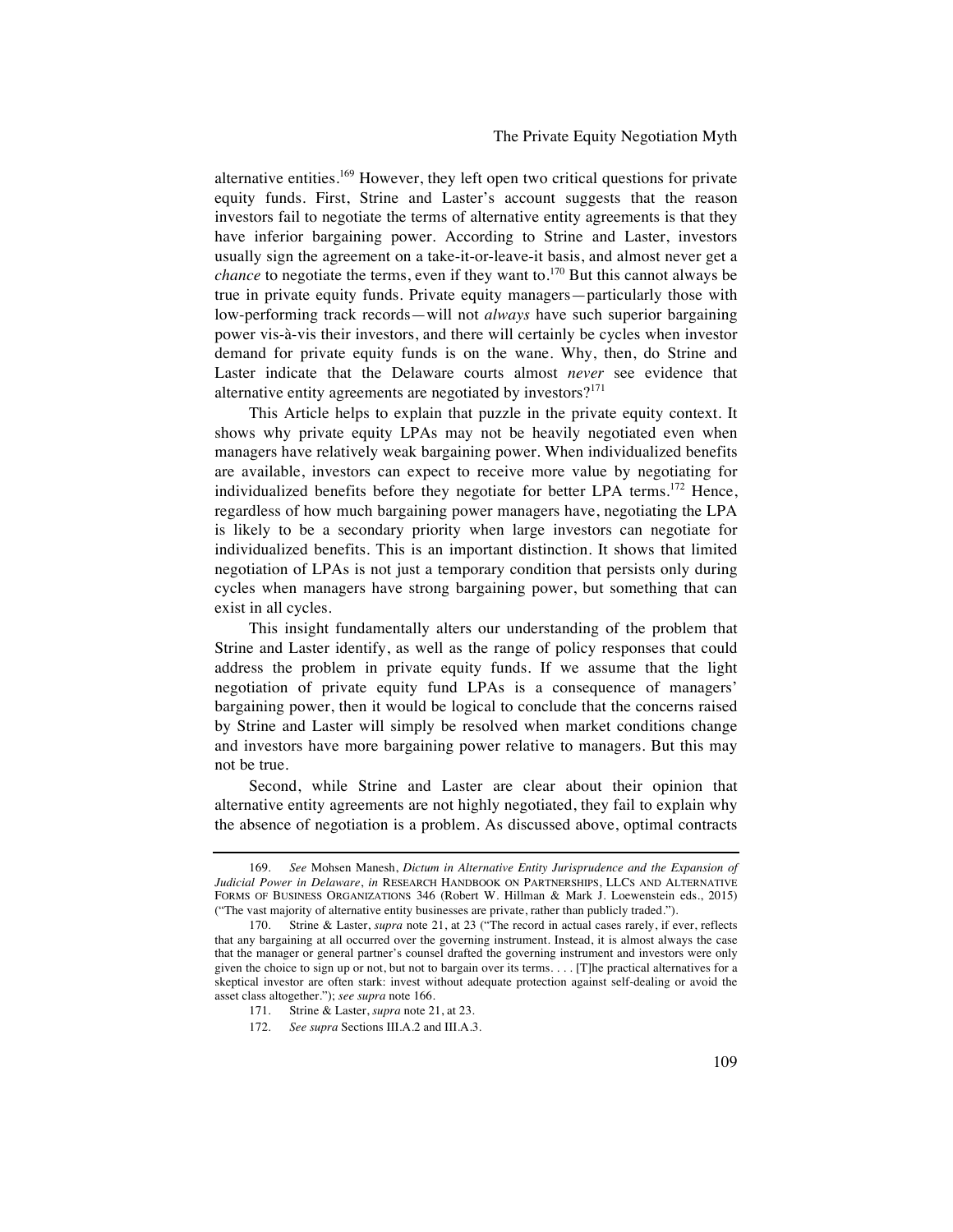can be created without any negotiation in a competitive market.<sup>173</sup> Without negotiation, private equity investors *could* choose to "vote with their feet" by avoiding funds that waive fiduciary duties, thereby putting competitive pressure on managers not to do so.

In this Article, I show why we cannot assume that large investors will always exert this kind of nonbargaining pressure on managers. I show that large investors may sometimes be willing to look the other way and invest in funds that have less robust protections when they can negotiate for individualized benefits. The sophistication level of other investors in the market—those that lack bargaining power—is therefore also an important consideration.

Another way of stating this idea is simply to say that large investors with bargaining power may not always be the marginal investors in the funds they invest in. This question of *who* the marginal investors are is a critical one. If the marginal investors are capable of evaluating LPA terms and searching the market for alternatives, $174$  then concerns in the literature about suboptimal LPA terms may be overstated. But if they are not, then the logic for restricting the ability to waive fiduciary standards in private equity funds would be stronger.

Strine and Laster's article made important contributions to the current dialogue on the waiver of fiduciary duties in non-corporate entities. But their commentary offered an overly narrow explanation for why private equity LPAs, specifically, are lightly negotiated (by assuming it is caused by imbalances in bargaining power) and also failed to address the role of individualized benefits in making large investors less sensitive to private equity LPA terms. By filling in these gaps, this Article clarifies both the nature and scope of the problem in the context of private equity funds.

#### *B. Federal Law: Regulating Access to Private Funds*

Federal law regulates who can and cannot invest in private entities.<sup>175</sup> In an effort to strike an appropriate balance between investor protection and access to capital markets, policymakers have engaged in various initiatives over the years to update the rules regulating who can and cannot invest in private entities, sometimes in contradictory ways.<sup>176</sup> On one hand, in the interest of

<sup>173.</sup> *See supra* Section III.B.1.

<sup>174.</sup> *See supra* note 126 and accompanying text.

<sup>175.</sup> *See supra* note 104.

<sup>176.</sup> The academic literature in this area is also mixed. Some scholars have argued that expanding private fund access to a broader universe of investors would be socially beneficial because, among other reasons, it would give ordinary investors the tax advantages of investing in a private fund and because lower regulatory restrictions could generate better expected returns. *See, e*.*g*., Samuel Brunson, *Mutual Funds, Fairness, and the Income Gap*, 65 ALA. L. REV. 139 (2013); John C. Coates IV, *Reforming the Taxation and Regulation of Mutual Funds: A Comprehensive Legal and Economic Analysis*, 1 J. LEGAL ANALYSIS 591 (2008); Cary Martin Shelby, *Privileged Access to Financial Innovation*, 47 LOY. U. CHI. L.J. 315, 317 (2015) ("Retail investors are mainly stuck with mutual funds, which is an industry that is plagued with severe regulatory constraints placed on the strategies of such funds."). Other scholars have criticized the existing standards, arguing that they leave room for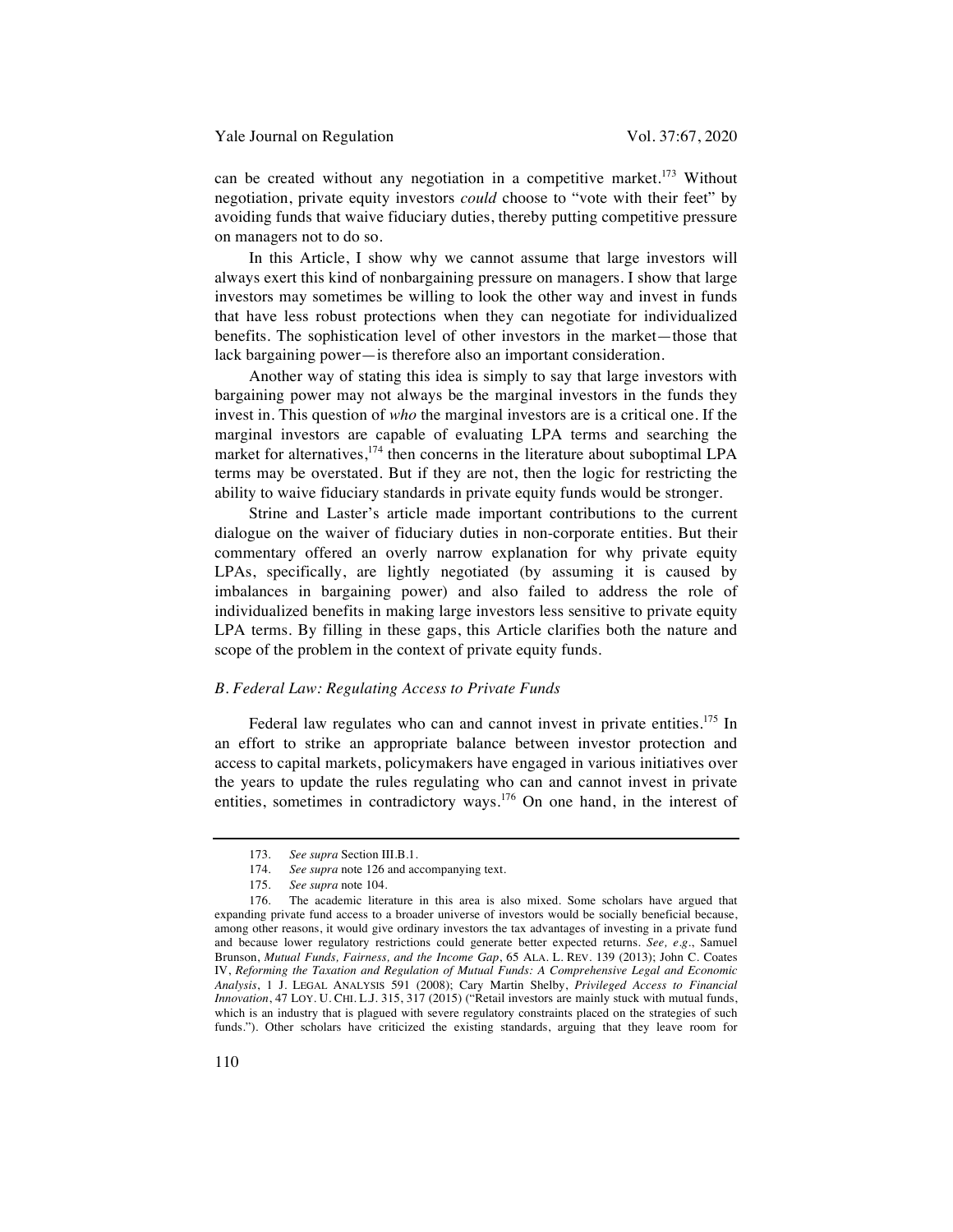promoting investor protection, the SEC has increased various net worth requirements for participating in private markets.<sup>177</sup> Yet, in the interest of making it easier to raise capital, Congress has also made it easier for private entities to solicit capital from a broader range of investors and authorized new channels for private investment that impose no investor sophistication standards.178

In June 2019, the SEC issued a concept release that appears to be one of the most ambitious and comprehensive re-examinations of the securities law exemptions in decades.<sup>179</sup> This release, which is over 200 pages long, shows that the SEC is considering fundamental changes in the law to simplify, harmonize, and improve the securities offering framework. Central to this effort is a desire by the SEC—one that has been vocalized by Jay Clayton multiple times during his tenure as chairman of the  $SEC^{180} -$  to give ordinary investors

179. *See supra* note 23.

opportunism against unsophisticated investors. *See, e*.*g*., Abraham J.B. Cable, *Mad Money: Rethinking Private Placements*, 71 WASH. & LEE L. REV. 2253, 2256-57 (proposing a re-configuration of the private placement regime because the existing rules "leave wealthy but unsophisticated investors unprotected"); Howard M. Friedman, *On Being Rich, Accredited, and Undiversified*, 47 OKLA. L. REV. 291, 299 (1994) (suggesting that the accredited-investor standard leaves wealthy but unsophisticated investors vulnerable); Jennifer Johnson, *Private Placements: A Regulatory Blackhole*, 35 DEL. J. CORP. L. 151, 191-92 nn.242-43 (2010) (arguing that "there is also a growing recognition that the accreditedinvestor standard provides insufficient protection for investors"); William K. Sjostrom, Jr., *Rebalancing Private Placement Regulation*, 36 SEATTLE UNIV. L. REV. 1143, 1143 (2013) (arguing that recent updates to the securities laws "has tilted the balance too far in favor of capital formation and away from investor protection"); Allen Ferrell & John Morley, New Special Study of the Securities Markets: Institutional Intermediaries 33 (Yale Law & Economics Research Paper No. 580, 2017), https://ssrn.com/abstract=3005542 ("[T]here are tremendous tax advantages to remaining private. The taxation of registered investment companies in the United States is almost always less favorable than the taxation of private funds, for both investors and managers.").

<sup>177.</sup> *See* Net Worth Standard for Accredited Investors, Securities Act Release No. 9,287, Investment Advisers Act No. 3,341, Investment Company Act No. 29,891, 77 Fed. Reg. 18684 (Dec. 21, 2011) (updating the definition of "accredited investor" so that the value of an investor's principle residence cannot be taken into consideration when determining whether the investor meets the \$1 million net worth threshold); Order Approving Adjustment for Inflation of the Dollar Amount Tests in Rule 205-3 Under the Investment Advisers Act of 1940, Investment Advisers Act Release No. 4,421, 81 Fed. Reg. 39985 (June 14, 2016) (increasing the net worth requirement for the "qualified client" standard from \$2 million to \$2.1 million). Under the Dodd-Frank Wall Street Reform and Consumer Protection Act, the SEC is required to review the definition of "accredited investor," one of the central standards for determining eligibility to invest in private vehicles, every four years and make updates as it deems appropriate. *See* Dodd-Frank Wall Street Reform and Consumer Protection Act, Pub. L. No. 111- 203, § 413(b), 124 Stat. 1376, 1577 (codified at 15 U.S.C. § 77b note (2018)); SEC, REPORT ON THE REVIEW OF THE DEFINITION OF "ACCREDITED INVESTOR" (Dec. 18, 2015), https://www.sec.gov/corpfin/reportspubs/special-studies/review-definition-of-accredited-investor-12-18- 2015.pdf [https://perma.cc/Z264-J6NW].

<sup>178.</sup> *See* Jumpstart Our Business Startups Act, Pub. L. No. 112-106, tit. III, 126 Stat. 306, 315 (2012) (authorizing companies to engage in equity-based "crowdfunding" without having to satisfy any investor sophistication requirements). The final "crowdfunding" rule was finalized by the SEC in 2015. *See* Crowdfunding, Securities Act Release No. 9,974, Exchange Act Release No. 76,324, 80 Fed. Reg. 71388 (Nov. 16, 2015).

<sup>180.</sup> *See, e*.*g*., Dave Michaels, *SEC Chairman Wants to Let More Main Street Investors in on Private Deals*, WALL ST. J. (Aug. 30, 2018), https://www.wsj.com/articles/sec-chairman-wants-to-letmore-main-street-investors-in-on-private-deals-1535648208 [https://perma.cc/SEH2-P63G] ("Mr. Clayton said the SEC is now weighing a major overhaul of rules intended to protect mom-and-pop investors, with the goal of opening up new options for them."); Jay Clayton, Chairman, U.S. Sec. &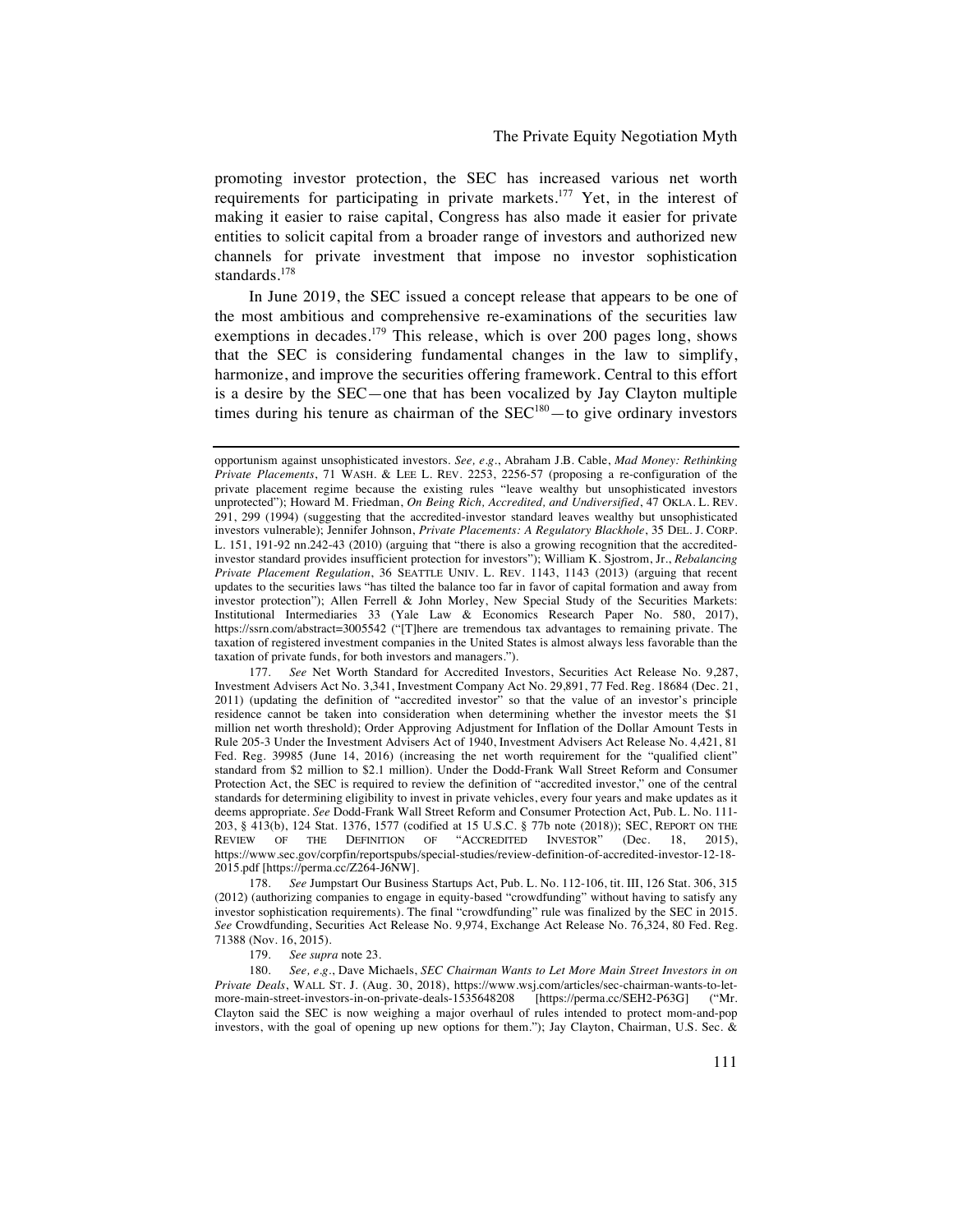expanded access to private investment opportunities. The SEC's June 2019 release specifically contemplates potential changes that would give ordinary investors greater access to private fund investments. In December 2019, the SEC took one step in this direction by proposing to update the accredited investor definition in a manner that would allow more investors to fall within exemptions to the Securities Act of 1933 registration requirements, including by leaving income and wealth requirements unadjusted for inflation.<sup>181</sup>

The SEC's sentiment appears to be generally consistent with a report issued in November 2018 by the Committee on Capital Markets Regulation, an influential nonpartisan research group formed by Henry Paulson in 2006.<sup>182</sup> In that report, the Committee on Capital Markets Regulation recommends expanding investor access to private equity funds in three ways: through legislative reforms to expand access to direct investments in private equity funds; through reforms to expand access to registered mutual funds that invest in private equity funds; and through reforms to make it easier for  $401(k)$  plans to invest in private equity funds.<sup>183</sup> The Committee on Capital Markets Regulation encourages implementing these changes on a timely basis so retail investors can enjoy access to private equity investment as quickly as possible.184

In the November 2018 report, the Committee on Capital Markets Regulation makes an important assumption about how unsophisticated investors will interact with large investors in private equity funds. To address concerns about investor safety, it suggests that if retail investors were to invest alongside large institutional investors, they would be able to free ride on the protections that those institutional investors demand, regardless of whether their investment takes the form of a direct investment,<sup>185</sup> a registered mutual

Exch. Comm'n, Remarks on Capital Formation at the Nashville 36|86 Entrepreneurship Festival (Aug. 29, 2018), https://www.sec.gov/news/speech/speech-clayton-082918 [https://perma.cc/8UES-4CME].

<sup>181.</sup> *See* SEC, Proposed Rule Amending the "Accredited Investor" Definition (Dec. 18, 2019), https://www.sec.gov/rules/proposed/2019/33-10734.pdf [https://perma.cc/95AD-XEYE].

<sup>182.</sup> *See* COMM. ON CAPITAL MKTS. REGULATION, *supra* note 25.

<sup>183.</sup> *See id*. at 1 ("We find that private equity funds have a well-established performance history that justifies expanding investor access to them. We recommend three ways to do so. First, legislative reforms to expand access to direct investments in private equity funds. Second, SEC reforms to expand access to public closed-end funds that invest in private equity funds. And finally, Department of Labor reforms to facilitate the ability of 401(k) plans to invest in private equity funds.").

<sup>184.</sup> *See id*. at 69 ("[A[lthough our first recommendation would require legislative action, the SEC and the DOL could implement each of our other recommendations through regulatory reforms. We encourage them to do so on a timely basis, as retail investors are missing out on the returns and safety that private equity funds, and the private companies in which they invest, can offer a well-balanced portfolio.").

<sup>185.</sup> *See id*. at 36 ("Congress could establish or empower the SEC to establish any . . . protections for retail investors that they deem necessary. For example, . . . Congress or the SEC could only permit a private equity fund to accept retail investors if the assets managed by the affiliated manager include a material institutional component (e.g., more than 50%). Such a requirement would enable retail investors to leverage the demands of institutional investors.").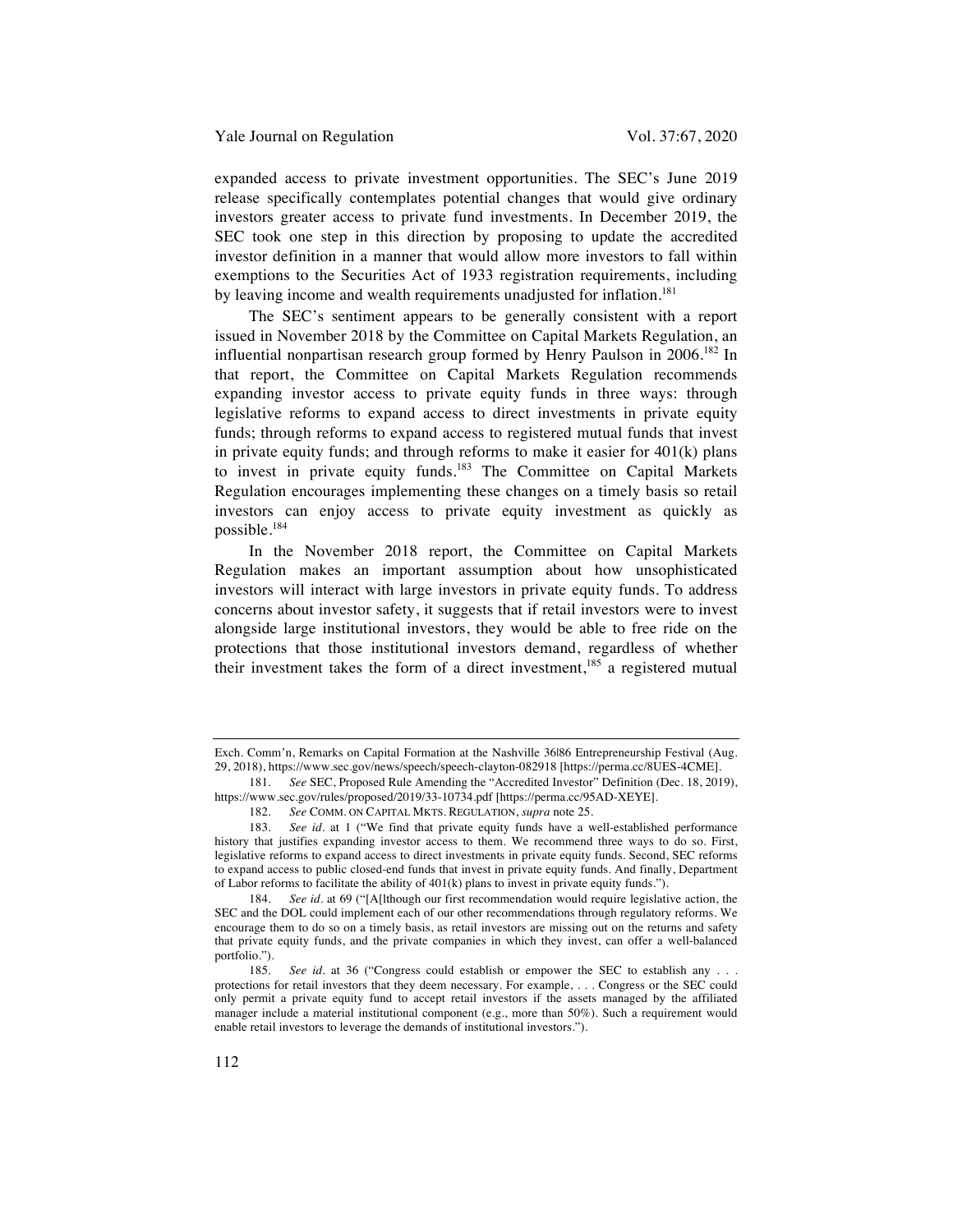fund,<sup>186</sup> or a 401(k) investment.<sup>187</sup> This assumption seems to take at face value the private equity negotiation myth—the idea that large investors in private equity funds can be relied on to demand strong protections for the other investors in a fund.188

This Article's analysis shows why policymakers should be skeptical of this claim. For the reasons outlined above, because large investors can negotiate for individualized benefits in these funds, the sophistication level of the other investors in the fund—those that do not have bargaining power matters.<sup>189</sup>

#### V. Conclusion

The private equity industry has repeatedly invoked the private equity negotiation myth to defend against substantive critiques of fund agreements over the years. This myth assumes that large investors will use their bargaining power to demand strong fund agreement protections for all investors in a fund, but policymakers cannot simply assume that this will be true. This Article offers a more realistic portrayal of the complicated role that bargaining power plays in private equity funds. In light of active debates about the rules governing who can participate in private equity funds and how they should be operated, the need for sound theory—and not mythologies promulgated by the industry—in this area has never been stronger.

<sup>186.</sup> *See id*. at 42 ("To the extent additional protections for retail investors were deemed appropriate, we note that the SEC could adopt such protections by simply restricting the private equity funds that public closed-end funds could invest in. For example, the SEC could only allow public closed-end funds to invest in private equity funds . . . where the assets managed by the affiliated manager include a material institutional component (e.g., more than 50%).").

<sup>187.</sup> *See id*. at 67-68 ("The investment committee should only invest in private equity funds where . . . at least a majority of [its] assets were managed on behalf of third party investors (other than defined contribution plans) that are qualified institutional buyers within the meaning of Rule 144A as promulgated under Securities Exchange Act of 1933, as amended.").

<sup>188.</sup> The November 2018 report does not discuss giving retail investors a most favored nation right or other feature that would entitle them to receive benefits granted to other investors.

<sup>189.</sup> In addition to concerns about manager self-dealing, retail investors would also need to be concerned about managers transferring value to larger investors. In an earlier article, I discussed factors that dis-incentivize managers from transferring too much value from pooled funds to separately managed accounts and co-investment vehicles. *See* William Clayton, *Preferential Treatment and the Rise of Individualized Investing*, 11 VA. L. & BUS. REV. 249 (2017). Nearly all of those factors, however, rely on smaller investors being capable of analyzing complex disclosures and making informed investment decisions—an assumption that is less likely to be true of retail investors.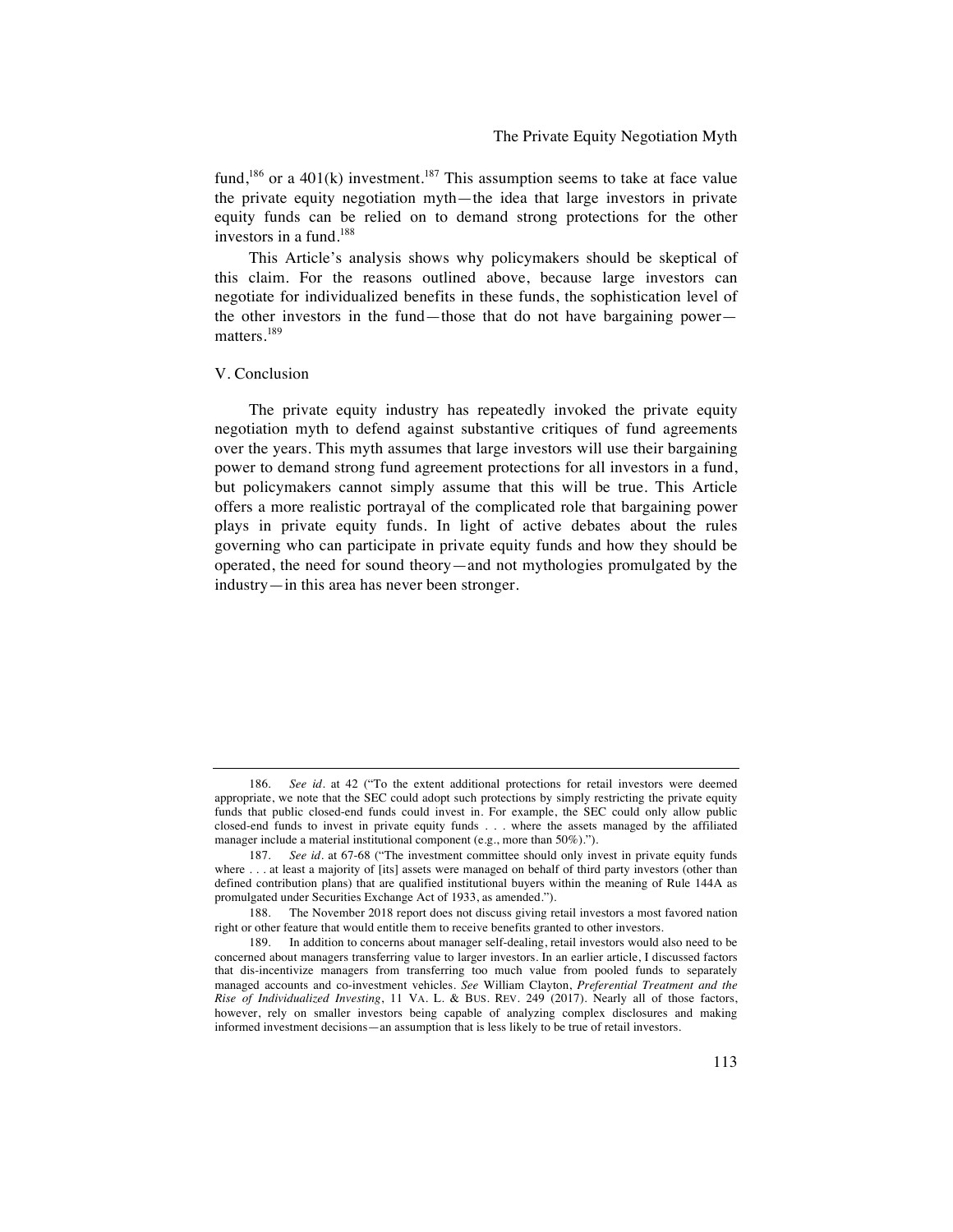# VI. Appendices

Appendix A



# Typical Stage in Investment Cycle at Which GPs Offer Co-Investment Rights to LPs

Source: Preqin Fund Manager Survey, August 2015

Reprinted from PREQIN, PRIVATE EQUITY CO-INVESTMENT OUTLOOK 5 fig.6 (Nov. 2015)